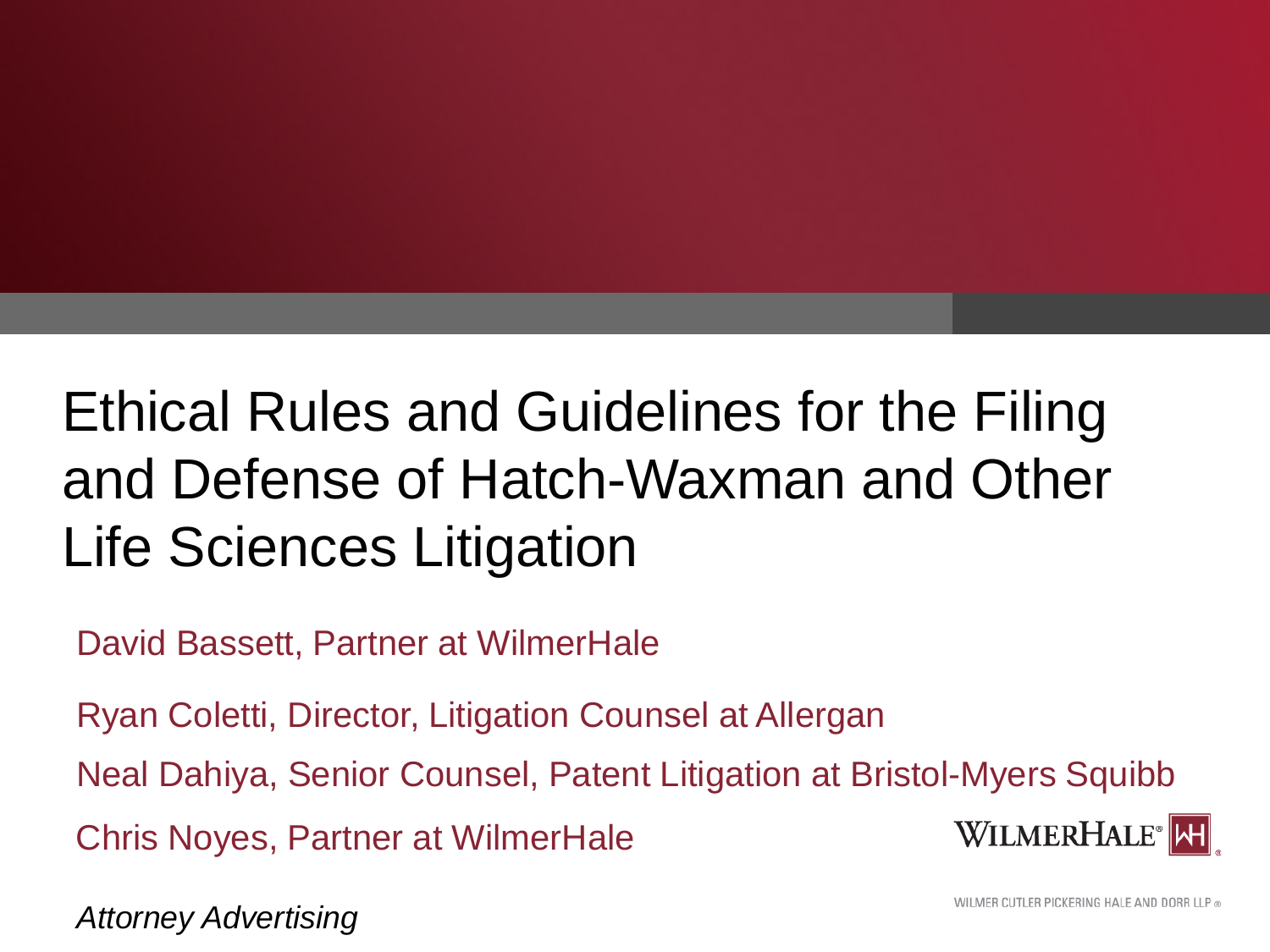

# **Applicable Ethical Rules**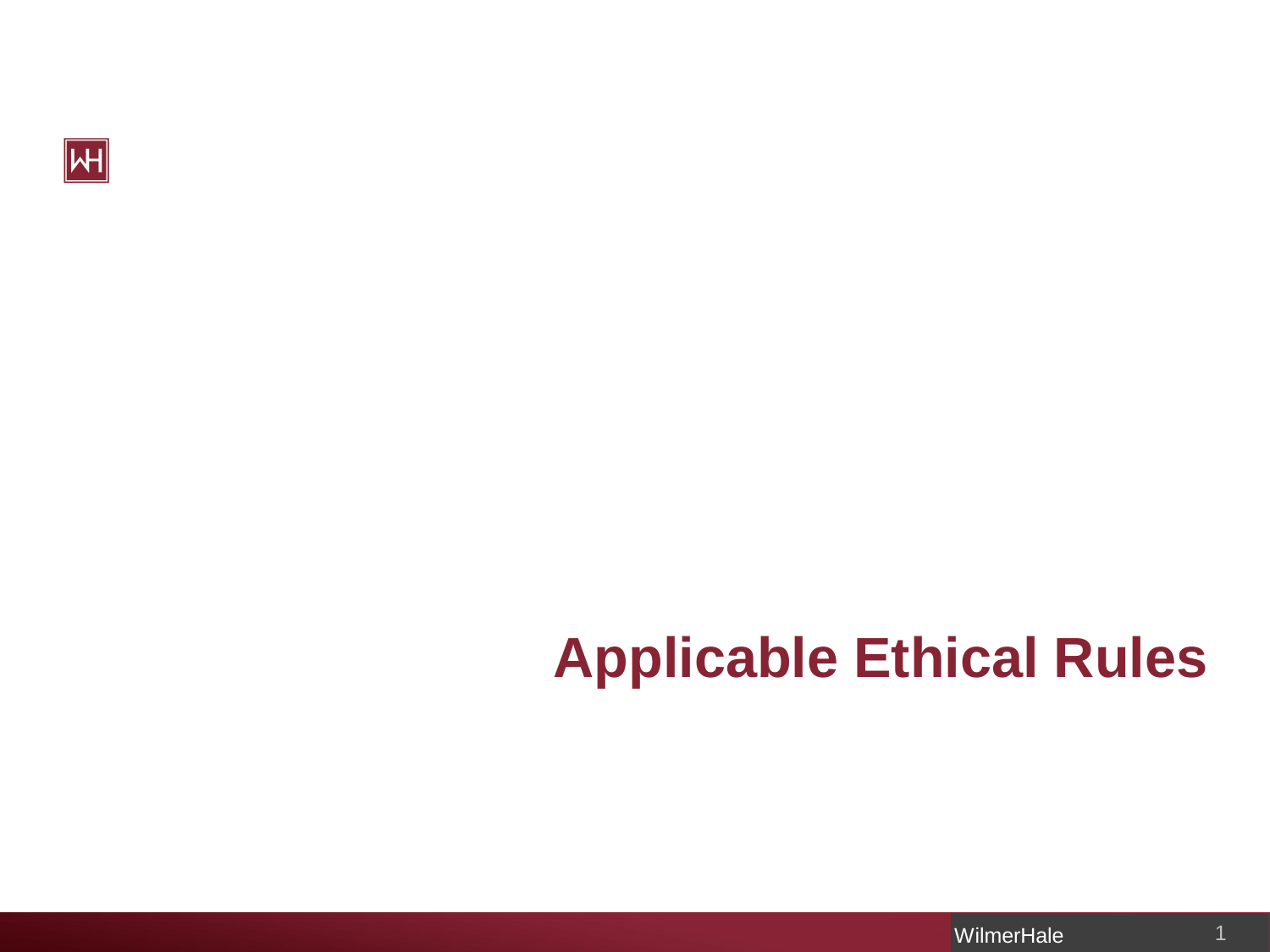#### Rules of Professional Conduct  $\mathsf{I}\mathsf{H}\mathsf{I}$

- ABA Model Rule of Professional Conduct 3.1
	- A lawyer shall not bring or defend a proceeding, or assert or controvert an issue therein, unless there is a basis in law and fact for doing so that is not frivolous, which includes a good faith argument for an extension, modification or reversal of existing law.

#### • New Jersey Disciplinary Rules of Professional Conduct 3.1

- A lawyer shall not bring or defend a proceeding, nor assert or controvert an issue therein unless the lawyer knows or reasonably believes that there is a basis in law and fact for doing so that is not frivolous, which includes a good faith argument for an extension, modification, or reversal of existing law, or the establishment of new law.…
- New York Rule of Professional Conduct 3.1(a) follows Model Rule, but defines "frivolous" conduct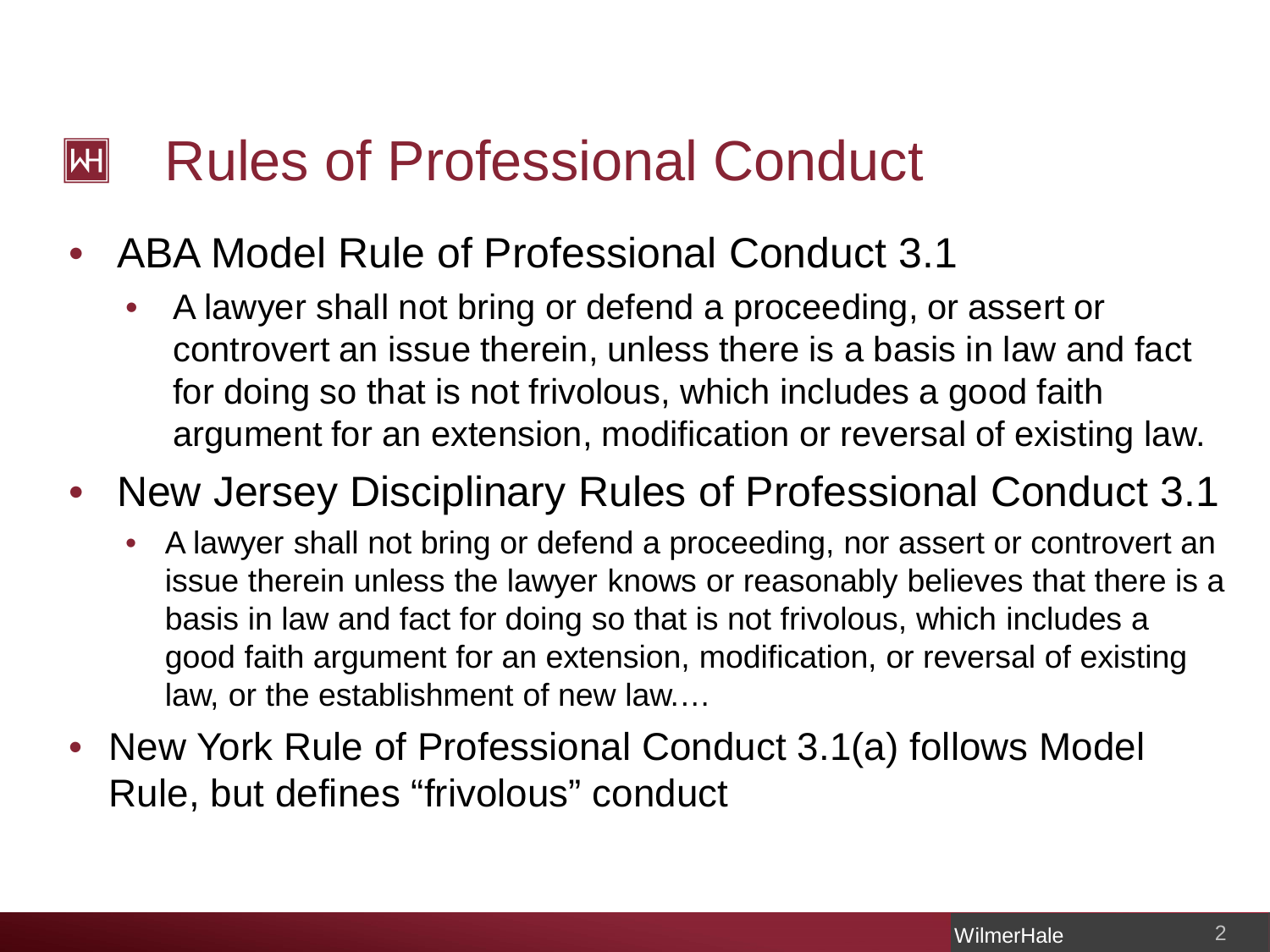#### **EXAMPRE ARE ARRY ARRY ARRY MEDIA CONDUCT 3.3**

(a) A lawyer shall not knowingly:

(1) make a false statement of fact or law to a tribunal or fail to correct a false statement of material fact or law previously made to the tribunal by the lawyer;

• Reflected in NY Rule 3.3, NJ Rule 3.3, and USPTO Rule of Professional Conduct § 11.303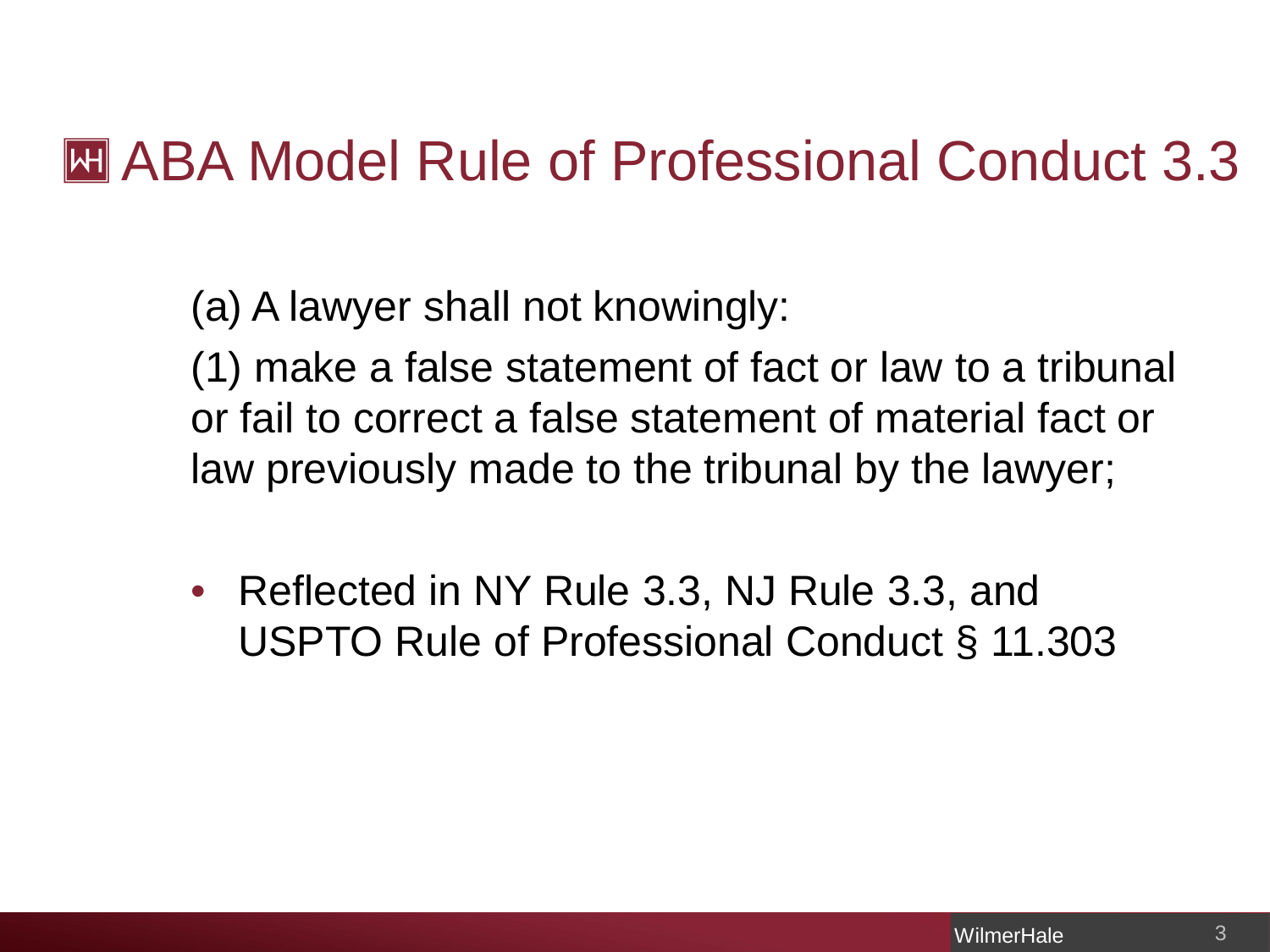#### Federal Rule of Civil Procedure 11(b)  $|\mathsf{H}|$

**Representations to the Court**. By presenting to the court a pleading, written motion, or other paper--whether by signing, filing, submitting, or later advocating it--an attorney or unrepresented party certifies that to the best of the person's knowledge, information, and belief, formed after an inquiry reasonable under the circumstances:

1. it is not being presented for any improper purpose, such as to harass, cause unnecessary delay, or needlessly increase the cost of litigation;

2. the **claims, defenses, and other legal contentions are warranted by existing law or by a nonfrivolous argument for extending, modifying, or reversing existing law or for establishing new law**;

3. the **factual contentions have evidentiary support** or, if specifically so identified, **will likely have evidentiary support after a reasonable opportunity for further investigation or discovery**; and

4. the denials of factual contentions are warranted on the evidence or, if specifically so identified, are reasonably based on belief or a lack of information.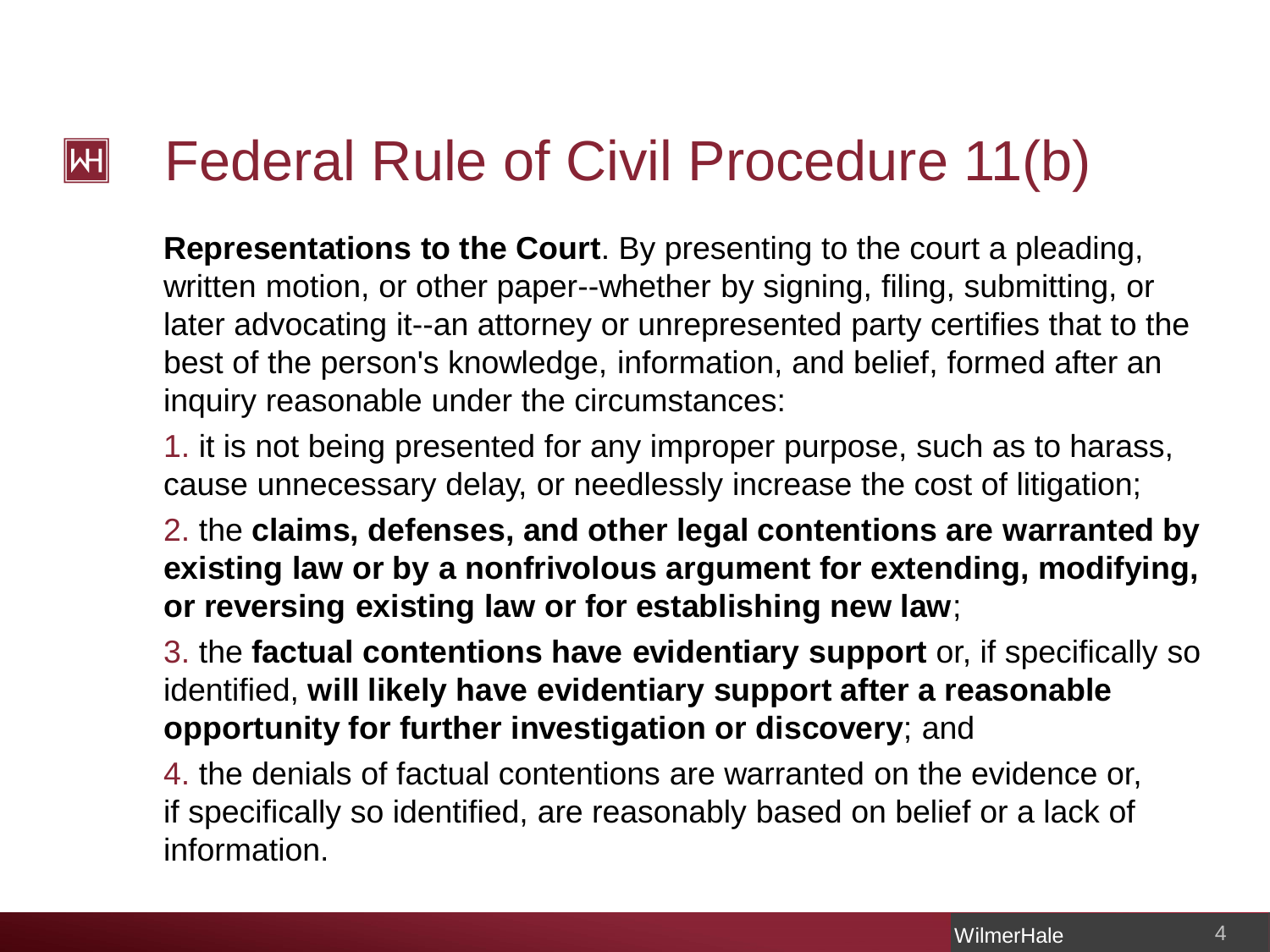# USPTO Rules of Professional **Responsibility**

• Effective May 3, 2013

 $|\mathsf{H}|$ 

- Based on the ABA Model Rules of Professional **Responsibility** 
	- Previously followed the ABA 1969 Canons of Ethics, adopted in 1985
- 37 C.F.R. §§ 11.101-901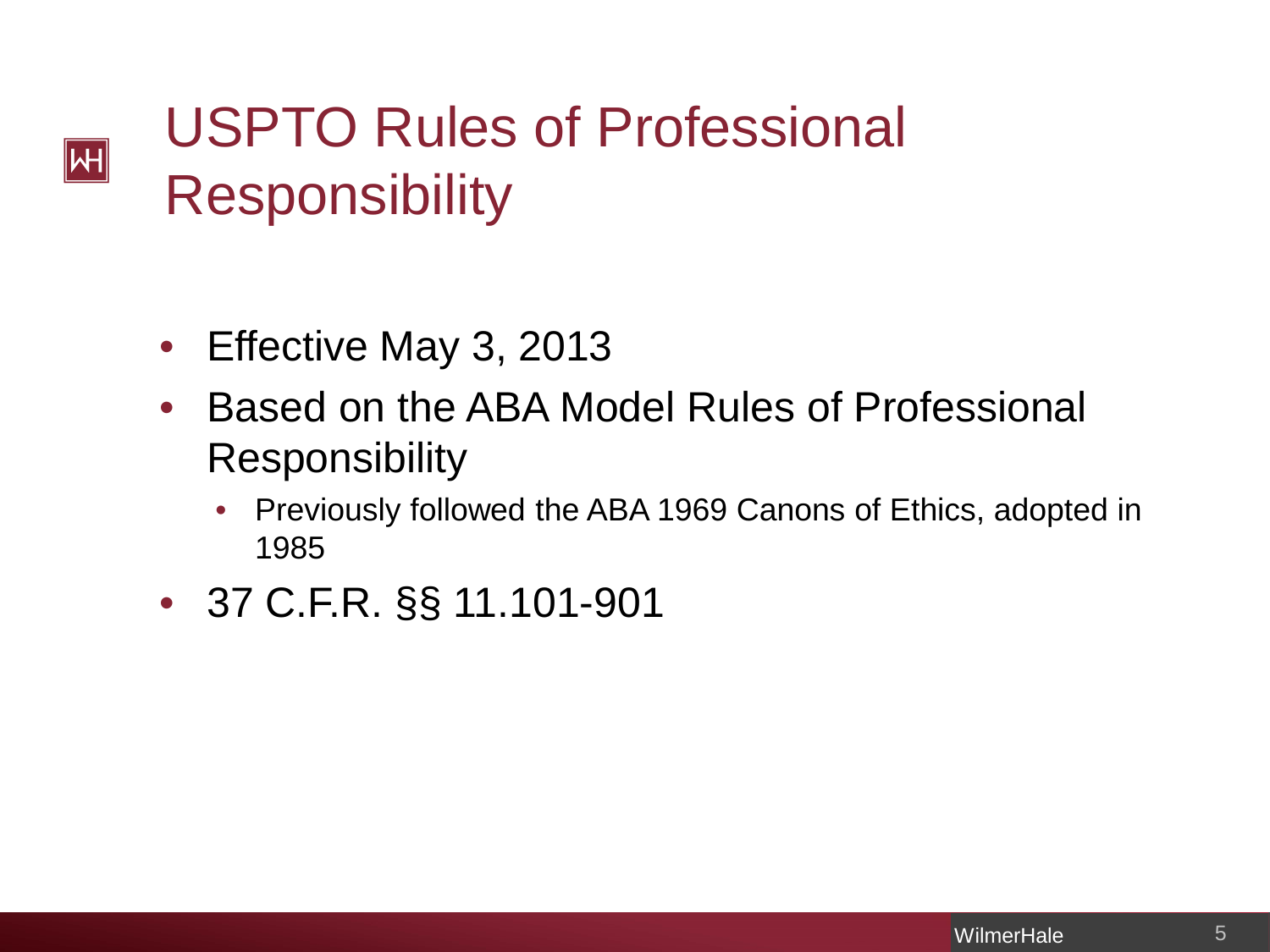# USPTO Rules of Professional Responsibility

 $\boxed{H}$ 

| <b>ABA Model Rules of</b>                                                                                                                                                                                                                                                                                                                                                                                                                                                                                                                            | <b>USPTO Rules</b>                                                                                                                                                                                                                                                                              |
|------------------------------------------------------------------------------------------------------------------------------------------------------------------------------------------------------------------------------------------------------------------------------------------------------------------------------------------------------------------------------------------------------------------------------------------------------------------------------------------------------------------------------------------------------|-------------------------------------------------------------------------------------------------------------------------------------------------------------------------------------------------------------------------------------------------------------------------------------------------|
| <b>Professional Conduct</b>                                                                                                                                                                                                                                                                                                                                                                                                                                                                                                                          | of Professional Conduct                                                                                                                                                                                                                                                                         |
| <b>Rule 3.1 Meritorious Claims And</b>                                                                                                                                                                                                                                                                                                                                                                                                                                                                                                               | § 11.301 Meritorious claims and                                                                                                                                                                                                                                                                 |
| <b>Contentions</b>                                                                                                                                                                                                                                                                                                                                                                                                                                                                                                                                   | contentions.                                                                                                                                                                                                                                                                                    |
| A lawyer shall not bring or defend a<br>proceeding, or assert or controvert an issue<br>therein, unless there is a basis in law and fact<br>for doing so that is not frivolous, which<br>includes a good faith argument for an<br>extension, modification or reversal of existing<br>law. A lawyer for the defendant in a criminal<br>proceeding, or the respondent in a proceeding<br>that could result in incarceration, may<br>nevertheless so defend the proceeding as to<br>require that every element of the case be<br><del>established</del> | A practitioner shall not bring or defend a<br>proceeding, or assert or controvert an issue<br>therein, unless there is a basis in law and fact<br>for doing so that is not frivolous, which<br>includes a good-faith argument for an<br>extension, modification or reversal of existing<br>law. |

#### Source: http:www.ipethicslaw.com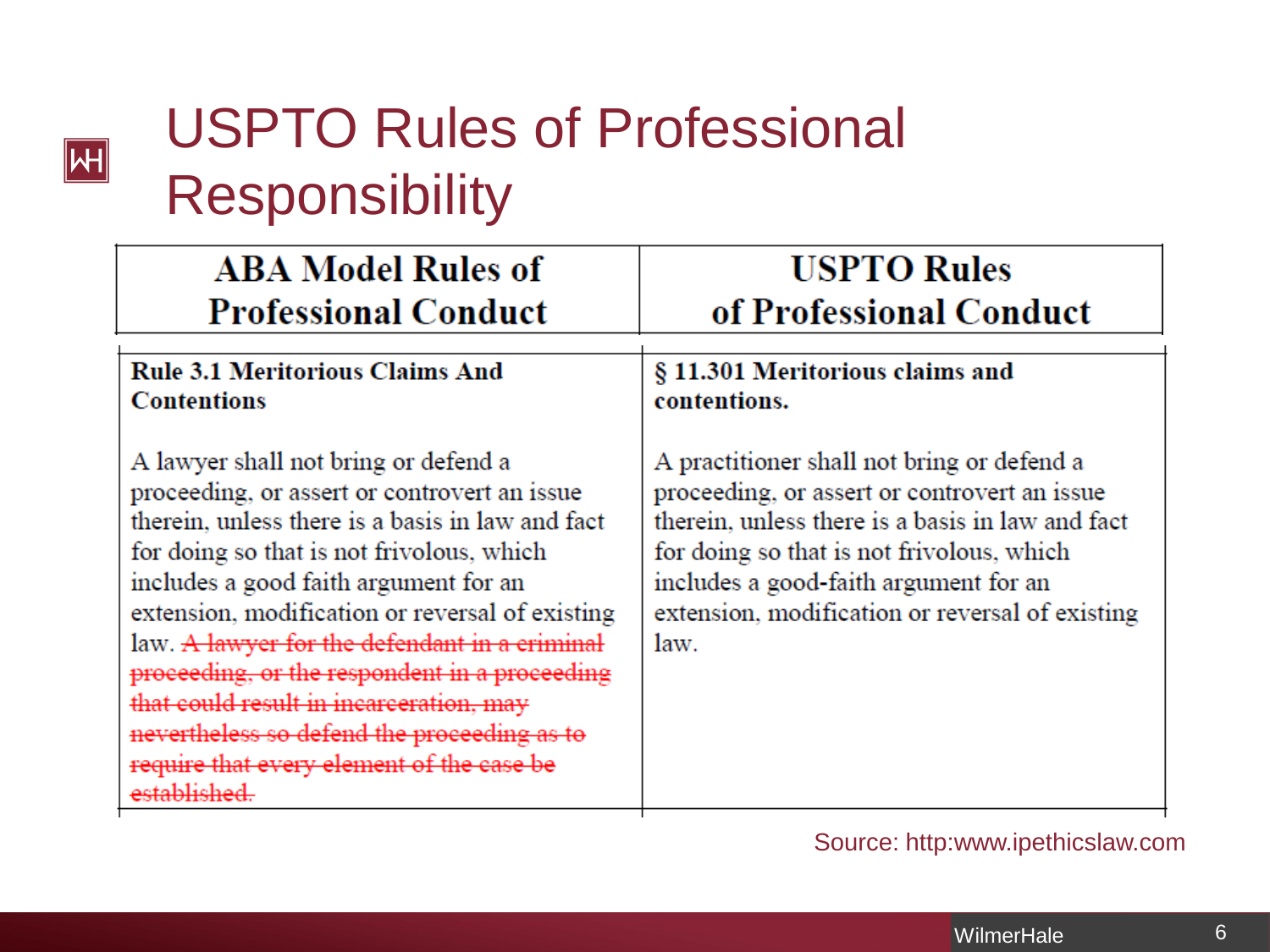# Confidentiality & Disclosure under USPTO Rules of Professional Conduct

Μ

- 11.1: "Fraud" or "fraudulent" means conduct involving a misrepresentation of a material fact made with intent to deceive or a state of mind so reckless as to be the equivalent of intent.
	- May also be established by a "purposeful omission" to state a material fact.
- 11.303(e): "Candor toward the tribunal," has the same requirements as ABA Model Rules
- 11.106(a): A lawyer must maintain client confidentiality, except where disclosure is necessary to prevent the client from committing inequitable conduct before the PTO.
- 11.106(c): A lawyer must disclose to the PTO information necessary to comply with applicable duty of disclosure provisions.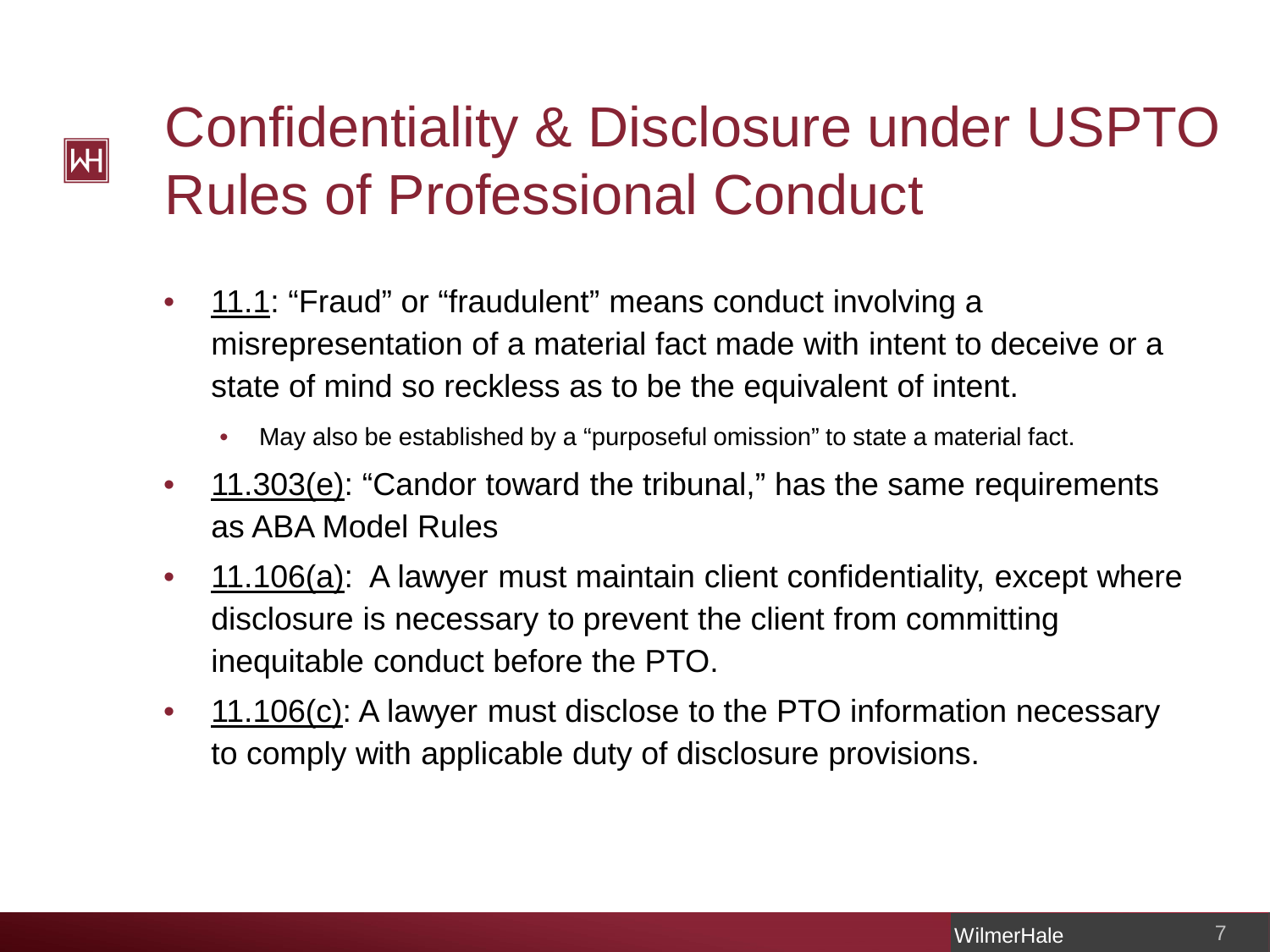

#### **Ethical Obligations for Pre-Suit Investigation**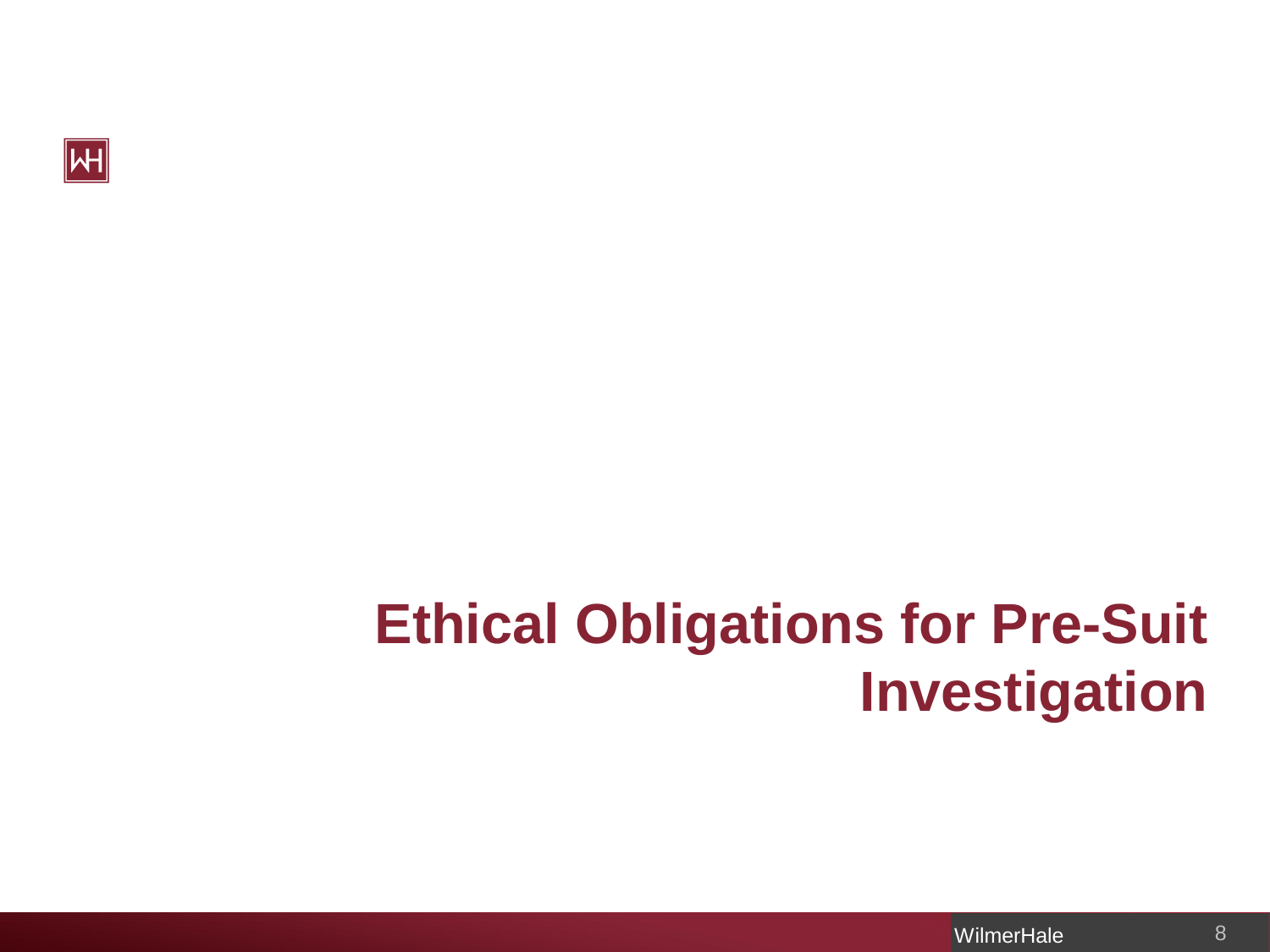# Rule 11: Pre-Suit Infringement Analysis Required

**M** 

- "Rule 11(b) requires an attorney to **conduct a reasonable inquiry into the law and facts before filing a pleading** in a court and **to certify that the claims contained therein are not frivolous, legally unreasonable, without factual foundation, or asserted for an improper purpose**."
- "Rule 11(c) then permits a district court to impose sanctions on a party and its attorneys for violation of subdivision (b)."

Privileged and Confidential WilmerHale WilmerHale

*Q–Pharma, Inc. v. Andrew Jergens Co*., 360 F.3d 1295, 1300 (Fed. Cir. 2004) (emphasis added)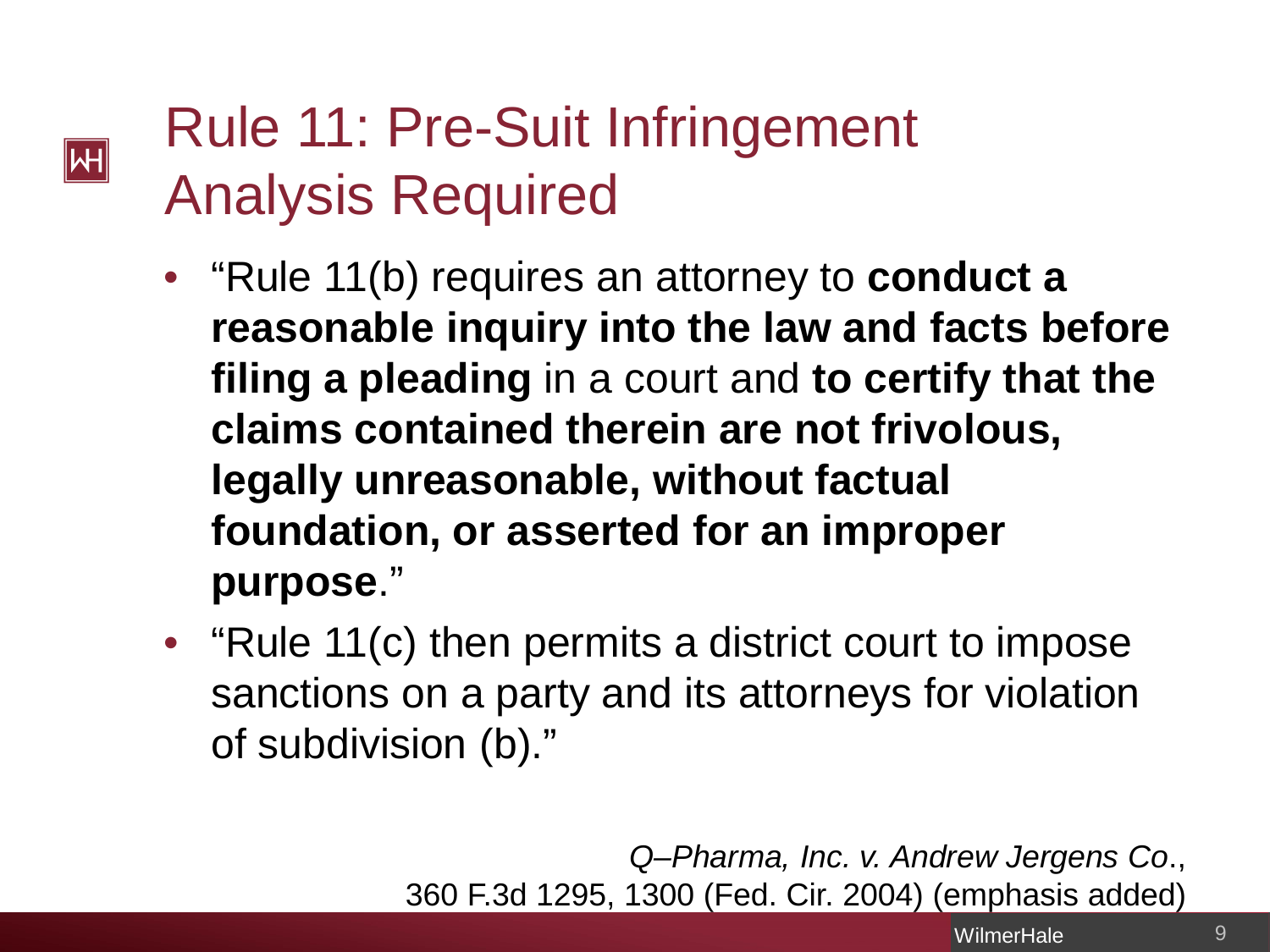#### **M**

# Rule 11: Requirements for Pre-Suit Infringement Analysis

"In the context of patent infringement actions, **we have interpreted Rule 11 to require, at a minimum, that an attorney interpret the asserted patent claims and compare the accused device with those claims before filing a claim alleging infringement**."

> *Q–Pharma, Inc. v. Andrew Jergens Co*., 360 F.3d 1295, 1300 (Fed. Cir. 2004) (emphasis added)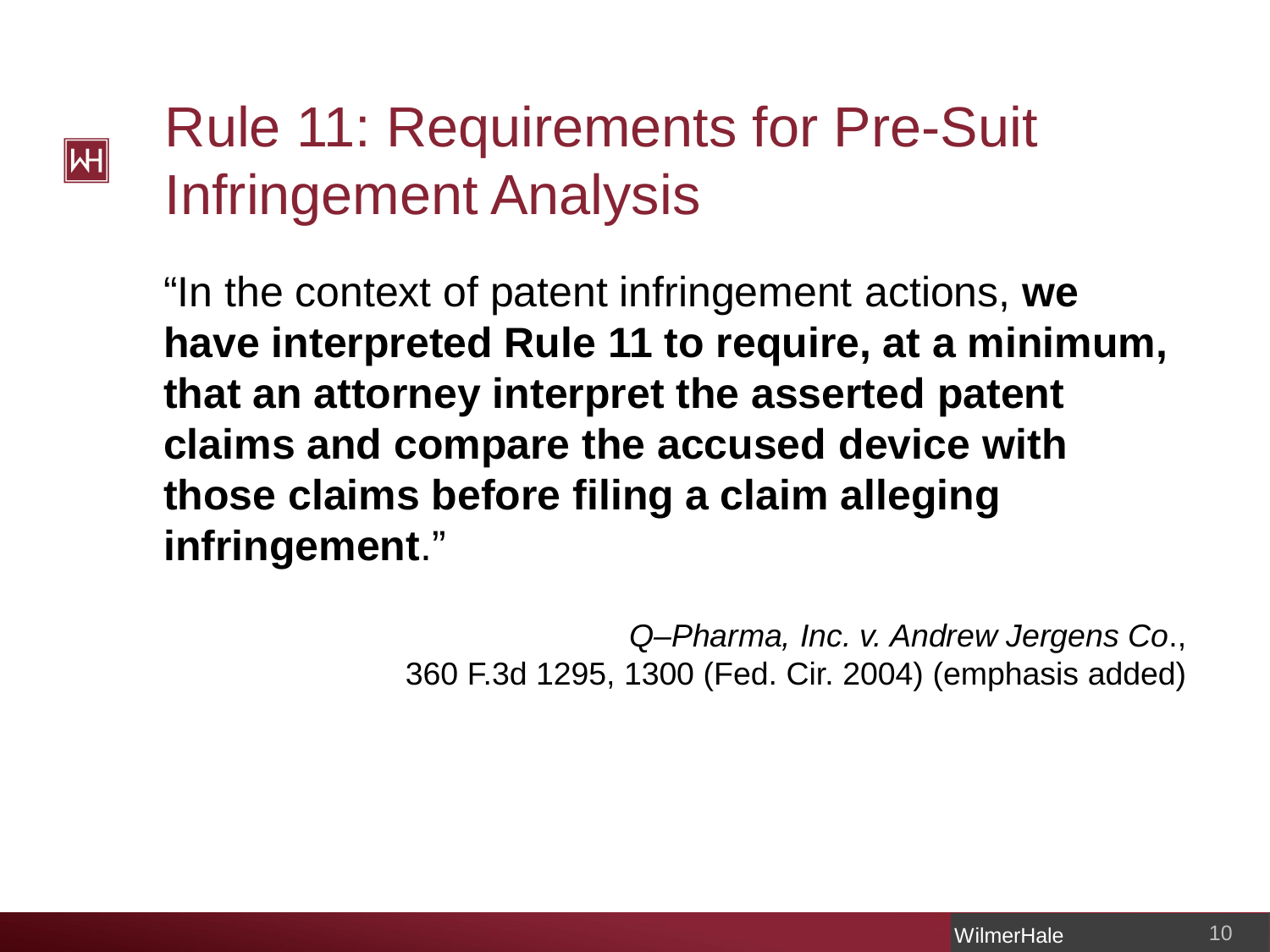#### Rule 11: Analysis Must Be Reasonable  $\mathsf{|\mathsf{H}|}$

- Under Federal Circuit law, plaintiff must show its pre-suit infringement analysis was **reasonable.**
- "Once a litigant moves based upon non-frivolous allegations for a Rule 11 sanction, **the burden of proof shifts to the non-movant** to **show it made a reasonable pre-suit inquiry** into its claim."

*Digeo, Inc. v. Audible, Inc*., 505 F.3d 1362, 1368 (Fed. Cir. 2007)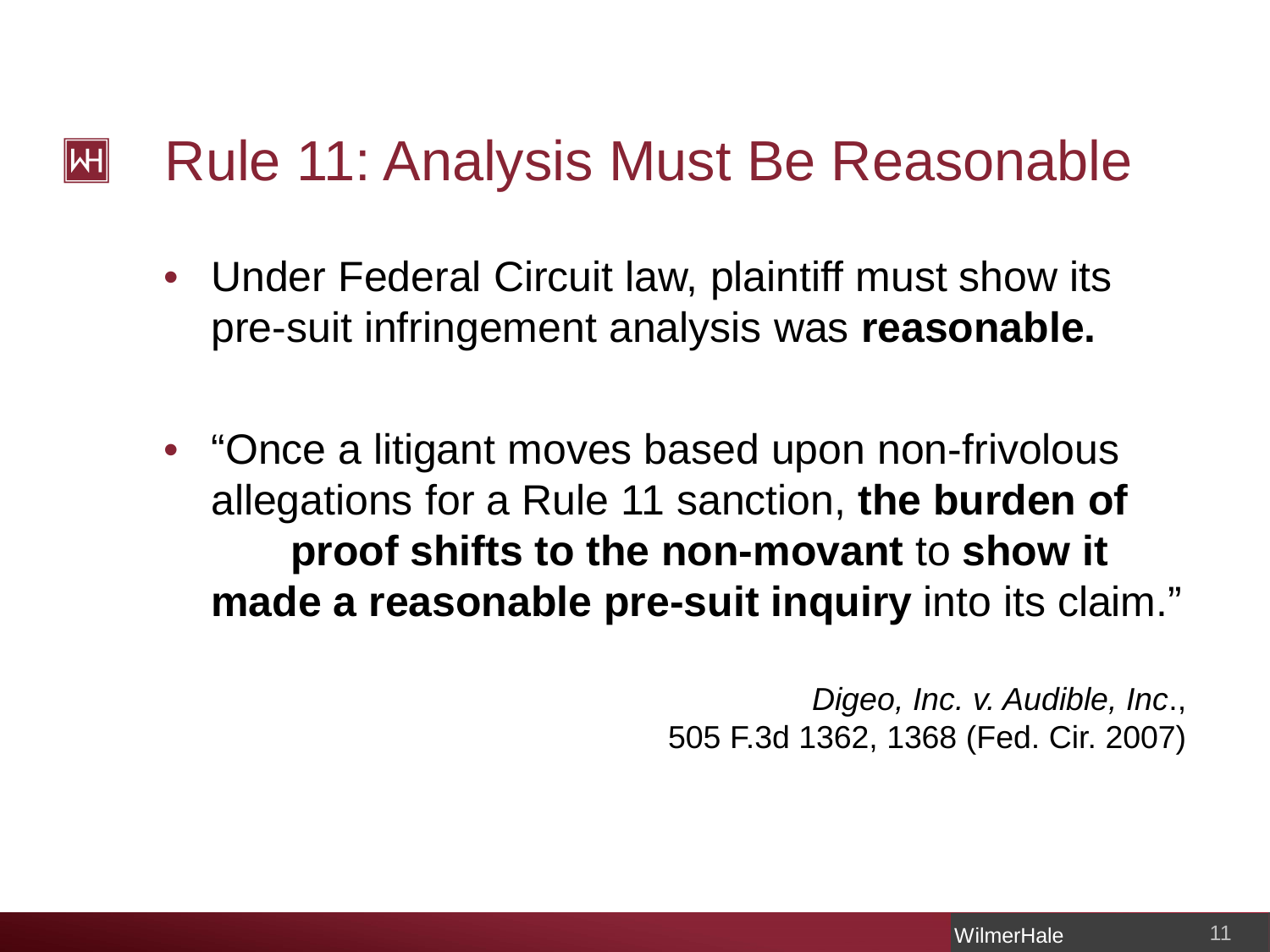# Rule 11: Reasonableness an Objective Inquiry

**M** 

- Reasonable pre-suit investigation is a strictly objective inquiry; Rule 11 does not require a showing of bad faith.
- Instead, plaintiff must show it performed some **claim interpretation** and **compared** the accused device/product with the patent claims under *Q-Pharma*.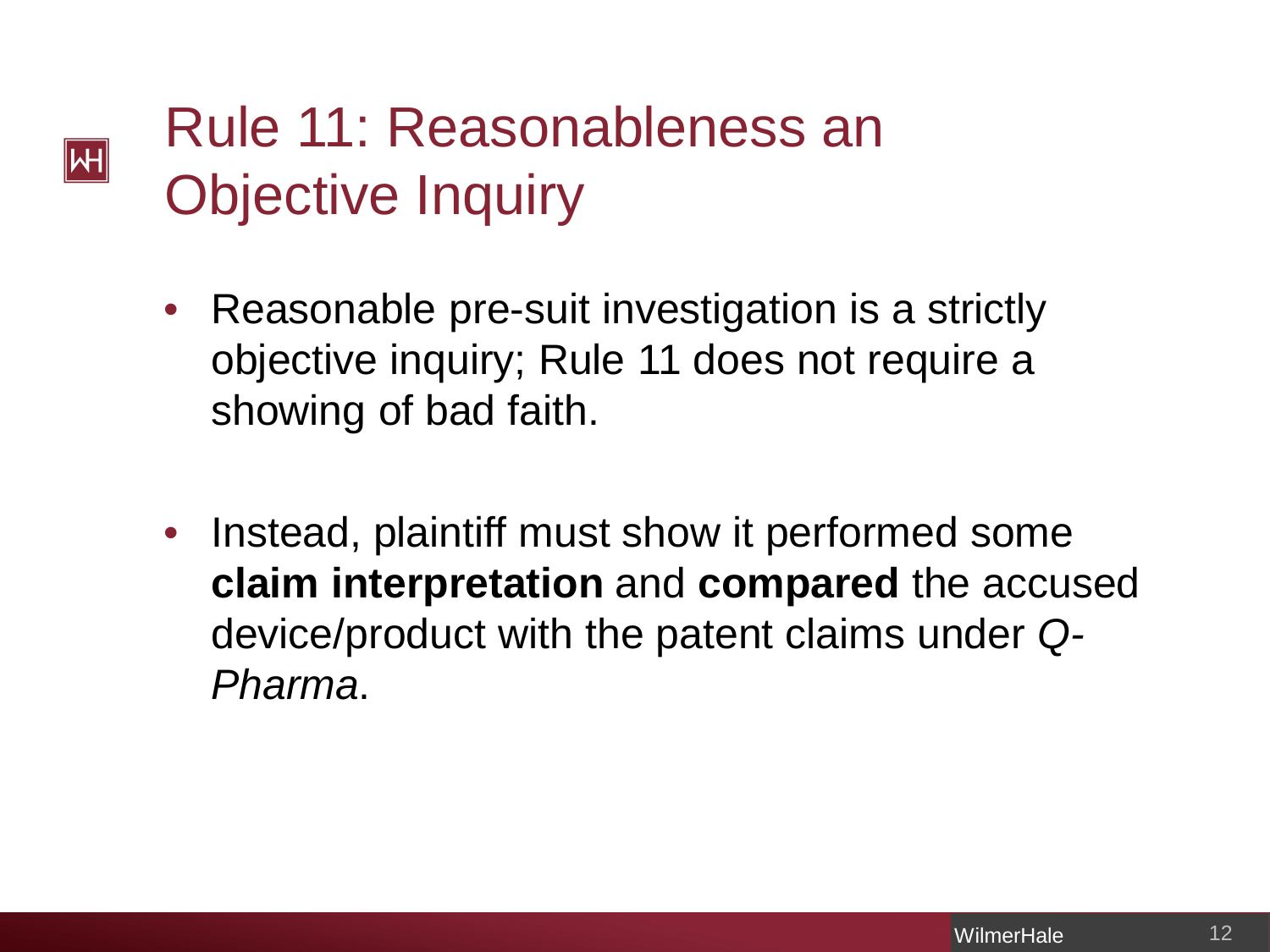# Pre-Suit Infringement Analysis: Claim Construction

**M** 

- No Rule 11 sanctions where claim interpretations "comport with the plain meaning of the claim language and do not appear to be inconsistent with the patent's written description and prosecution history," and where pre-filing infringement analysis was supported by information from patentee's advertising and label.
- "Q–Pharma's claim interpretation, while broad, followed the standard canons of claim construction and was reasonably supported by the intrinsic record."

*Q-Pharma, Inc. v. Andrew Jergens Co*., 360 F.3d 1295, 1301 (Fed. Cir. 2004)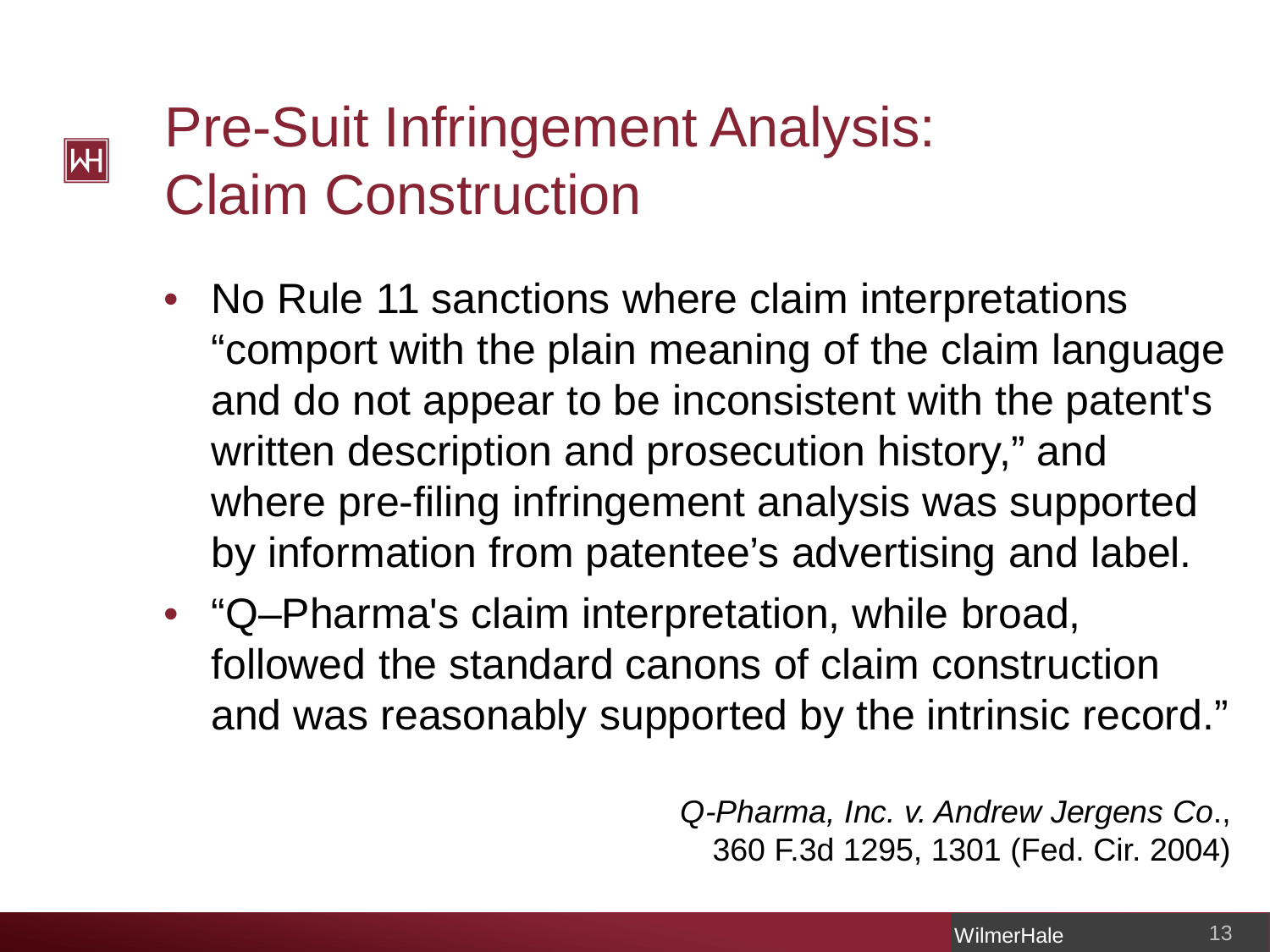# Pre-Suit Infringement Analysis: Claim Construction

- Where pre-suit claim construction violates basic cannons of claim construction, it may be found frivolous and Rule 11 sanctions may be imposed.
- This may include:

 $|\mathsf{H}|$ 

- Adding words to actual claim language without support from the specification
- Altering otherwise unambiguous claim language

*See, e.g., Source Vagabond Sys. Ltd. v. Hydrapak*, 753 F.3d 1291, 1299-1301 (Fed. Cir. 2014)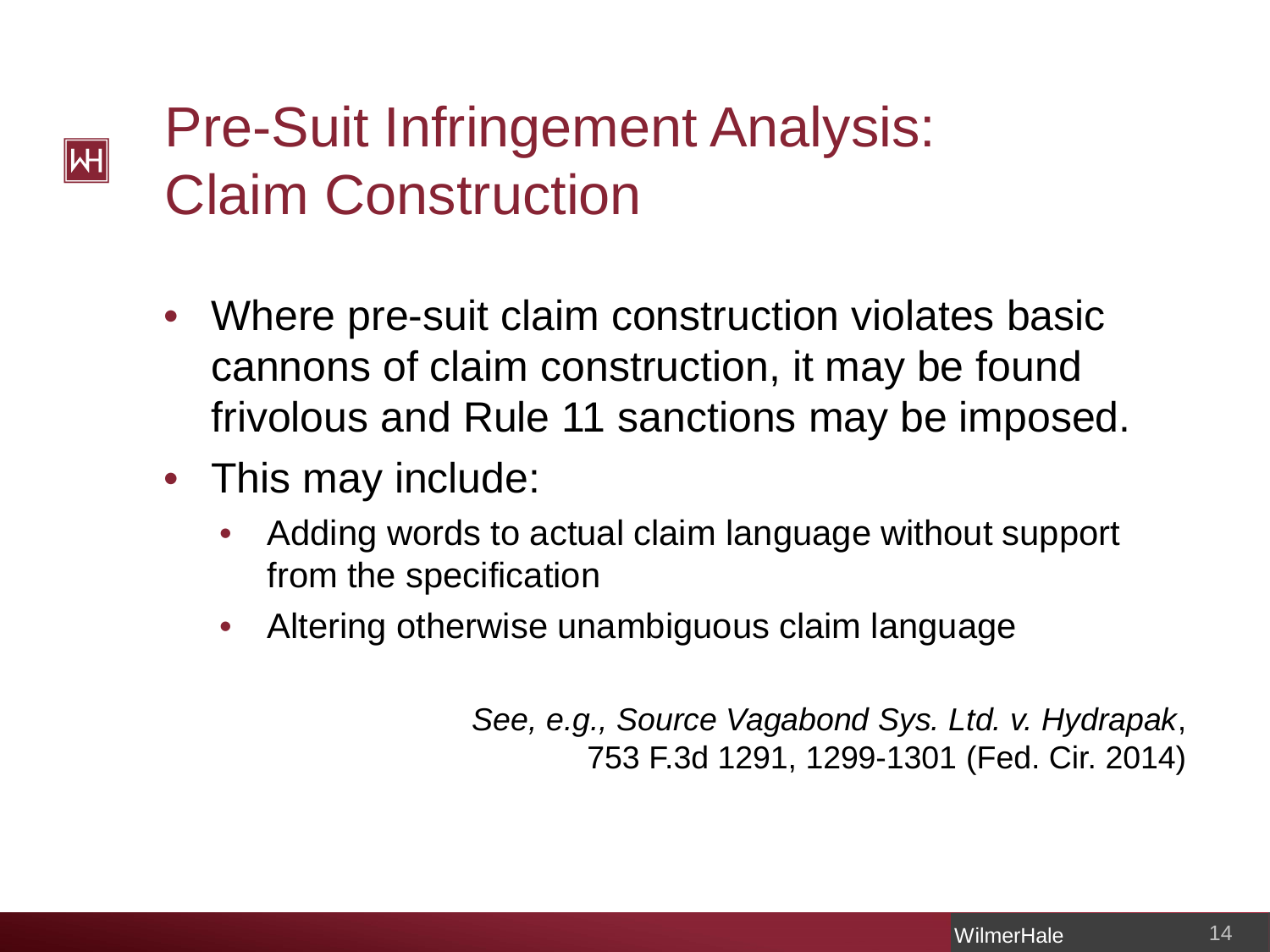#### Pre-Suit Infringement Analysis: Claim Construction

 $|\!|\mathsf{W}|\!|$ 

- A **claim-by-claim chart is not required** for a reasonable pre-suit infringement analysis.
- Rather, "an infringement analysis can simply consist of a good faith, informed **comparison of the claims of a patent against the accused subject matter**."

*Q-Pharma*, 360 F.3d at 1302 (emphasis added)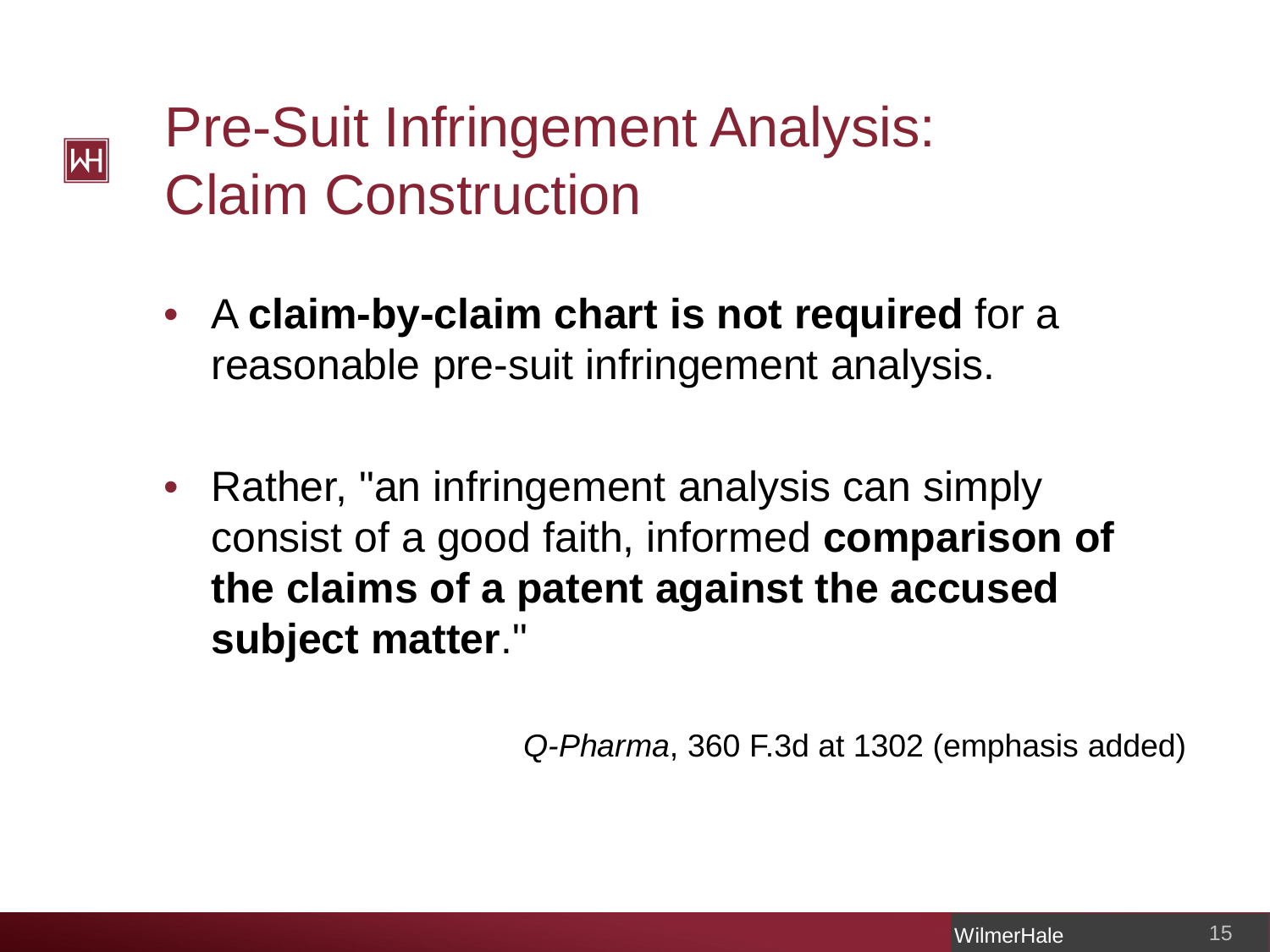#### Pre-Suit Infringement Analysis:  $\boxed{\mathsf{H}}$ Comparison of Claims and Accused Product

- Comparison of claims and accused product does not require reverse engineering or obtaining a sample.
- However, whether obtaining a sample is reasonable depends on the surrounding circumstances such as **whether it could be obtained easily and cheaply.**

*See Graceway Pharms., LLC v. Perrigo Co.*, 2010 WL 2521026, at \*4 (D.N.J. June 10, 2010)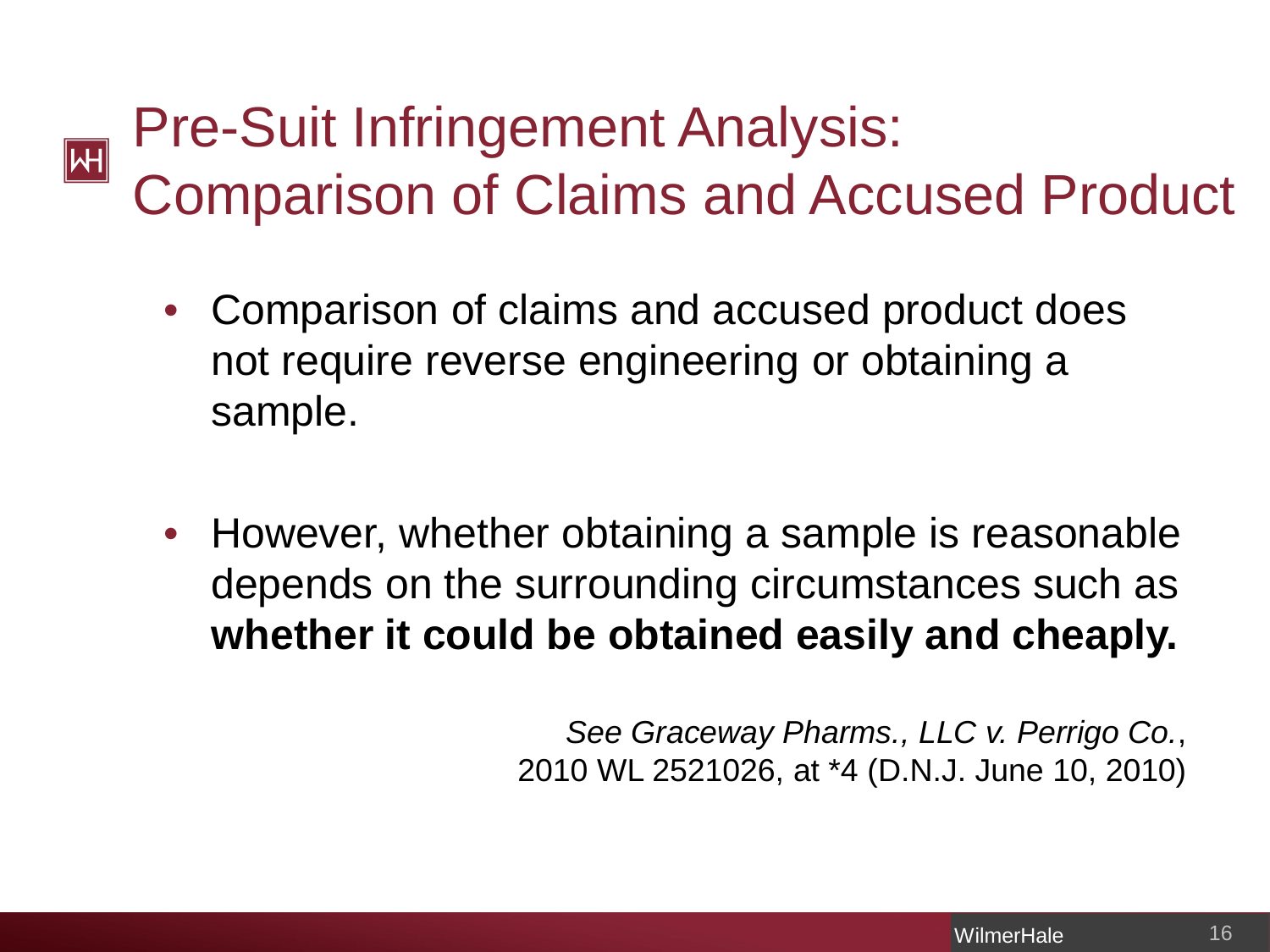#### Pre-Suit Infringement Analysis:  $|\mathsf{H}|$ Comparison of Claims and Accused Product

• Conclusory statement that an attorney "analyzed the sample to ascertain whether or not it infringes …" is not enough for a reasonable pre-suit infringement analysis.

> *Source Vagabond Sys. Ltd. v. Hydrapak*, 753 F.3d 1291, 1302 (Fed. Cir. 2014)

• Pre-suit analysis showing neither infringement nor non-infringement is reasonable, where plaintiff chose to engage in discovery for more information. *Hoffmann-La Roche Inc. v. Invamed Inc.,* 213 F.3d 1359, 1363 (Fed. Cir. 2000)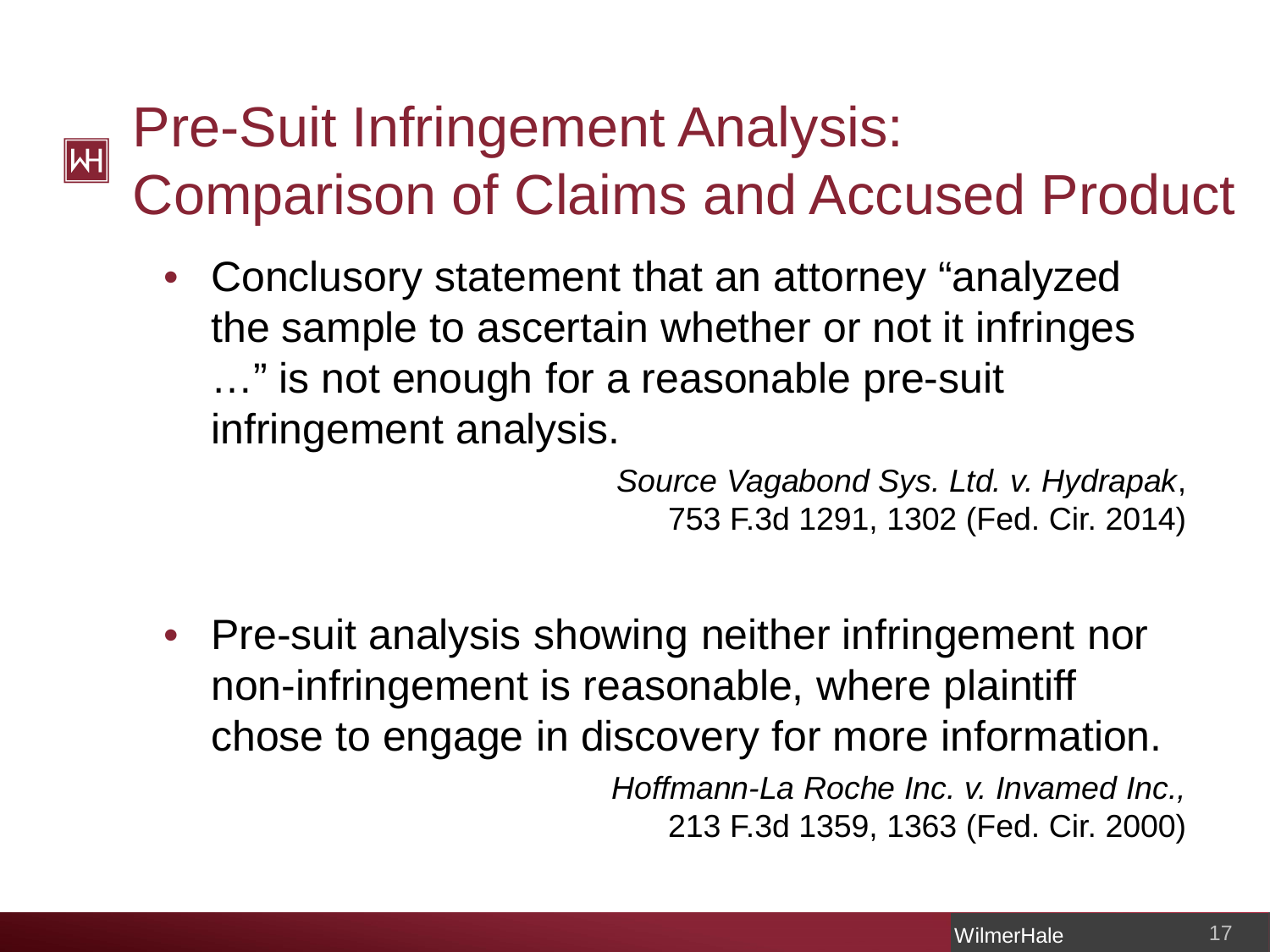#### Pre-Suit Infringement Analysis:  $\boxed{\mathsf{H}}$ Comparison of Claims and Accused Product

- Litigant filed an infringement suit, stating that they could not definitively determine with any analytical technique if the generic drug infringed the asserted patent.
- Litigant's pre-filing inquiry was reasonable because:
	- 1. Generic manufacturer "**refused to disclose manufacturing processes** because of a confidentiality agreement it had with the manufacturer," even where there was no evidence generic company had sought manufacturer's authorization to disclose; and
	- 2. Branded manufacturer **could not reverse-engineer sample** of generic drug to determine infringement.

*Hoffmann-La Roche Inc. v. Invamed Inc*., 213 F.3d 1359, 1363 (Fed. Cir. 2000)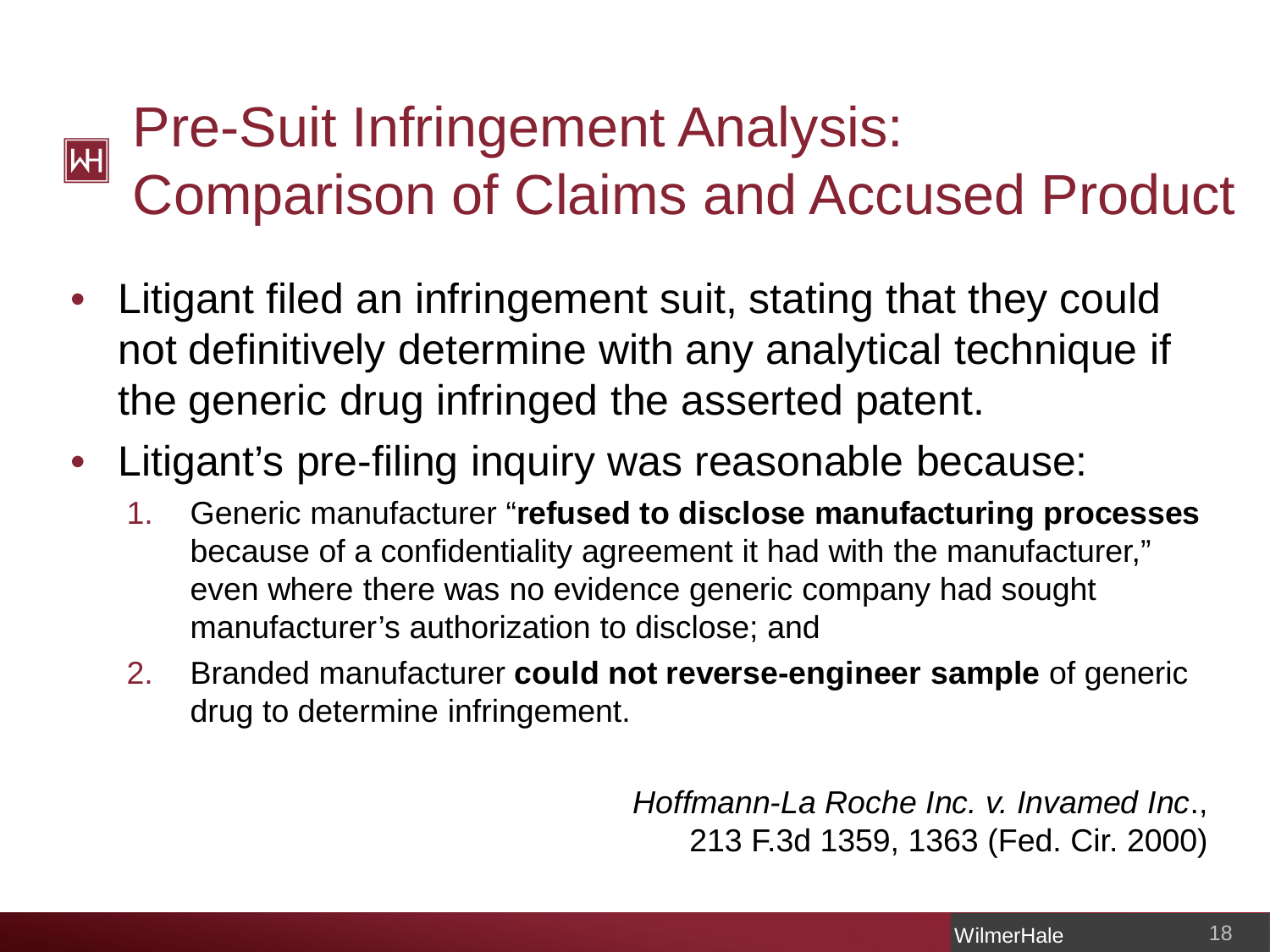#### Μ

# No Pre-Suit Obligation to Investigate Infringement of ANDA Filer

"[Plaintiff] and its attorneys had *no pre-filing obligation to investigate* whether [defendant's] methylphenidate drug actually infringed Celgene's patents. Because there is no dispute that [defendant] submitted an ANDA … and because [defendant] states that, prior to filing suit, [plaintiff] had received the Notice Letter … this Court concludes that [plaintiff's] prefiling infringement investigation was *reasonable under the circumstances*."

*Celgene Corp. v. KV Pharm. Co*., 2008 WL 2856469, at \*3 (D.N.J. July 22, 2008) (emphasis added)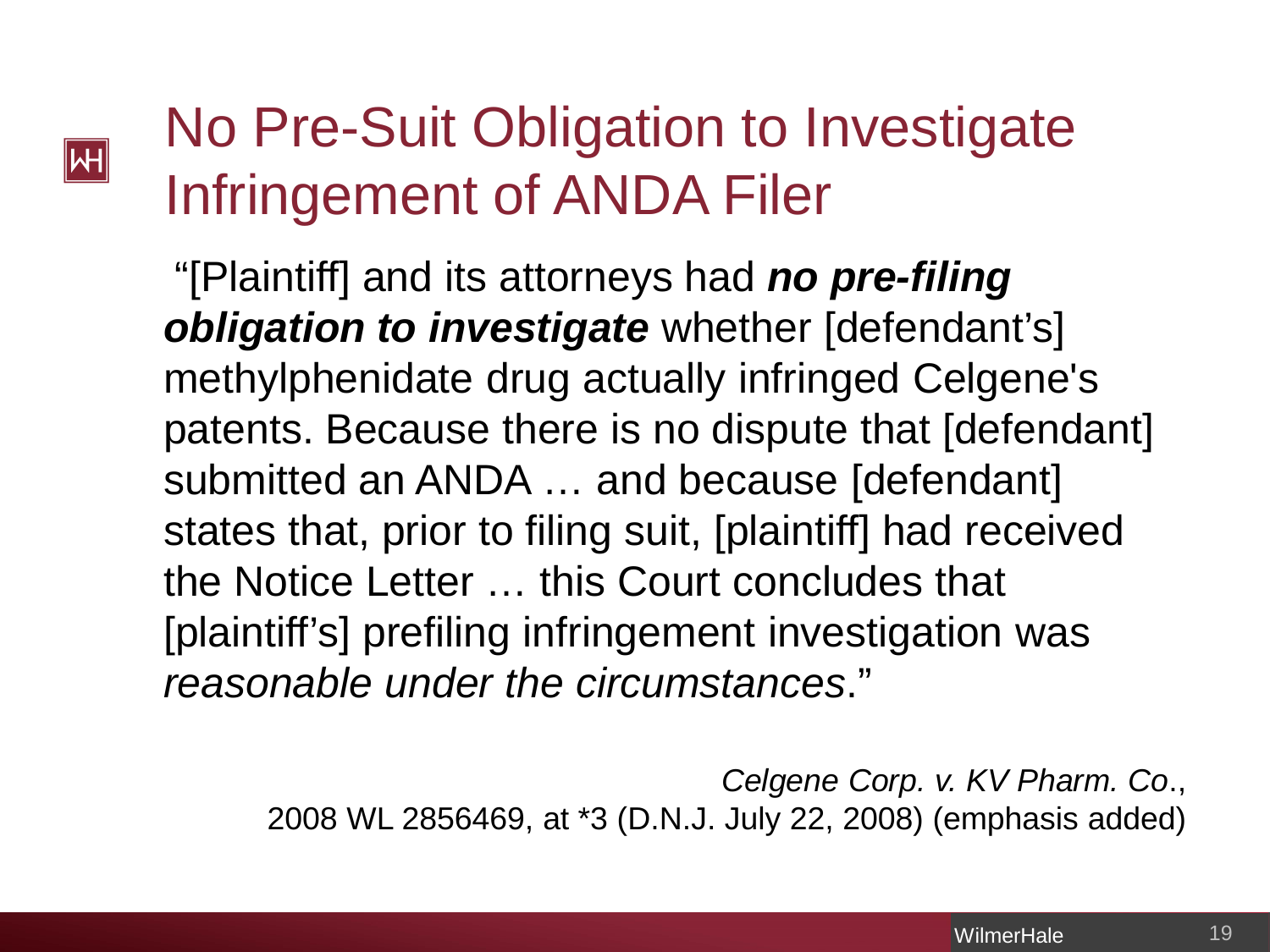#### ∥һН

# No Pre-Suit Obligation to Investigate Infringement of ANDA Filer

"[Defendant] fails to persuade this Court that the holding of *Q–Pharma*, requiring a pre-filing infringement analysis, applies to a Hatch–Waxman ANDA case.…The pre-filing requirements stated in *Q– Pharma* make sense only in the context of a typical patent infringement case, and not in the context of a Hatch–Waxman ANDA case."

> *Celgene Corp. v. KV Pharm. Co*., 2008 WL 2856469, at \*2 (D.N.J. July 22, 2008)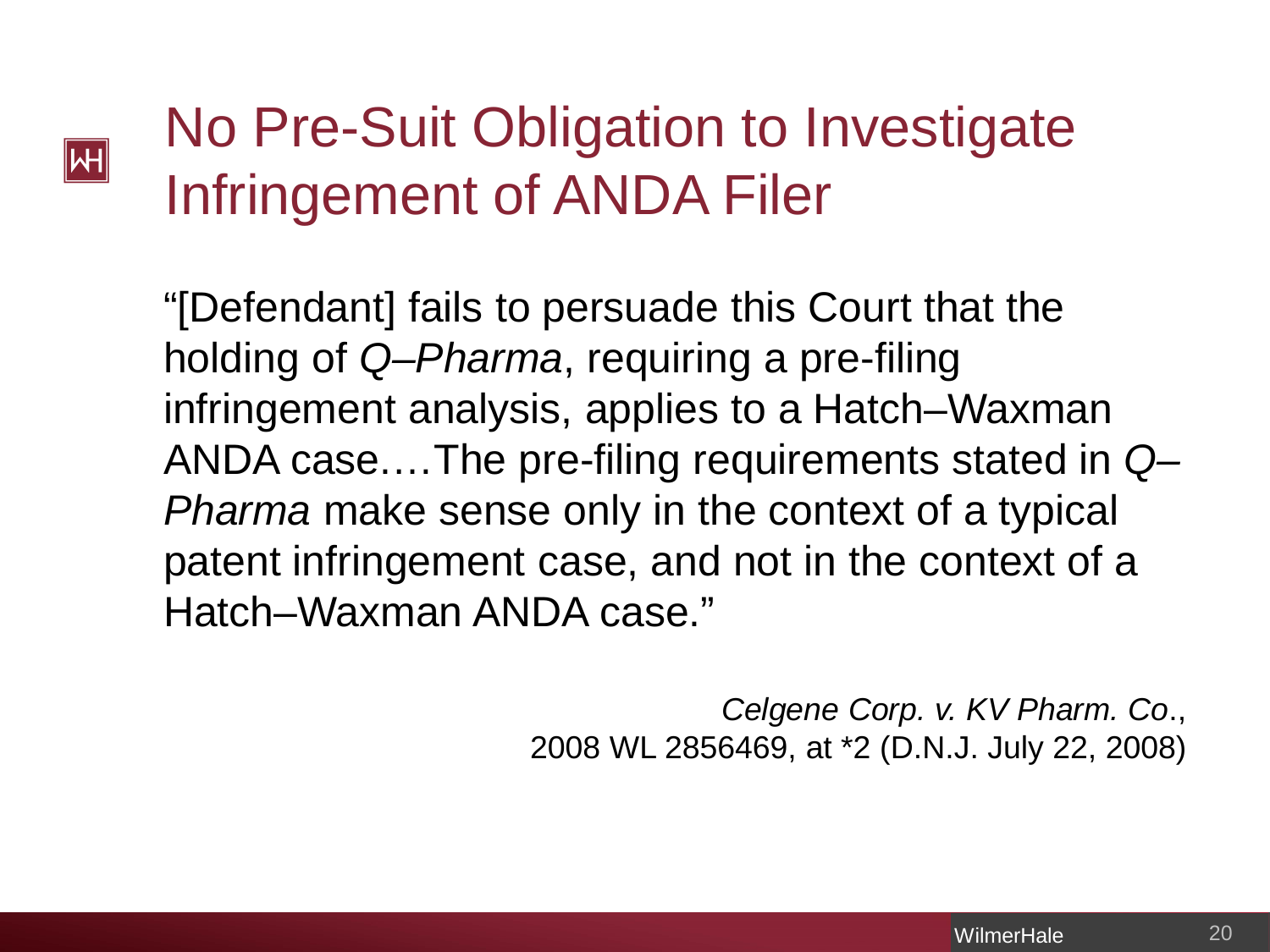#### No Pre-Suit Obligation to Investigate Infringement of ANDA Filer

**M** 

- "The Federal Circuit held that Q–Pharma, as plaintiff, was obligated under Rule 11 to make a sufficient pre-filing infringement analysis to determine whether the accused product infringed."
- "Here, in contrast the act of infringement alleged in the complaint is the filing of an ANDA—not the manufacture or sale of the product. *Because the Act has made the act of submitting an ANDA itself an act of infringement, in a Hatch– Waxman ANDA case, the attorney can conduct a reasonable and competent inquiry into the act of infringement by investigating whether a relevant ANDA has been filed."*

*Celgene Corp. v. KV Pharm. Co*., 2008 WL 2856469, at \*3 (D.N.J. July 22, 2008)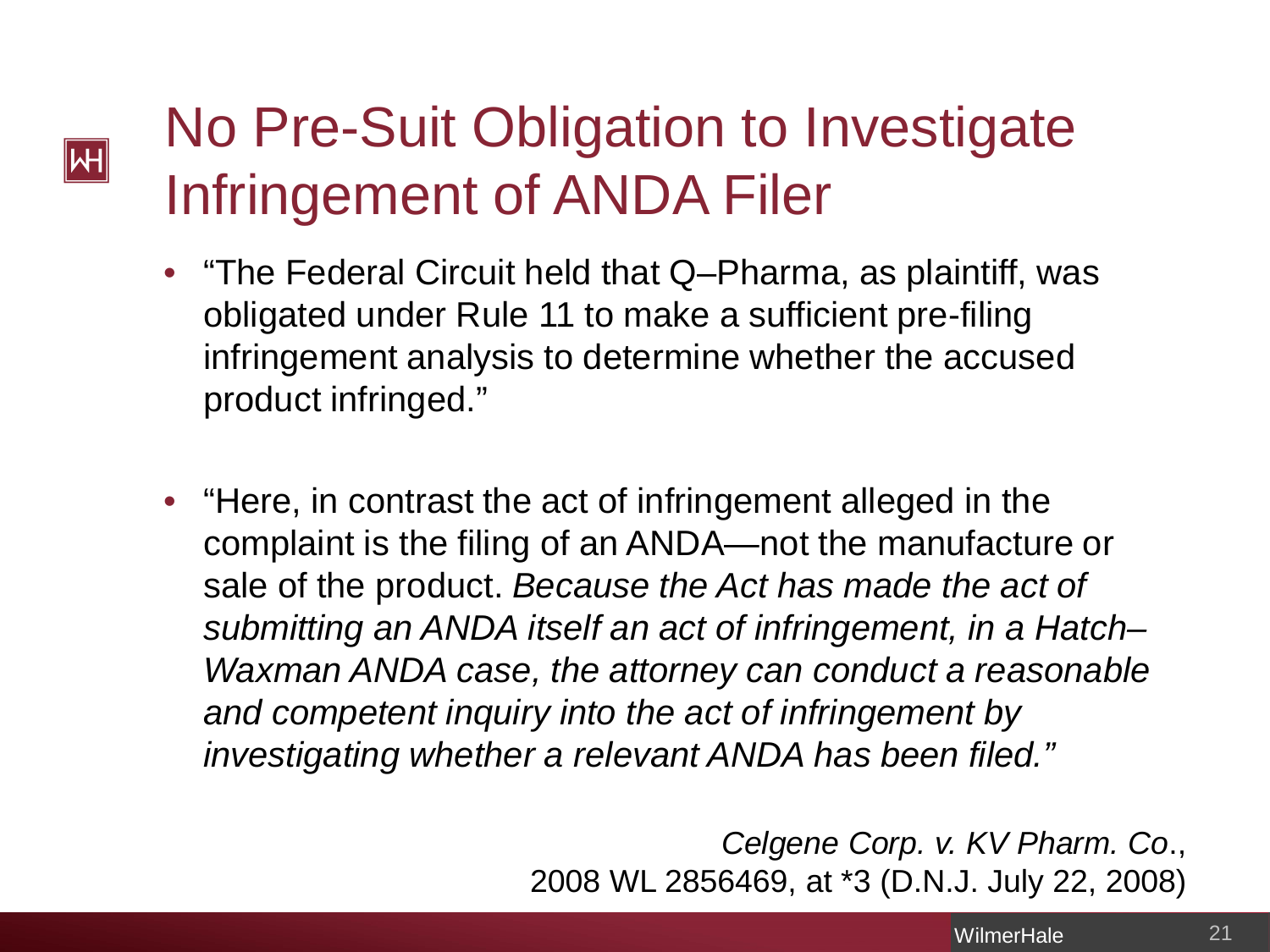### No Pre-Suit Obligation to Investigate Infringement of ANDA Filer

**M** 

- "Celgene and its attorneys had no pre-filing obligation to investigate whether KV's methylphenidate drug actually infringed Celgene's patents." *Id*. at \*3.
- To hold otherwise would "put pharmaceutical patent" owners in an untenable position" *Id*. at \*4.
	- It would require patent owners to perform infringement analysis on "possibly nonexistent product."
	- Patent owner has only 45 days to make what is likely to be a "highly technical infringement analysis," and decide whether to sue. *Id*.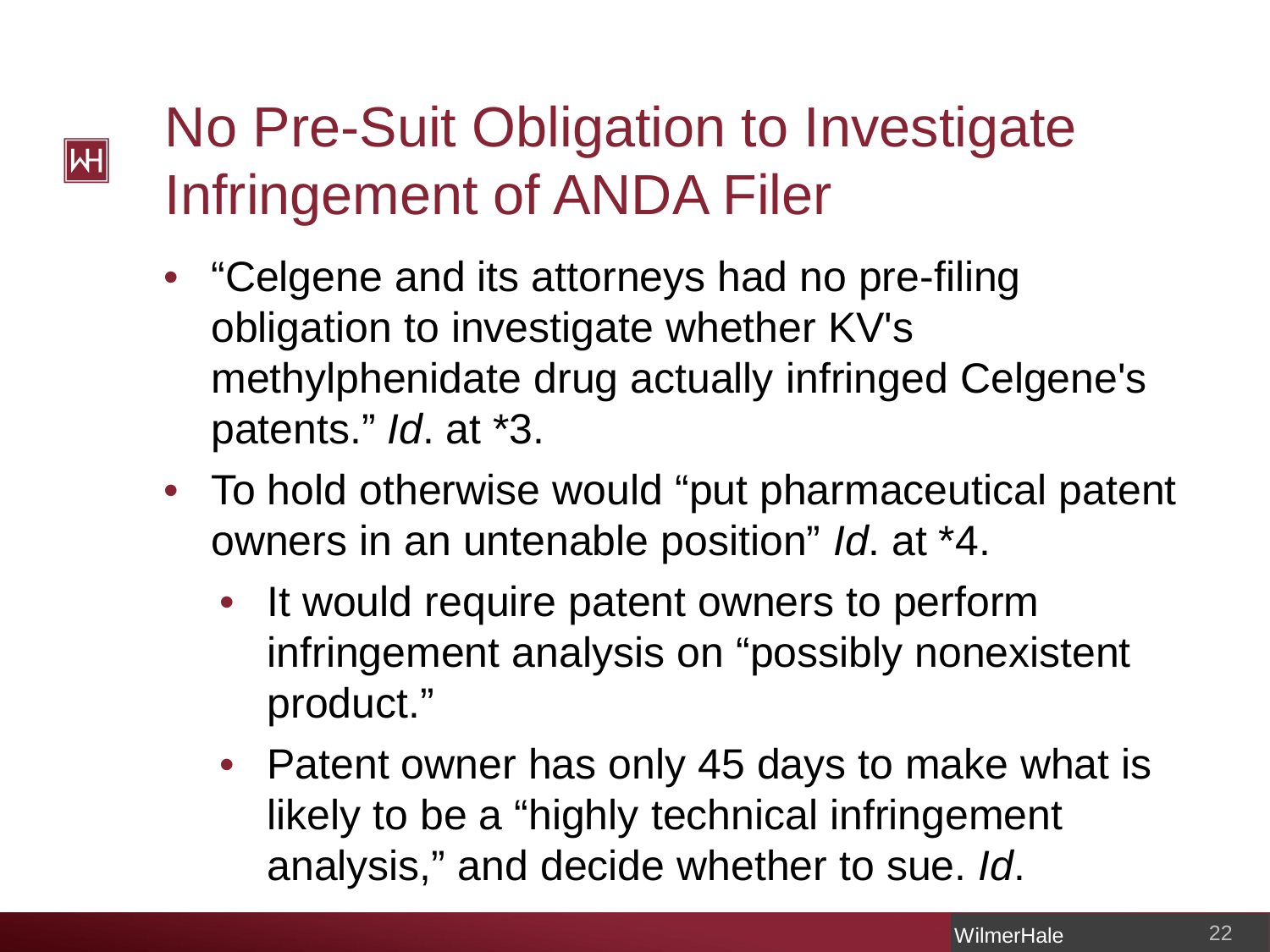#### No Pre-Suit Obligation to Investigate Infringement of ANDA Filer

∥һН

- "Mylan gave Astra an objectively reasonable basis to sue: Mylan provided Astra notice of its Paragraph IV certification. This is an act of infringement under 35 U.S.C. § 271(e)(2)(A)."
- "The Court agrees with Astra[Zeneca] that *a reasonable plaintiff in a Hatch–Waxman case would be expected to know few details* about the accused product at the outset of litigation and plaintiff's counsel may reasonably rely on discovery to learn the material details."

*AstraZeneca AB v. Mylan Labs., Inc.* (In re Omeprazole Patent Litig.), 2010 U.S. Dist. LEXIS 50049 (S.D.N.Y. May 19, 2010)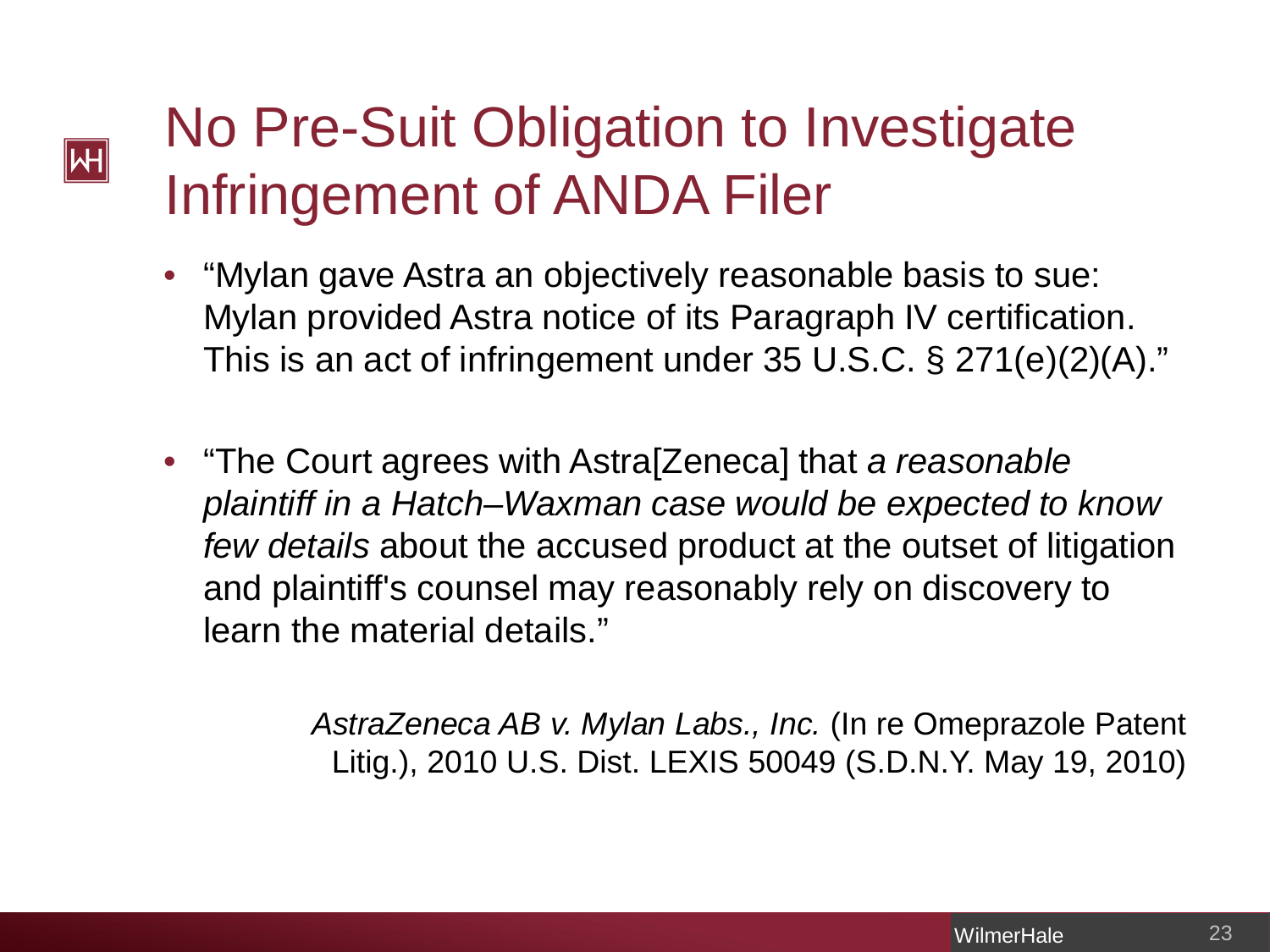# No Rule 11 Violation Where Defendants Rebuffed Plaintiff's Efforts to View ANDA

Μ

- "Plaintiffs made several attempts to obtain access to the ANDA…. Defendants rebuffed these efforts, and did not respond to plaintiffs' final request to receive the entire ANDA …. [A]s was found in *Hoffmann–La Roche*, plaintiffs did not run afoul of Rule 11 in bringing this infringement action."
- "[T]he Federal Circuit has rejected the notion that Rule 11 prohibits a patentee from bringing an infringement action based upon the submission of an ANDA where the patentee 'is unable to obtain and set forth in [its] complaint facts showing infringement.'"

*In re Cyclobenzaprine Hydrochloride Extended-Release Capsule Patent Litig.*, 693 F. Supp. 2d 409, 416 (D. Del. 2010)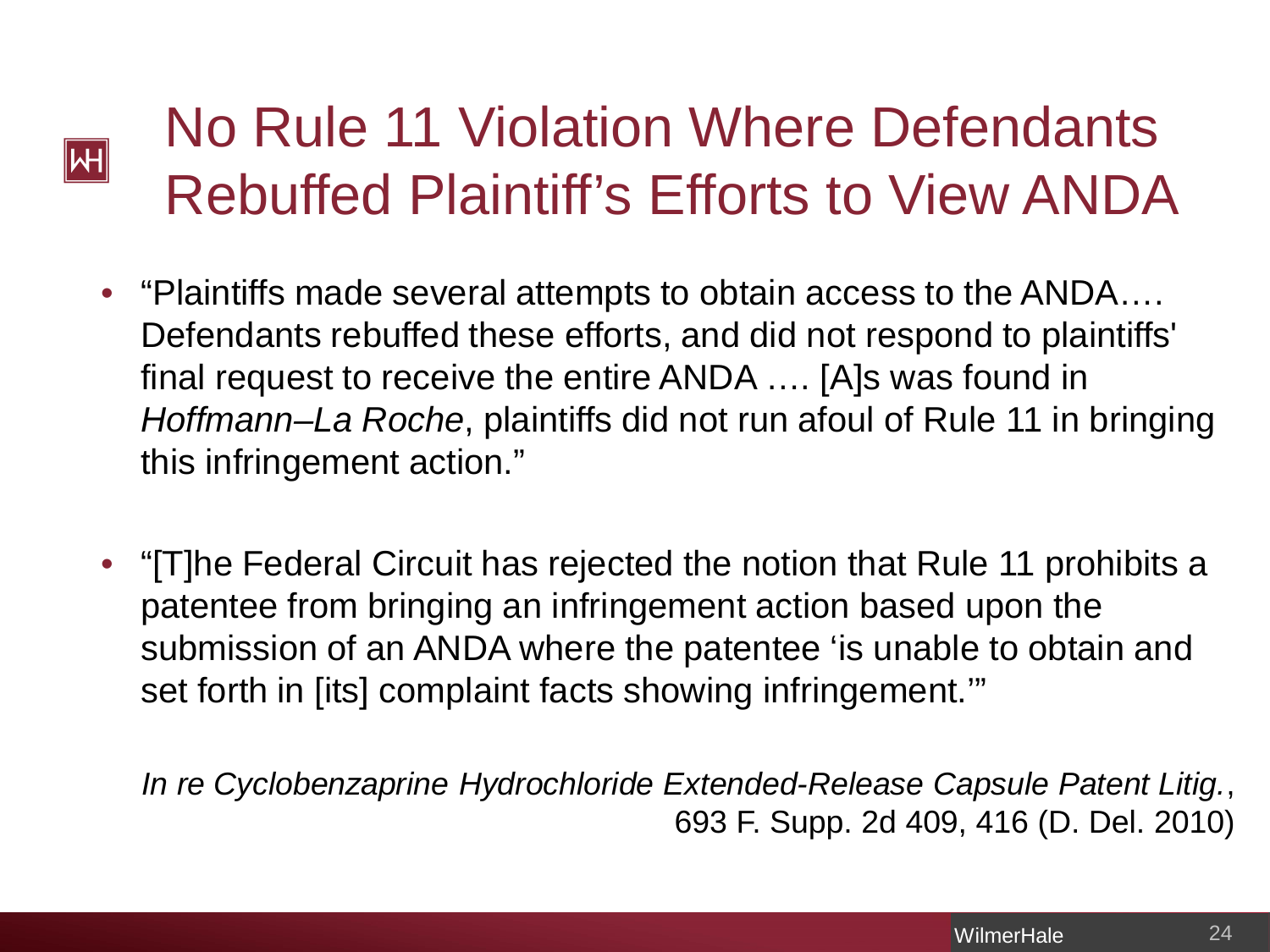#### Pre-Suit Analysis Hypothetical 1  $\mathsf{|\mathsf{H}|}$

- Innovator product is tablet dosage form
- Pharmaceutical formulation claim
	- A tablet dosage form comprising compound X and a binder, disintegrant, and lubricant.
- Notice letter with Offer of Confidential Access
	- Generic product is a tablet, but does not contain a binder
	- Does not identify any of the excipients in the generic product
- Can innovator file suit in accordance with Ethical Rules and Rule 11?
	- Must/should innovator accept OCA?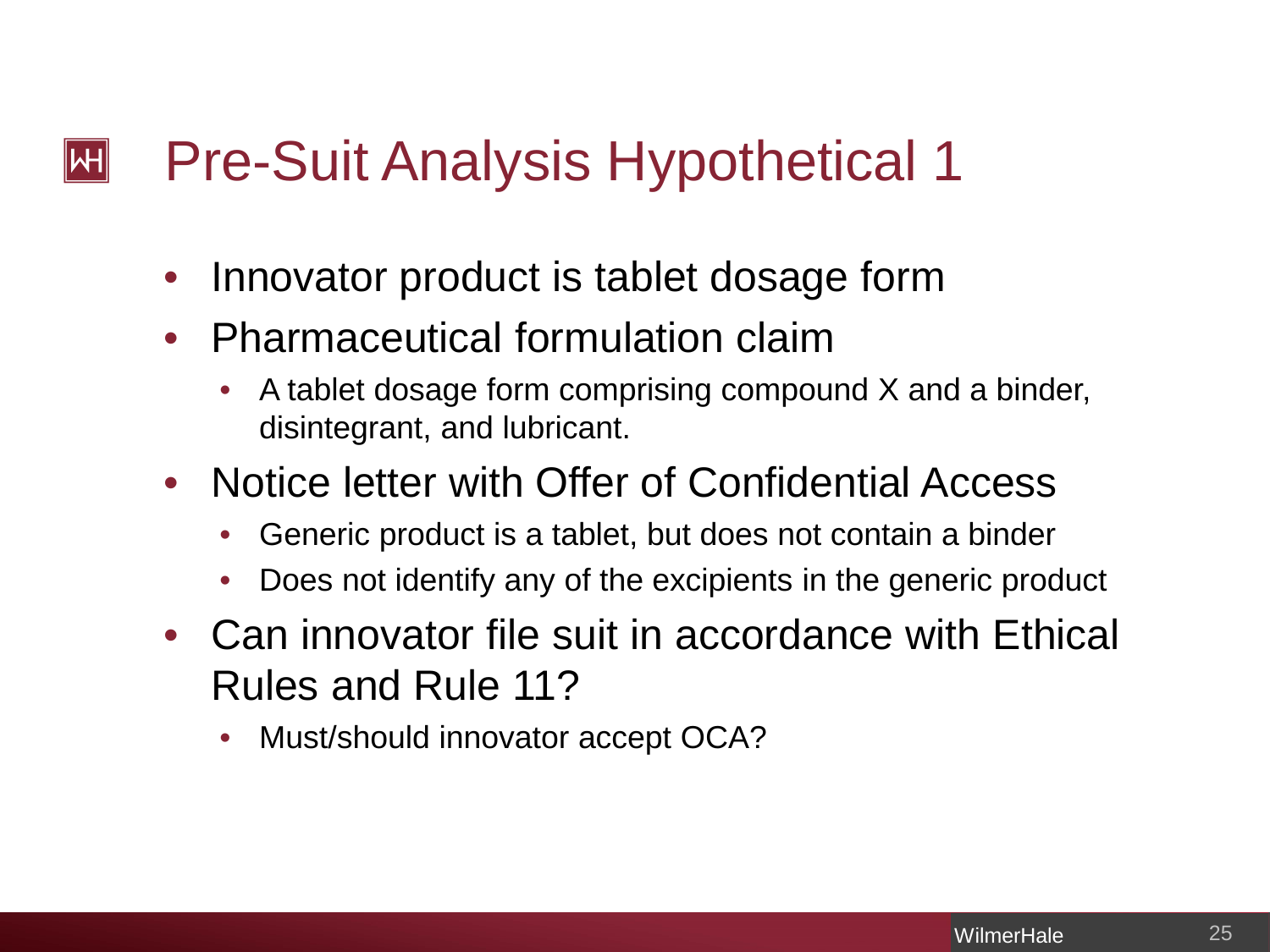#### Pre-Suit Analysis Hypothetical 2  $\left\Vert \mathsf{H}\right\Vert$

- Innovator product is X-dihydrate
- Claims
	- X-dihydrate and methods of treatment using an effective amount of X-dihydrate
- Notice letter with OCA
	- PIV Certification says ANDA product is not a dihydrate, but does not describe type of solvate
- Can innovator file suit in accordance with Ethical Rules and Rule 11?
	- Must/should innovator accept OCA?
	- Pre-suit testing?
	- Different analysis for method of treatment claims?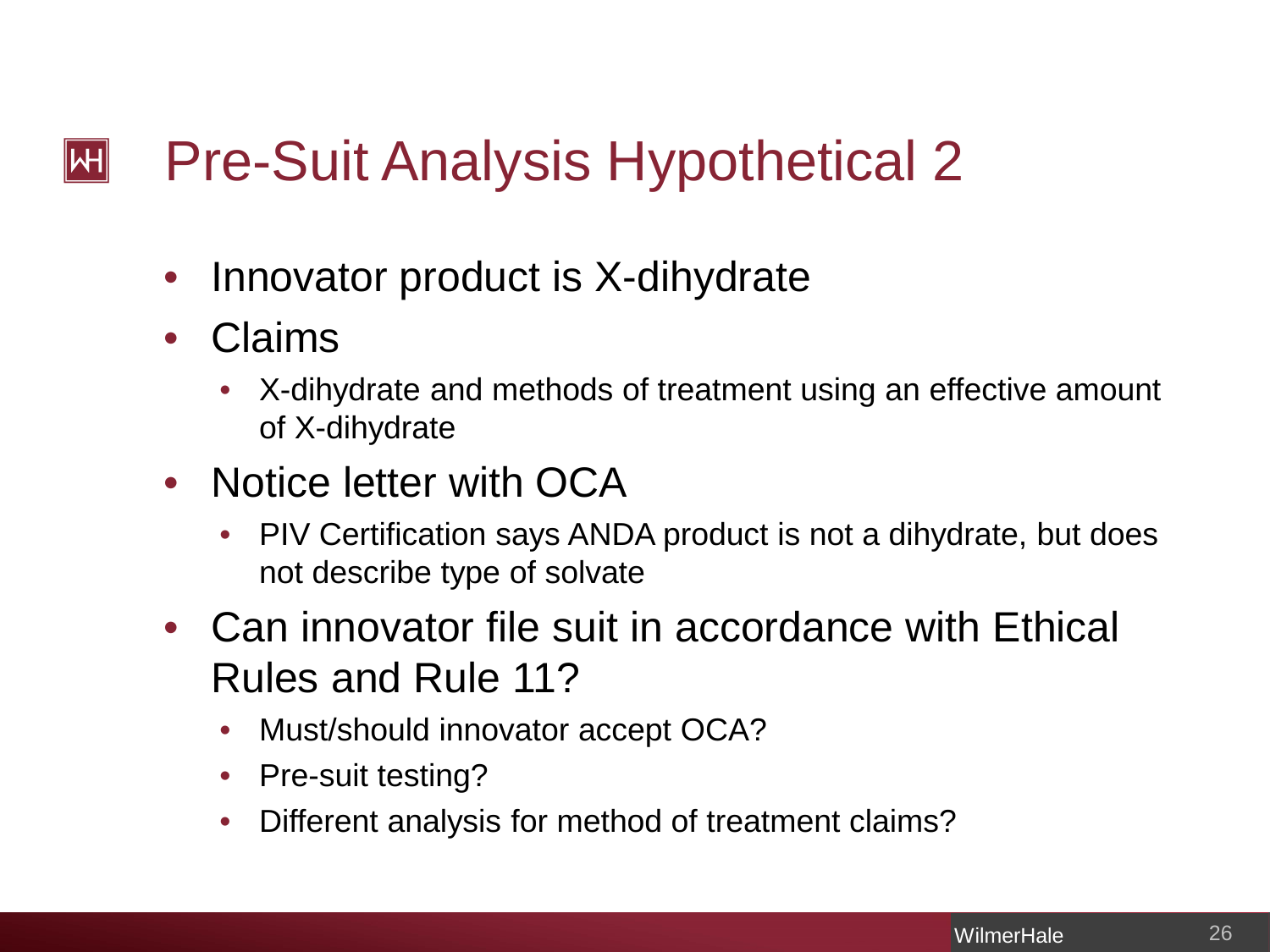## Rule 11: Requirements for Pre-Suit Invalidity Analysis

• Issued patents are presumed valid

**H** 

- Ethical Rules and Rule 11 requires that "**the claims, defenses, and other legal contentions are warranted by existing law**…."
	- What ethical obligation exists to analyze prior art or other defenses asserted in PIV Notice Letter?
	- Is there an ethical obligation for innovator to analyze potential validity issues independent of those asserted in PIV Notice Letter?
	- *Post-Myriad,* is there an ethical obligation to investigate subject matter eligibility under Section 101 before asserting infringement?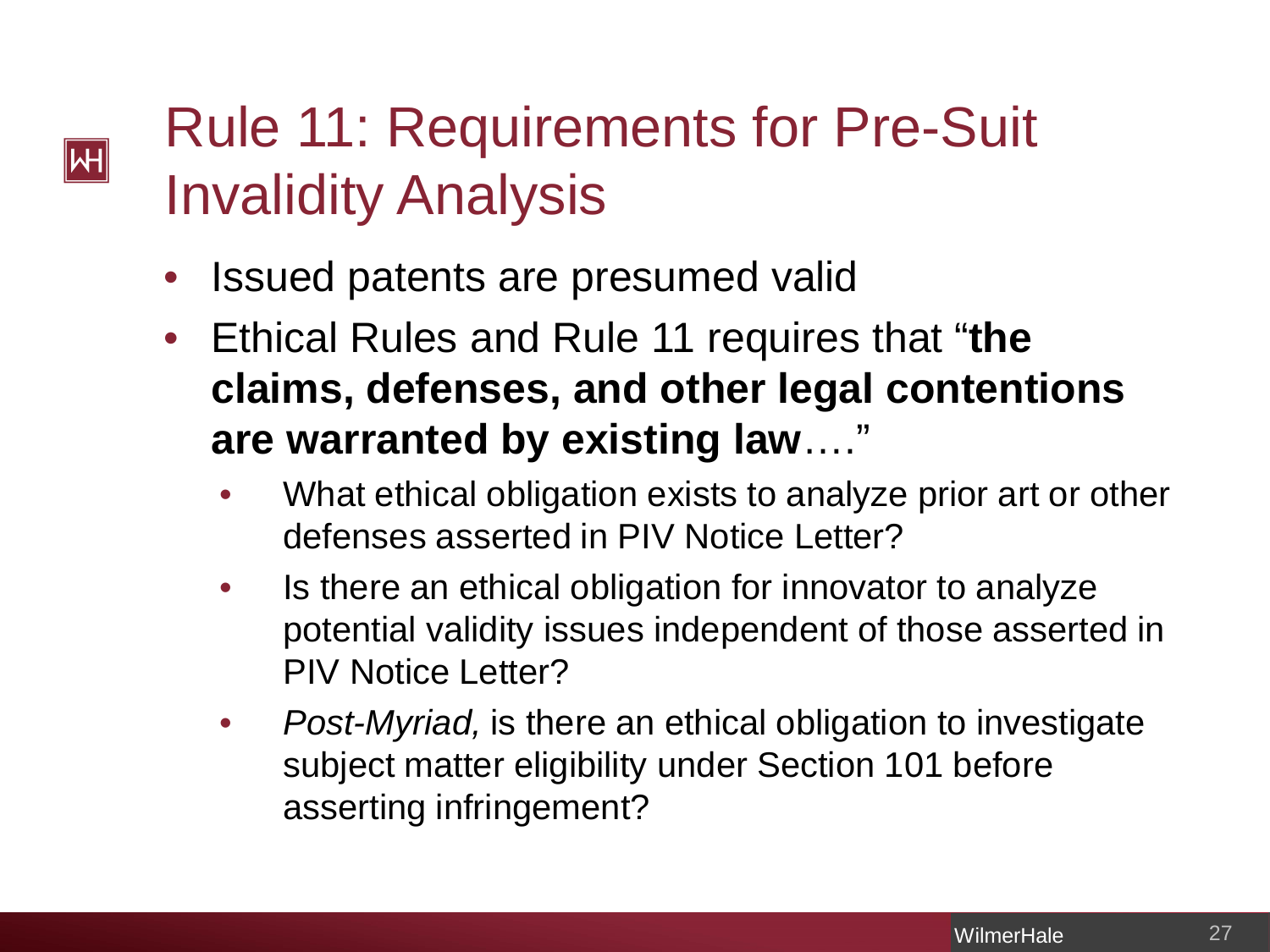### Rule 11: Requirements for Pre-Suit Invalidity Analysis

 $|\mathsf{H}|$ 

- "[Plaintiff] argues that because patents are presumed valid and enforceable under 35 U.S.C. § 282, an attorney has a right to rely upon that presumption in pursuing an infringement claim. … True enough…"
- BUT "the presumption of validity is itself overcome when a patent is obtained through fraud. … [Litigant] had no objectively reasonable basis for bringing or maintaining this litigation."

*See, e.g.*, *Intellect Wireless, Inc. v. Sharp Corp.*, 2015 WL 1539605, at \*24 (N.D. Ill. Apr. 3, 2015)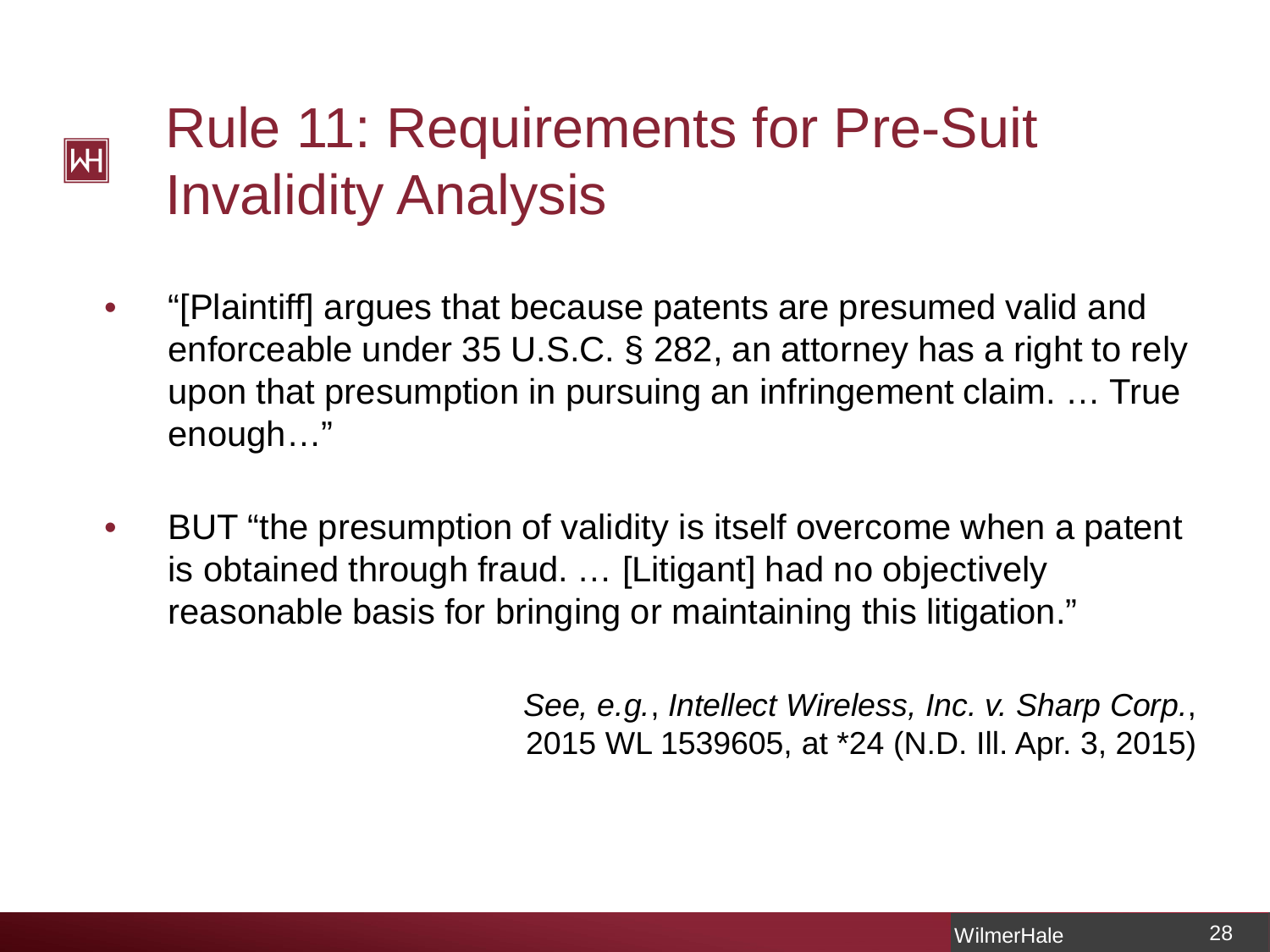# Rule 11: Requirements for Pre-Suit Invalidity Analysis

**M** 

• "[Defendant] contends that this case should be found exceptional or that Rule 11 sanctions are appropriate because [plaintiff] filed and maintained a suit asserting a patent that [plaintiff] knew was invalid. … **Although there may be factual circumstances in which, absent inequitable conduct, a patent infringement plaintiff knows its asserted patent is invalid, this action does not present such a case**."

*See Brady Constr. Innovations v. Cal. Expanded Metal Co.*, 2007 U.S. Dist. LEXIS 98156 (C.D. Cal. Sept. 25, 2007) (emphasis added)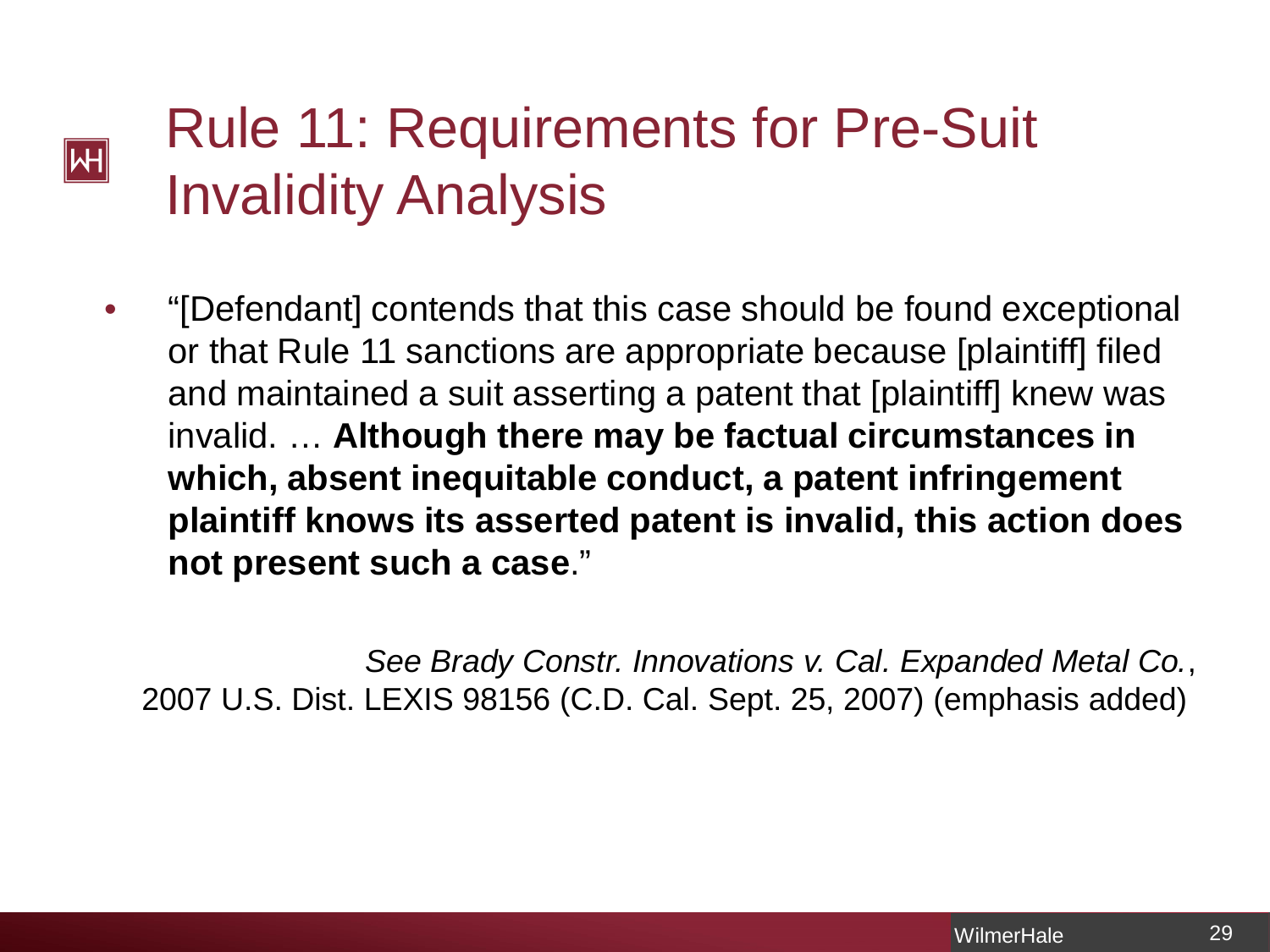#### Section 101: USPTO Guidelines  $|\mathsf{H}|$

Newest PTO guidelines provide examples of claim language the PTO deems ineligible under Section 101

| <b>Claim</b>                                                                                      | <b>Result</b>             |
|---------------------------------------------------------------------------------------------------|---------------------------|
| Antibiotic L                                                                                      | Ineligible                |
| <b>Purified Antibiotic L</b>                                                                      | Patentable subject matter |
| The Antibiotic L of claim 1, which is in Patentable subject matter<br>a tetrahedral crystal form. |                           |
| The Antibiotic L of claim 1, which is<br>expressed by recombinant yeast.                          | Patentable subject matter |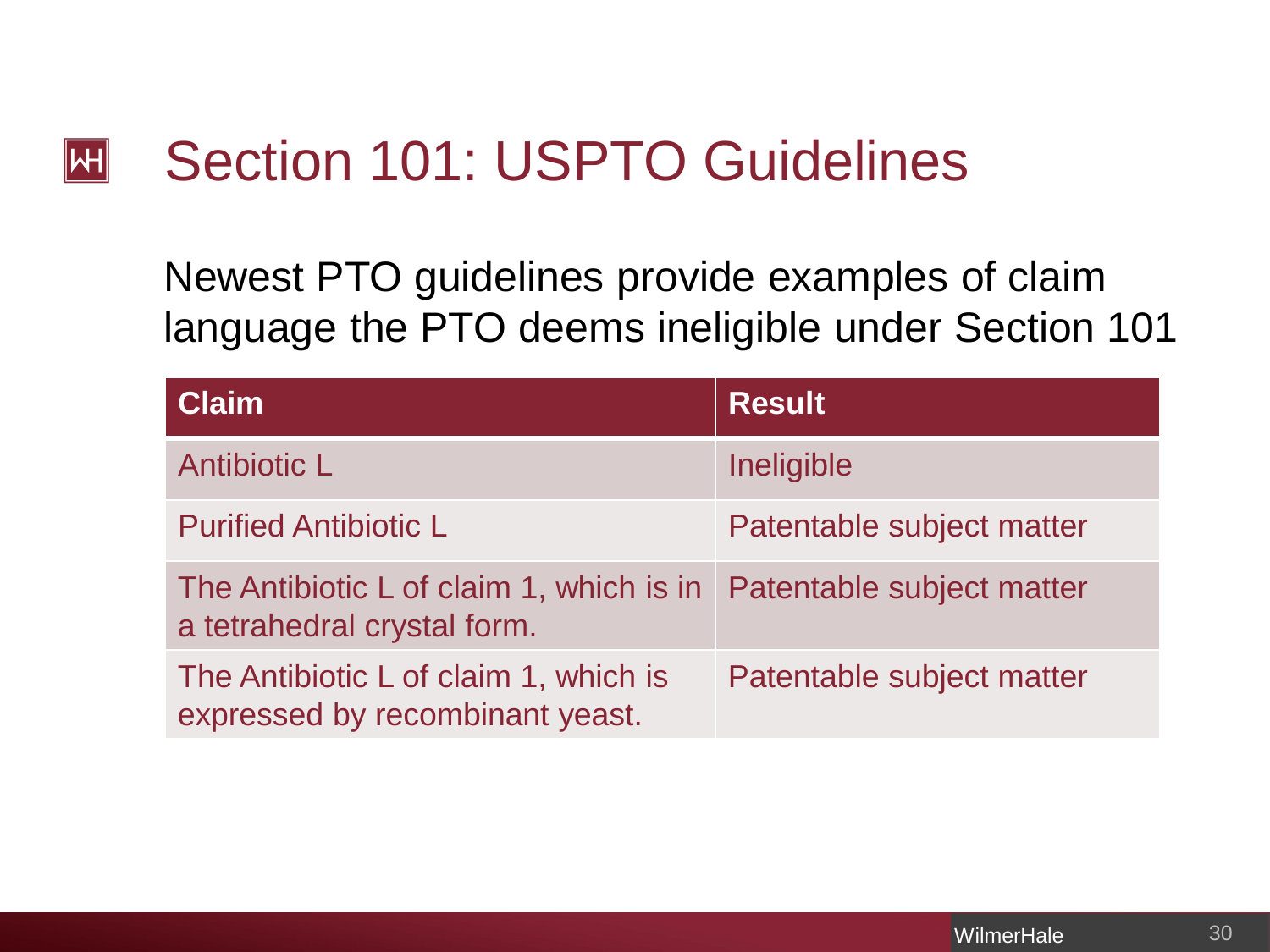#### Pre-Suit Analysis Hypothetical 3  $\left\Vert \mathsf{H}\right\Vert$

#### Scenario 1:

- Patents claims (1) isolated DNA; (2) purified DNA; and (3) a pharmaceutical formulation of isolated or purified DNA.
- Scenario 2:
	- PIV Notice letter includes obviousness argument combining two references. You believe one reference anticipates your claims, but the Generic challenger has not raised this issue.

#### • Scenario 3:

• Your company inherits a product that is challenged in a PIV. When reviewing the patent family, you learn that Provisional Applications were filed one year after the product was first marketed.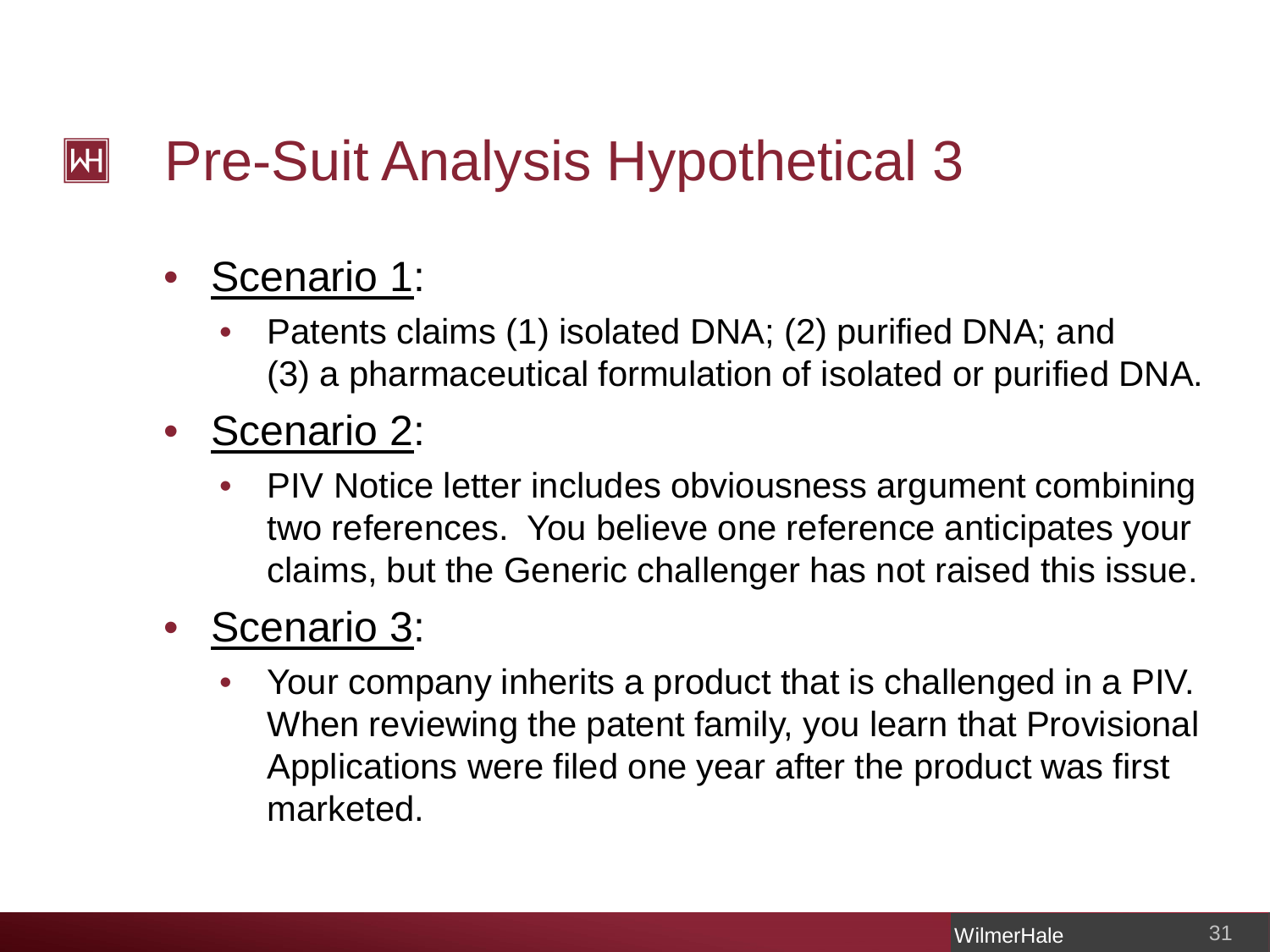# Certification Letters: Sanctions Against Generics

**M** 

- Baseless certification letter containing scientific errors, among other findings of litigation misconduct found to support an award of fees and costs totaling **\$16,800,000**.
- Paragraph IV obviousness certification of deemed "utterly frivolous":
	- Rule 30(b)(6) designee testified that no reason existed to choose compound 14 as the lead compound, and
	- Other expert testified compound 14 taught nothing related to pyridines at issue.

*Takeda Chemical Indus., Ltd. v. Mylan Laboratories, Inc*., 549 F. 3d 1381 (Fed. Cir. 2008)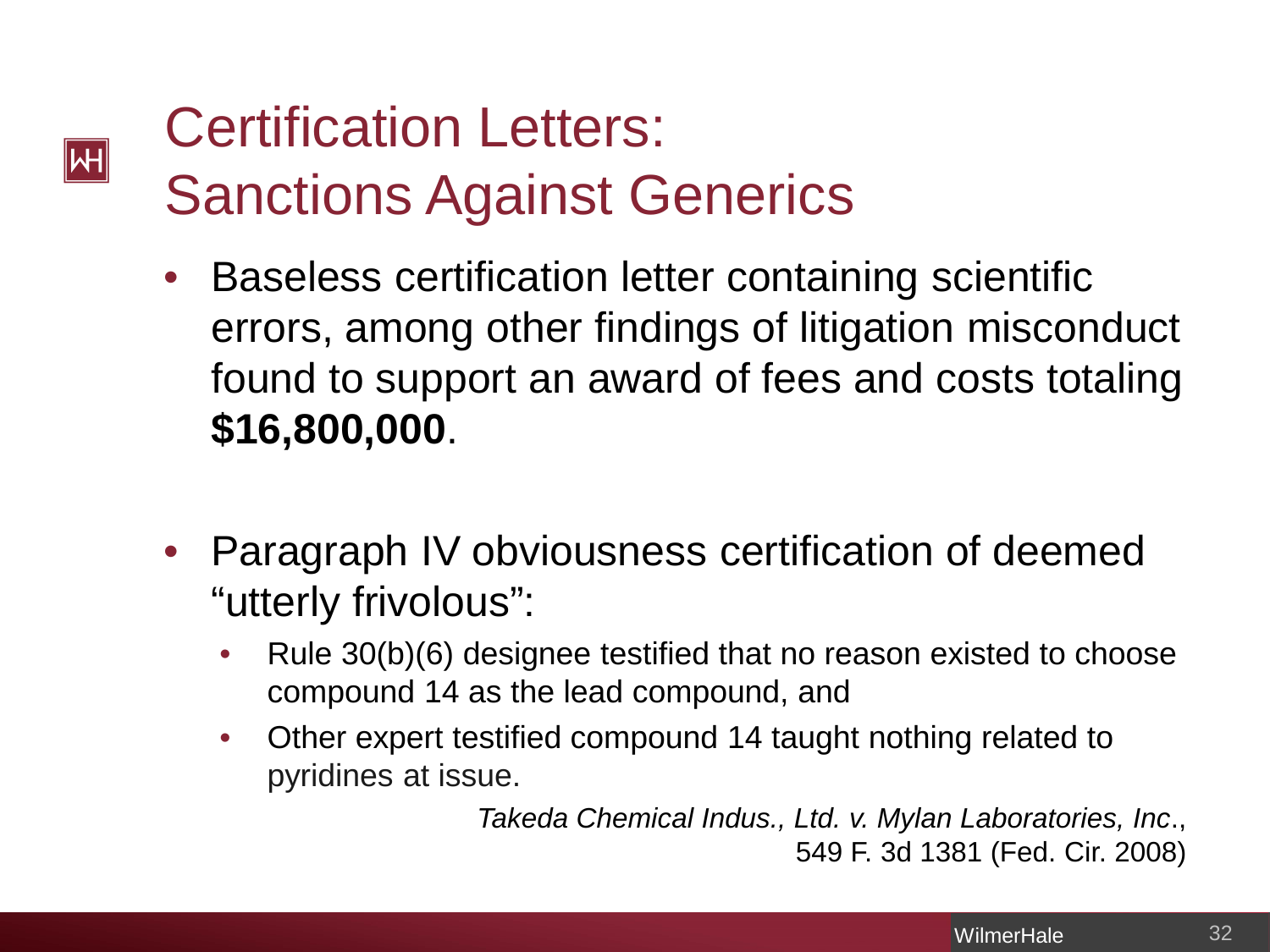# Certification Letters: Sanctions Against Generics

**M** 

- Federal circuit affirmed a district court's award of attorney's fees for baseless Paragraph IV certification and chemistry errors in pre-suit opinion.
- Obviousness certification deemed baseless:
	- District court characterized Danbury's case for obviousness as largely hindsight, speculation, and argument without an adequate foundation
	- Certification was accompanied with two affidavits which were incomplete and later contradicted by trial testimony

*Yamanouchi Pharm. Co. v. Danbury Pharma., Inc*., 231 F.3d 1339, 1347 (Fed. Cir. 2000)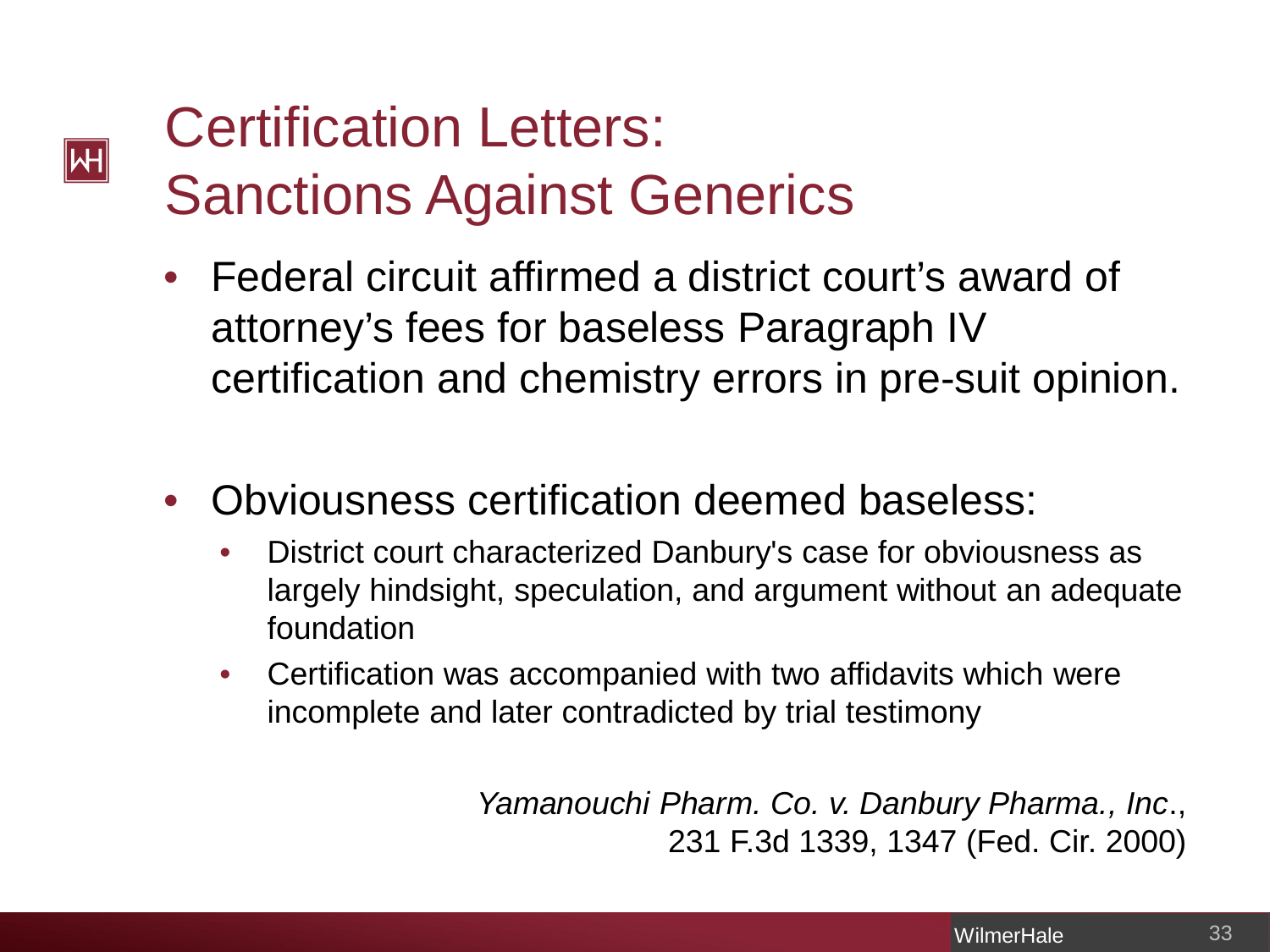

# **Ethical Obligations Under New Discovery Rules**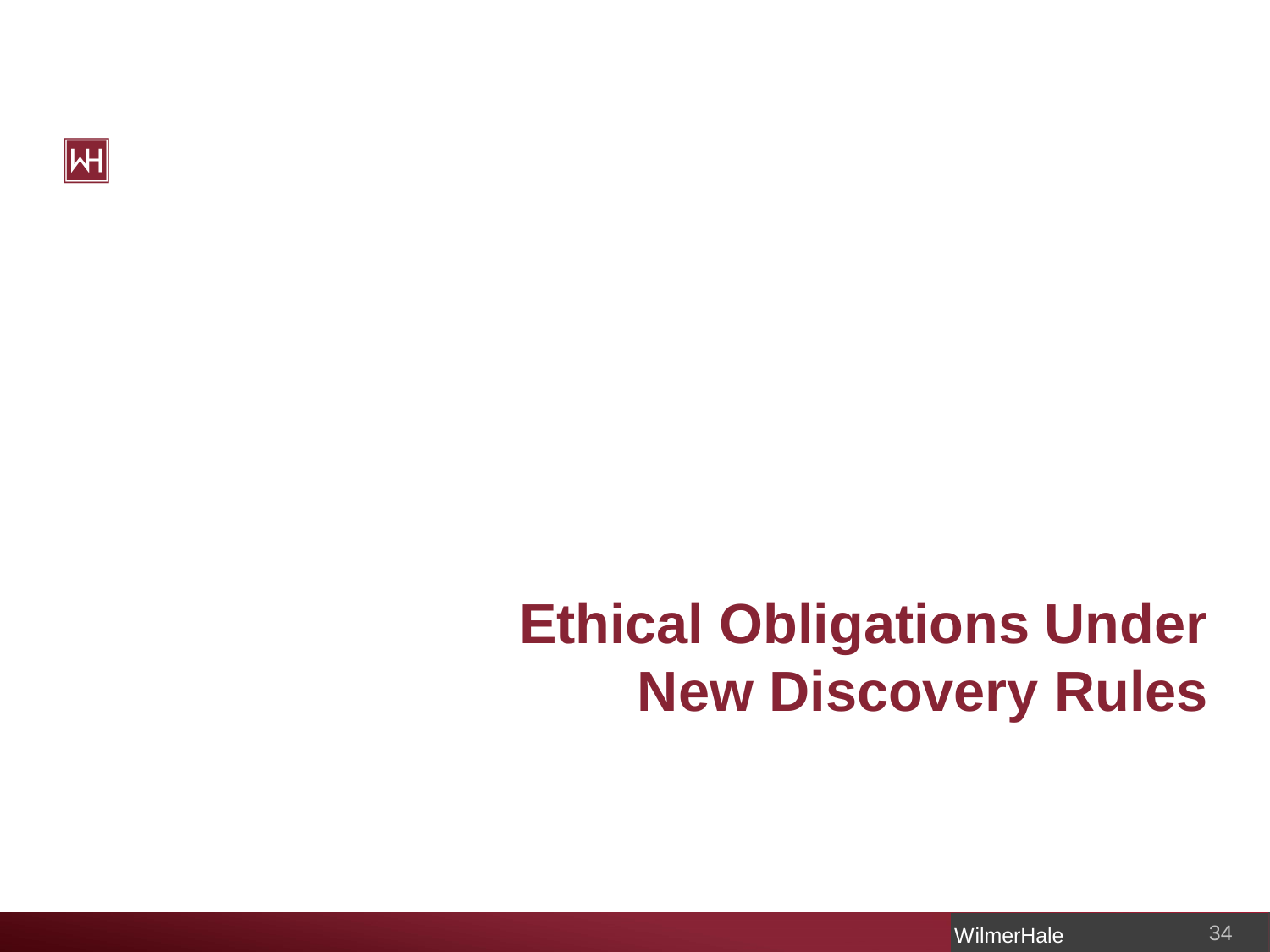#### $\left\Vert \mathsf{H}\right\Vert$ Ethical Obligations Under New Discovery Rules

- On April 29, 2015, Chief Justice John Roberts announced that the U.S. Supreme Court had adopted a package of amendments of Federal Rules of Civil Procedure.
- Amendments will take effect on December 1, 2015.
- Questions:
	- How will these rules impact your ethical obligations when responding to discovery requests?
	- How, if at all, will your discovery practices change?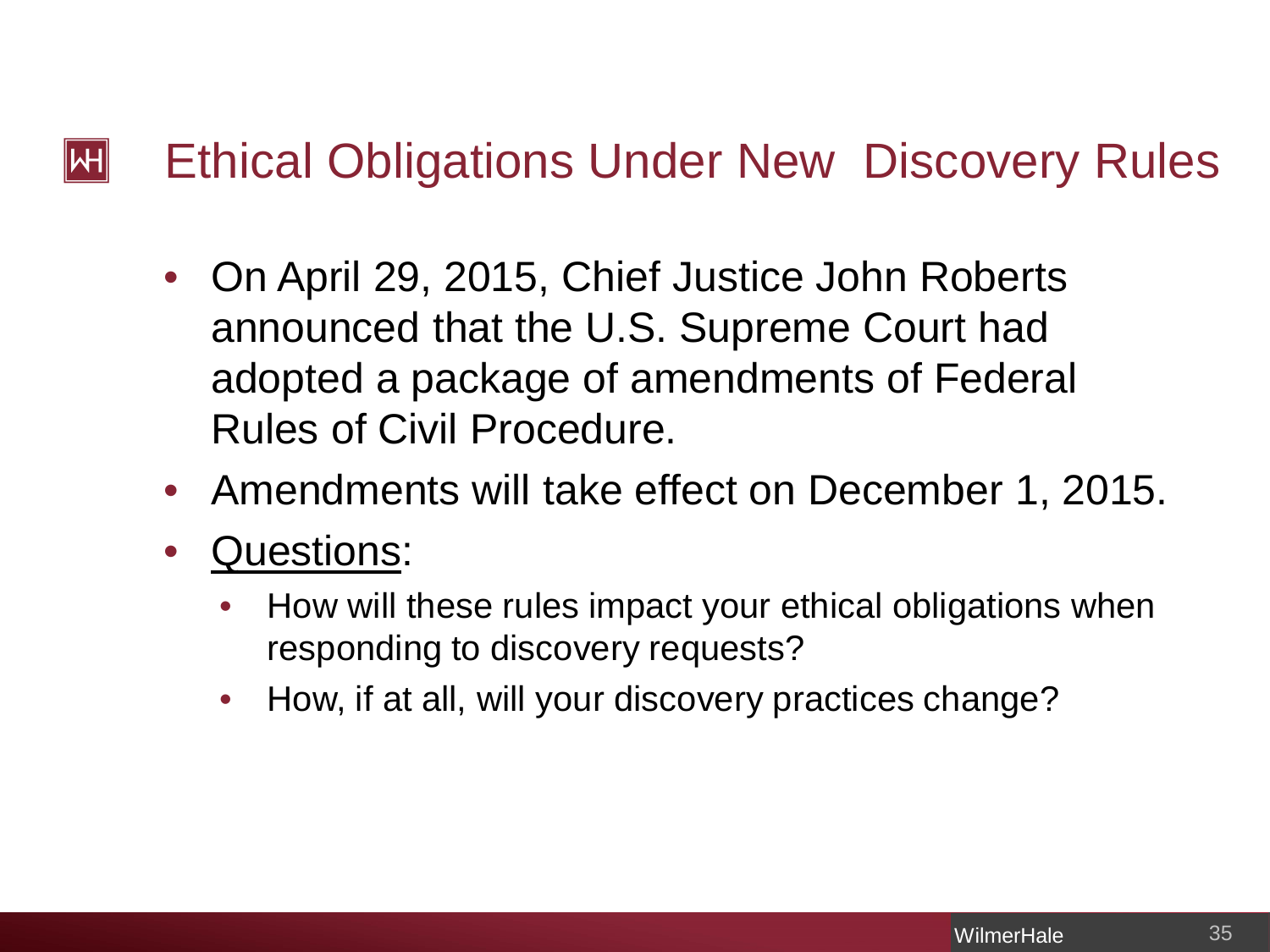#### "New" Rule 26(b)(1)  $\mathsf{|\mathsf{H}|}$

…Parties may obtain discovery regarding any nonprivileged matter that is relevant to any party's claim or defense [-including the existence, description, nature, custody, condition, and location of any documents or other tangible things and the identity and location of persons who know of any discoverable matter….-]

#### **Current Rule Proposed Amendment**

…Parties may obtain discovery regarding any nonprivileged matter that is relevant to any party's claim or defense *and proportional to the needs of the case, considering the importance of the issues at stake in the action, the amount in controversy, the parties' relative access to relevant information, the parties' resources, the importance of the discovery in resolving the issues, and whether the burden or expense of the proposed discovery outweighs its likely benefit*….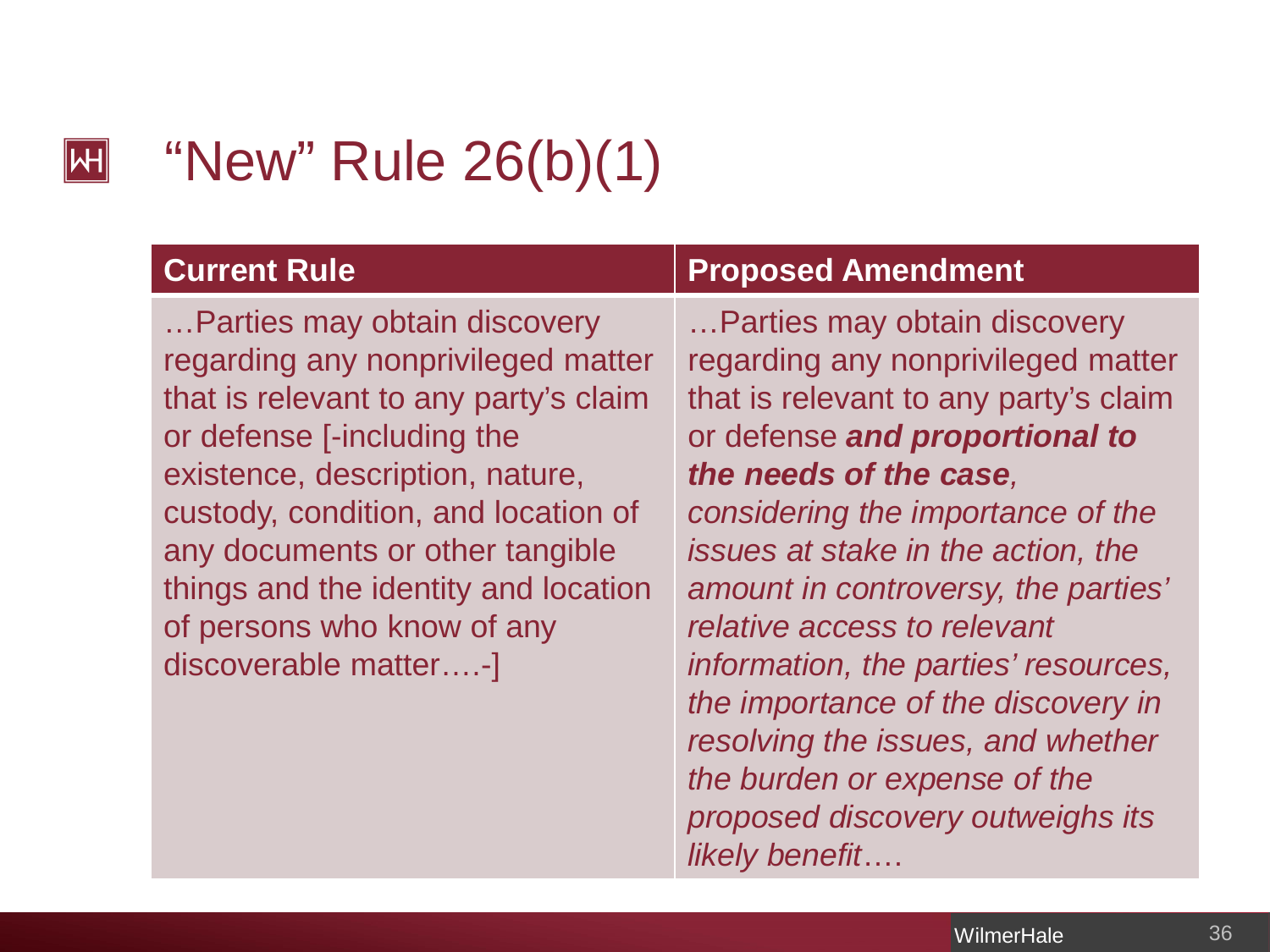#### $\boxed{\mathsf{H}}$

#### "New" Rule 26(b)(1)

| <b>Current Rule</b>                   | <b>Proposed Amendment</b>        |
|---------------------------------------|----------------------------------|
| [For good cause, the court may        | Information within the scope of  |
| order discovery of any matter         | discovery need not be admissible |
| relevant to the subject matter        | in evidence to be discoverable.  |
| involved in the action. Relevant      |                                  |
| information need not be admissible    |                                  |
| at the trial if the discovery appears |                                  |
| reasonably calculated to lead to      |                                  |
| the discovery of admissible           |                                  |
| evidence]                             |                                  |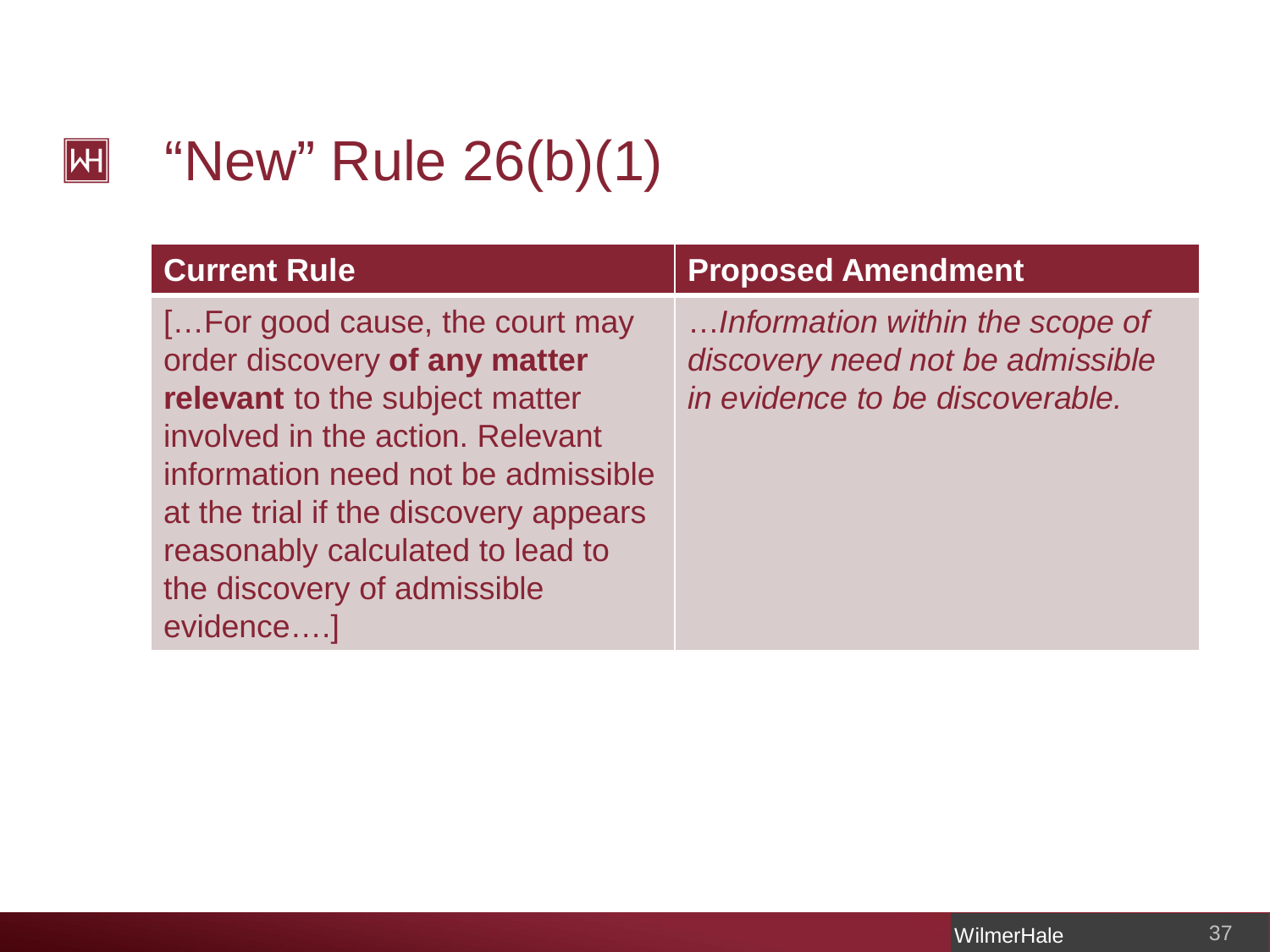#### "New" Rule 34(b)(2)(B)

 $\left\Vert \mathsf{H}\right\Vert$ 

For each item or category, the response must either state that inspection and related activities will be permitted as requested, or state [an objection] to the request, including the reasons

#### **Current Rule Proposed Amendment**

For each item or category, the response must either state that inspection and related activities will be permitted as requested, or *state with specificity the grounds for objecting to the request, including the reasons*. **The responding party may state that it will produce copies of documents or of electronically storied information instead of permitting inspection. The production must then be completed no later than the time for inspection specified in the request or another reasonable time specified in the response.**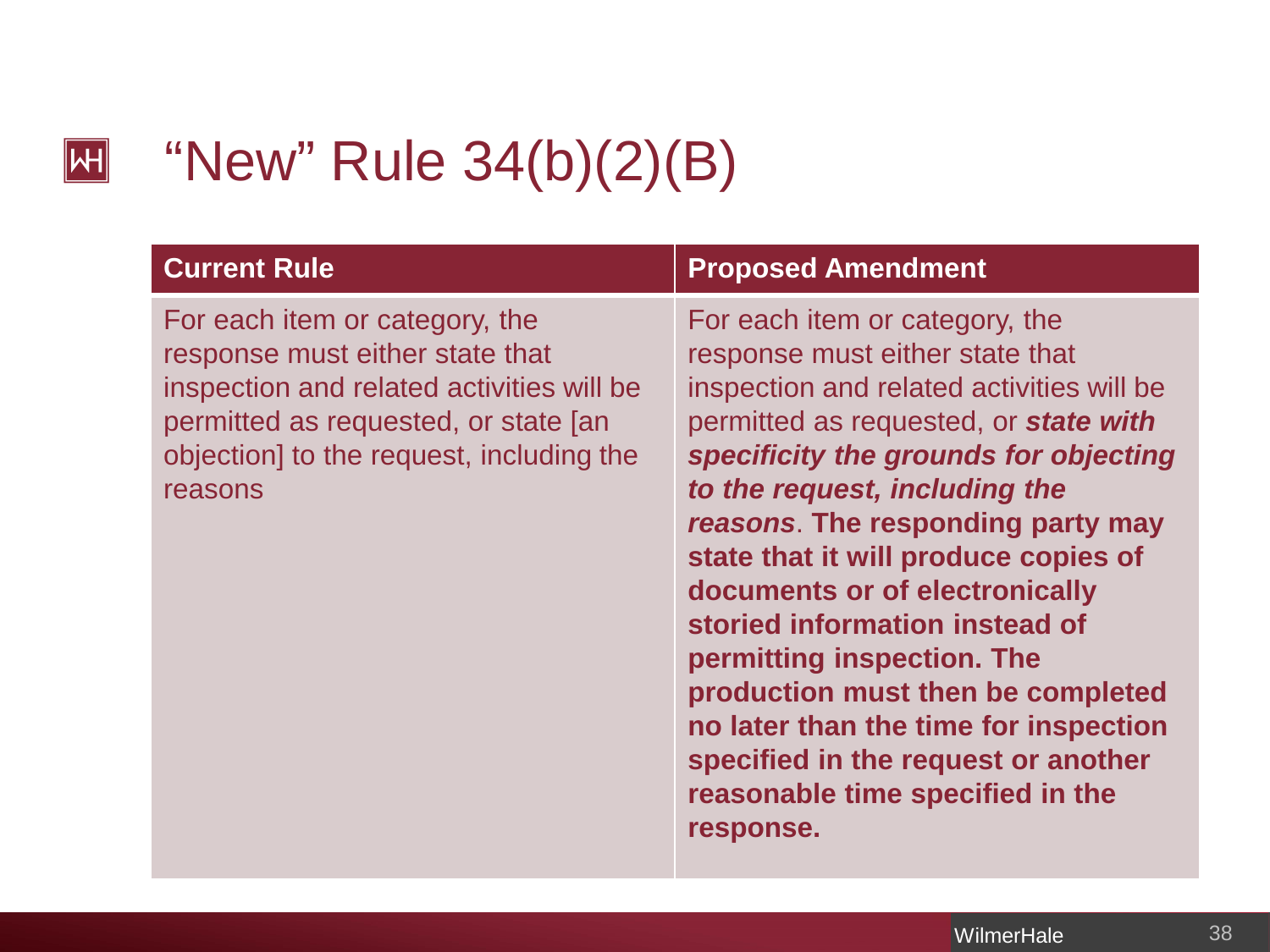#### "New" Rule 34(b)(2)(C)  $\boxed{\mathsf{H}}$

| <b>Current Rule</b>                                                                              | <b>Proposed Amendment</b>                                                                                                                                                                                             |
|--------------------------------------------------------------------------------------------------|-----------------------------------------------------------------------------------------------------------------------------------------------------------------------------------------------------------------------|
| An objection to part of a request<br>must specify the part and permit<br>inspection of the rest. | An objection must state whether<br>any responsive materials are<br>being withheld on the basis of<br>that objection. An objection to part<br>of a request must specify the part<br>and permit inspection of the rest. |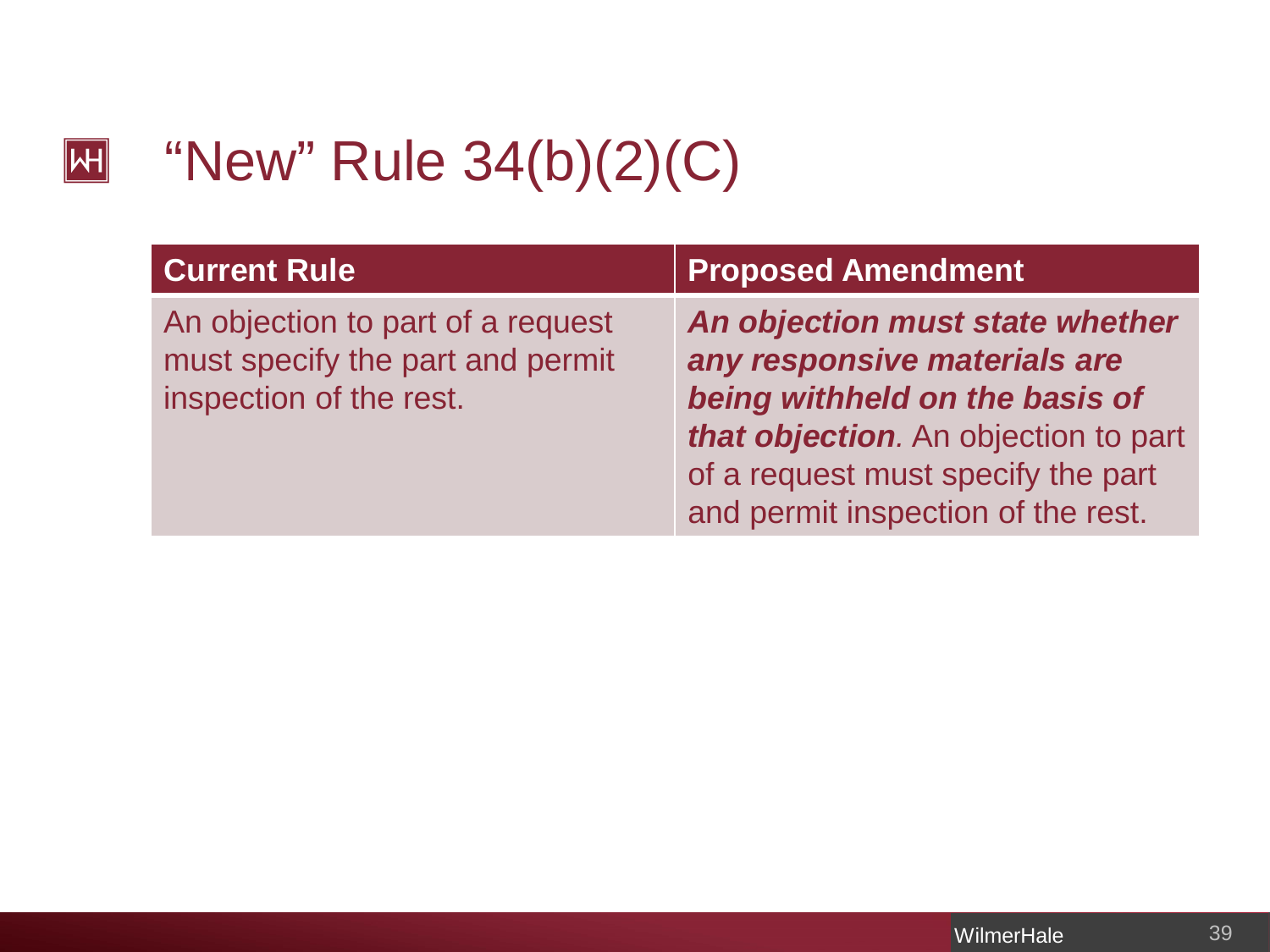#### $\left\Vert \mathsf{H}\right\Vert$

# "New" Rule 37(e)(1)

Absent exceptional circumstances, a court may not impose sanctions under these rules on a party for failing to provide electronically stored information lost as a result of the routine, good-faith operation of an electronic information system.

#### **Current Rule**  Proposed Amendment

If a party failed to preserve electronically stored information that should have been preserved in the anticipation or conduct of litigation, the court may:

- **1. Order measures no greater than necessary to cure the loss** of information, including permitting additional discovery; requiring the party to produce information that would otherwise not be reasonably accessible; and ordering the party to pay the reasonable expenses caused by the loss, including attorney's fees.
- 2. Upon a finding of prejudice to another party from loss of the information, order **measures no greater than necessary to cure the prejudice.**
- **3. Only upon a finding that the party acted with the intent to deprive** another party of the information's use in the litigation:
	- a. presume that the lost information was unfavorable to the party;
	- b. instruct the jury that it may or must presume the information was unfavorable to the party; or
	- c. dismiss the action or enter a default judgment.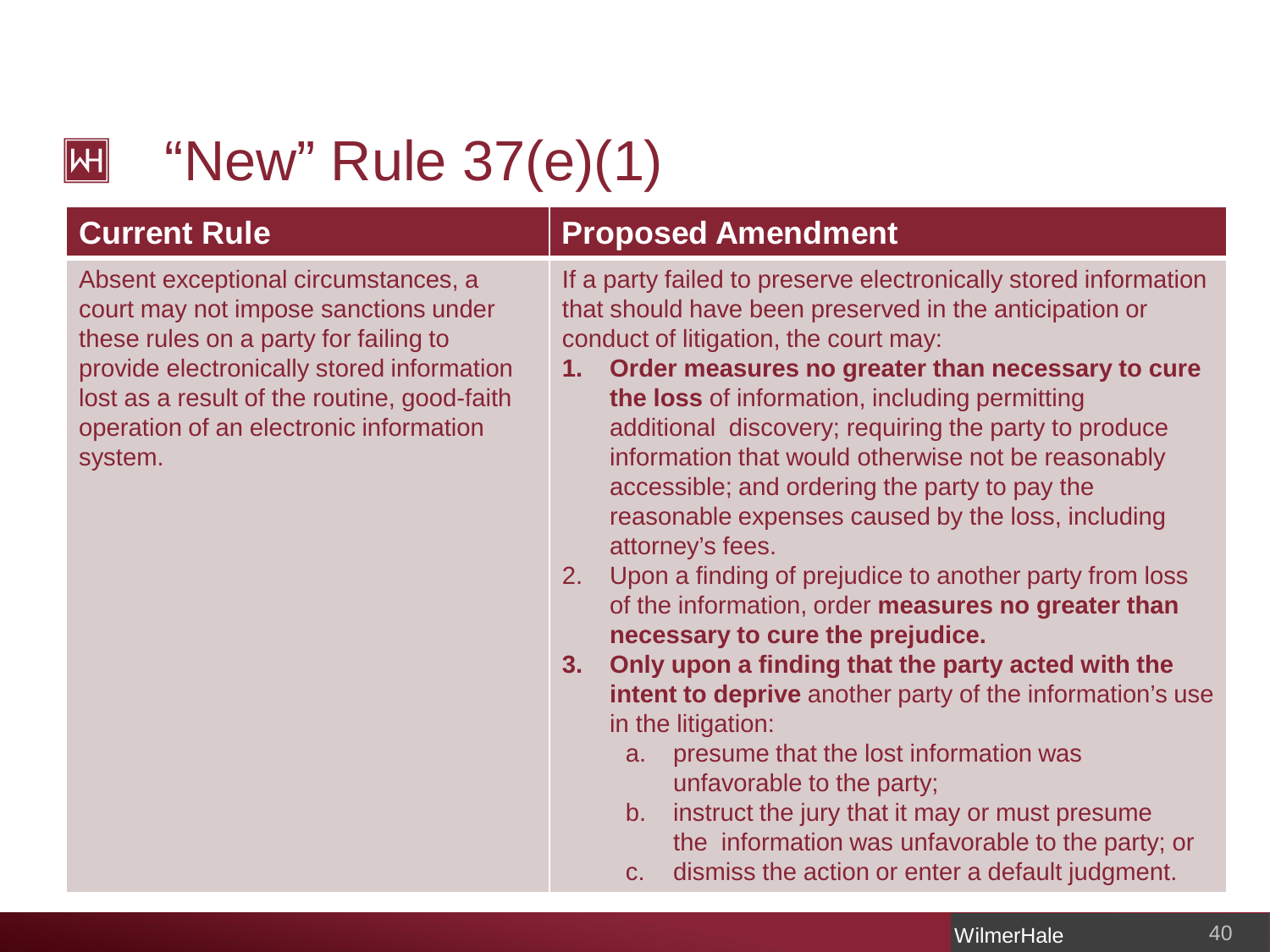#### New Rules Hypothetical  $\left\Vert \mathsf{H}\right\Vert$

- NDA for X drug approved on January 1, 2012
- Innovator document retention policy permits nonretention of emails after 1 year
- ANDA filed on January 1, 2016; Notice letter received shortly thereafter
- Innovator promptly puts "Litigation Hold" in place, including emails
- Is innovator at risk of having violated your ethical obligations for "new" Rule 37(e)(1)?
	- When does obligation to put "Litigation Hold" in place attach?
	- Different for innovator and generic?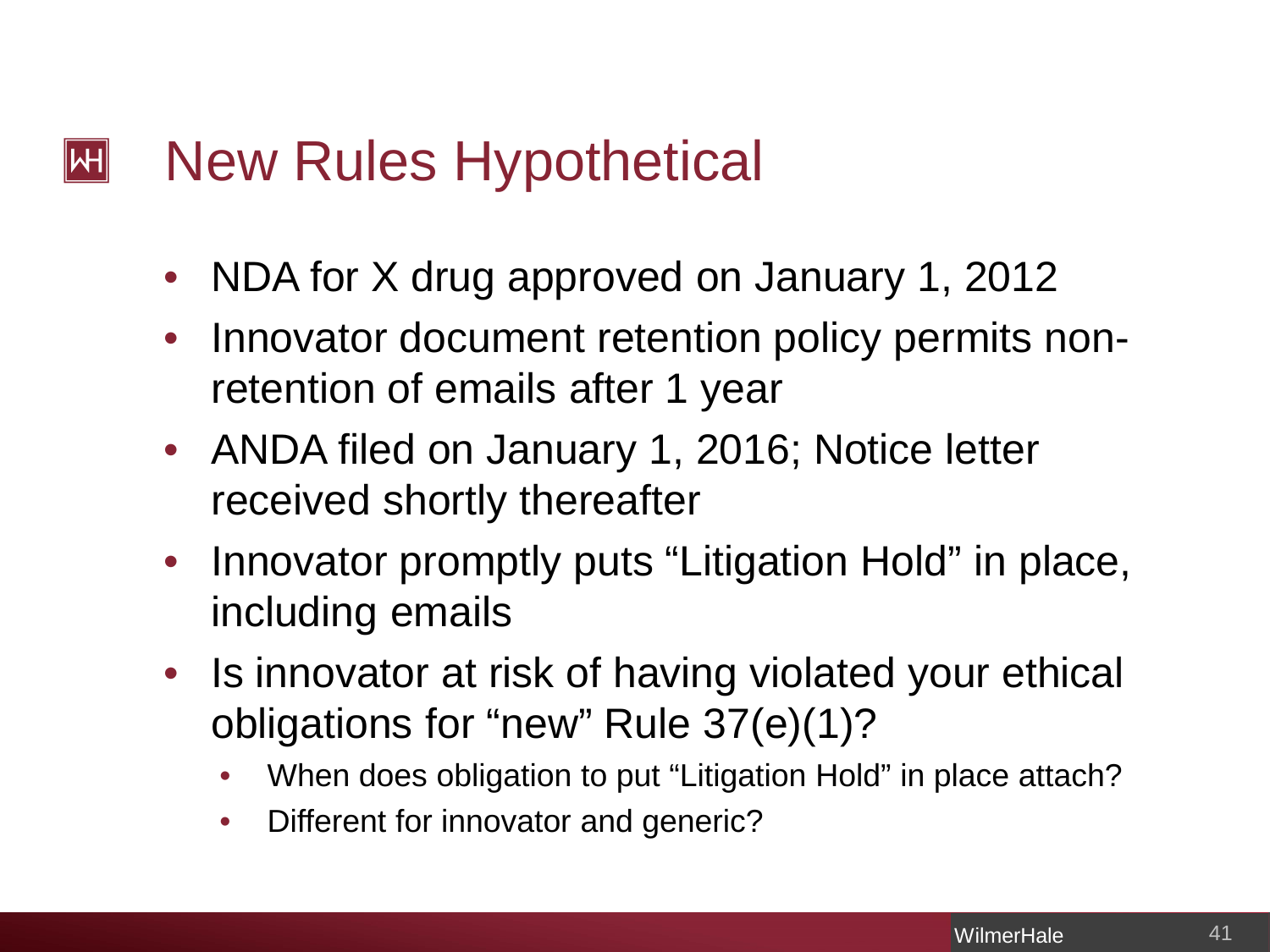#### **EXT Duty to Preserve Documents Under Rule 37**

Denying in part and granting in part litigant's motion for discovery sanctions under Rule 37:

- *Denied* No spoliation where litigant, who followed regular document destruction procedures, consented to production of an email's omitted attachment for purposes of inspection. The email concerned the production and manufacture of verapamil, a compound not at issue in the case.
- *Granted* Duty to impose a litigation hold does not arise when the decision is made to create a generic drug. But where litigant practices "systematic document destruction," an adverse inference can be drawn that the destroyed documents were relevant to claims and defenses in the case.

*Sanofi-Aventis Deutschland GmbH v. Glenmark Pharm. Inc.*, 2010 WL 2652412, at \*6 (D.N.J. July 1, 2010)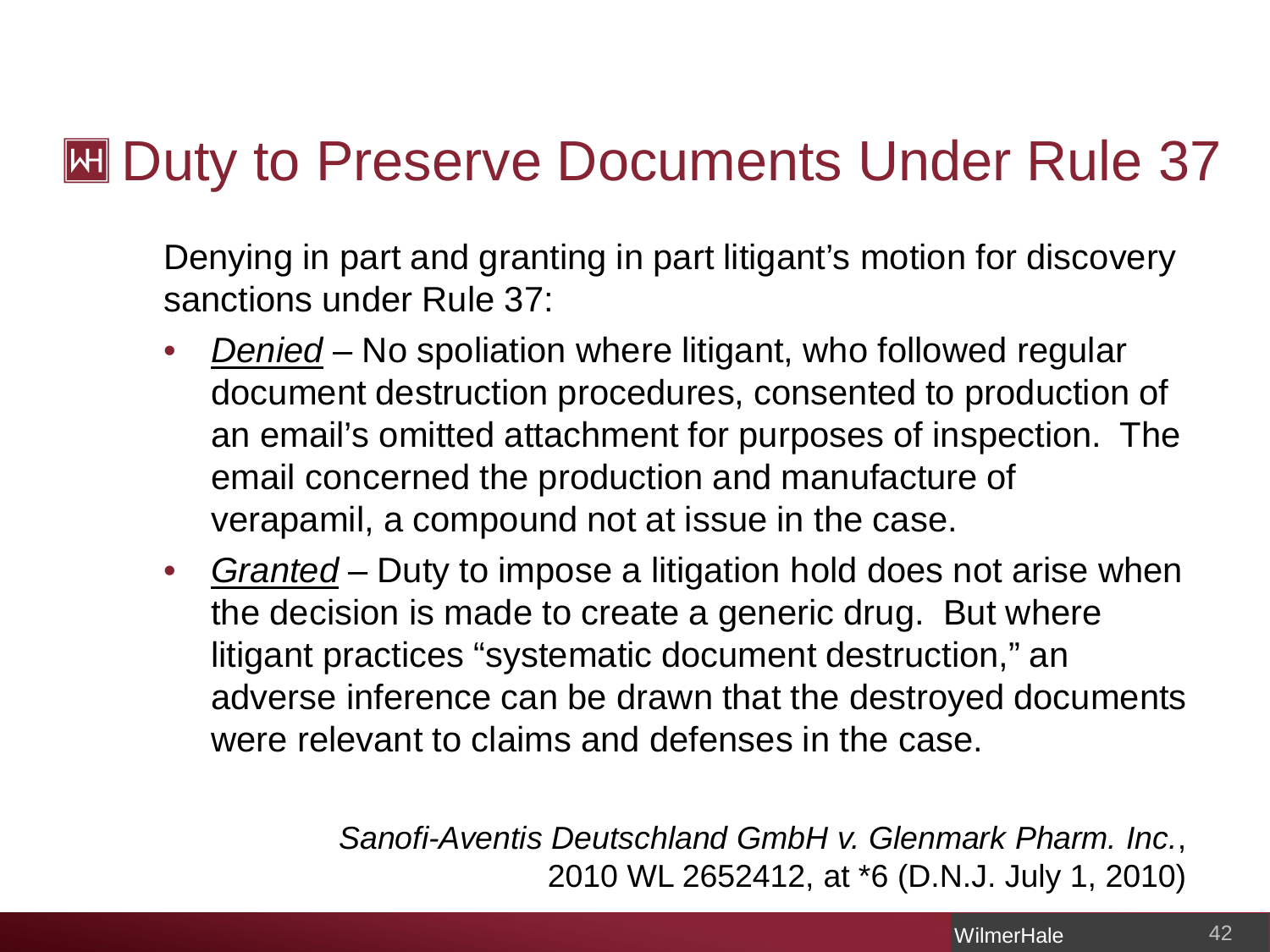

# **Backup Materials**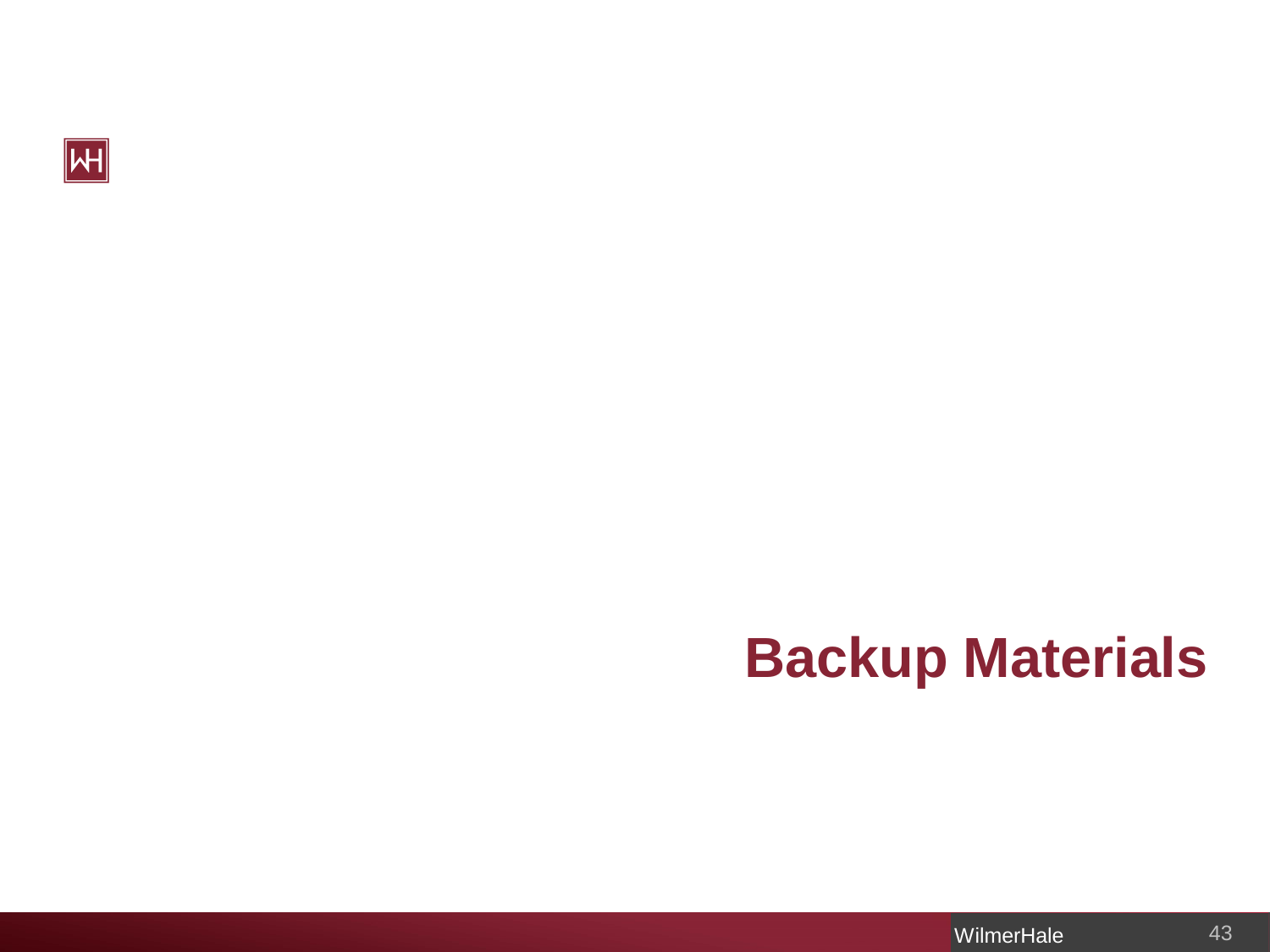

# **Sanctions for Litigation Misconduct**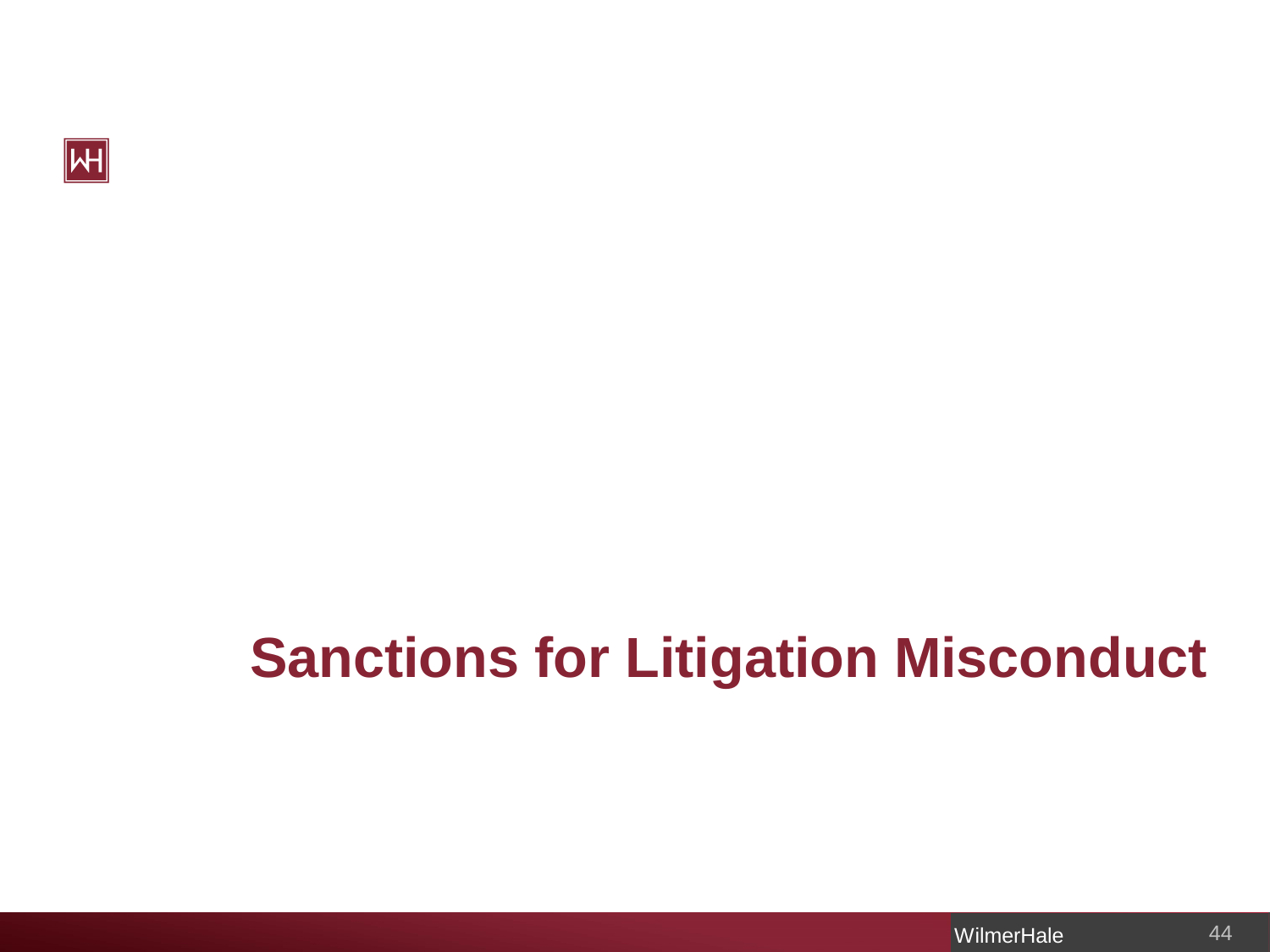#### Typical Types of Litigation Misconduct  $\mathsf{|\mathsf{H}|}$

- Extensive improper confidentiality markings, including legal arguments, table of contents, statement of issues and summary of arguments
- Systematic document destruction, as opposed to regular document destruction practices
- Failure to produce documents by improper privilege or assertion other gamesmanship (e.g., avoiding court order by claiming order did not specify manner in which documents should be provided)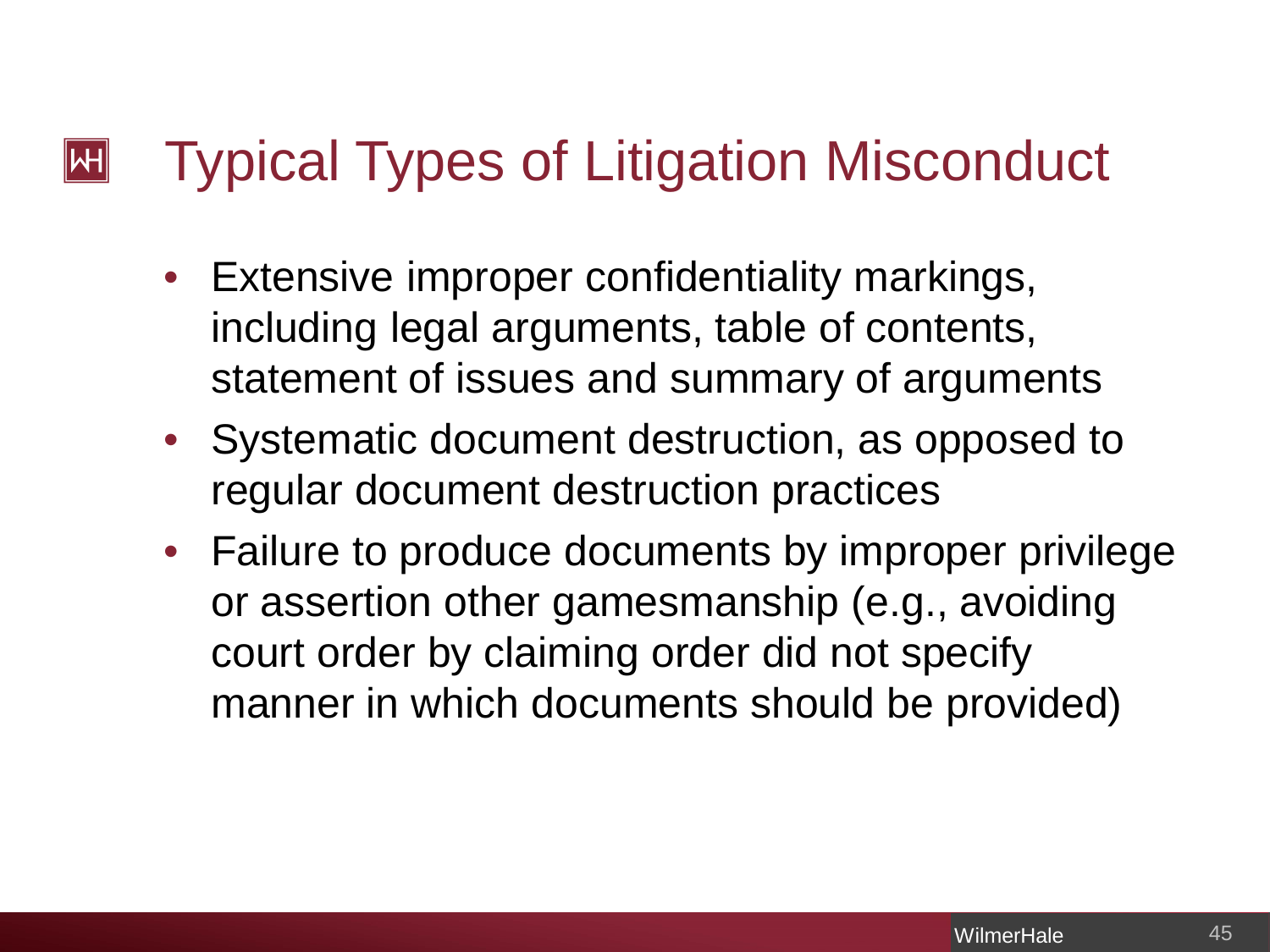# Sanctions for Extensive Confidentiality Markings

∥һН

- "The briefs submitted by Defendant–Appellant contain extensive confidentiality markings, including portions of the Table of Contents, Statement of the Issues, Summary of the Argument, and Argument sections. A number of the portions marked confidential appear to consist of legal arguments."
- "We have specifically held that marking legal arguments as confidential is subject to sanction, because '[n]o good faith reading of our rule could support [a party's] marking of its legal arguments as confidential.'"

*Gilead Sciences, Inc. v. Sigmapharm Labs., LLC*, 584 F. App'x 929, 930 (Fed. Cir. 2014)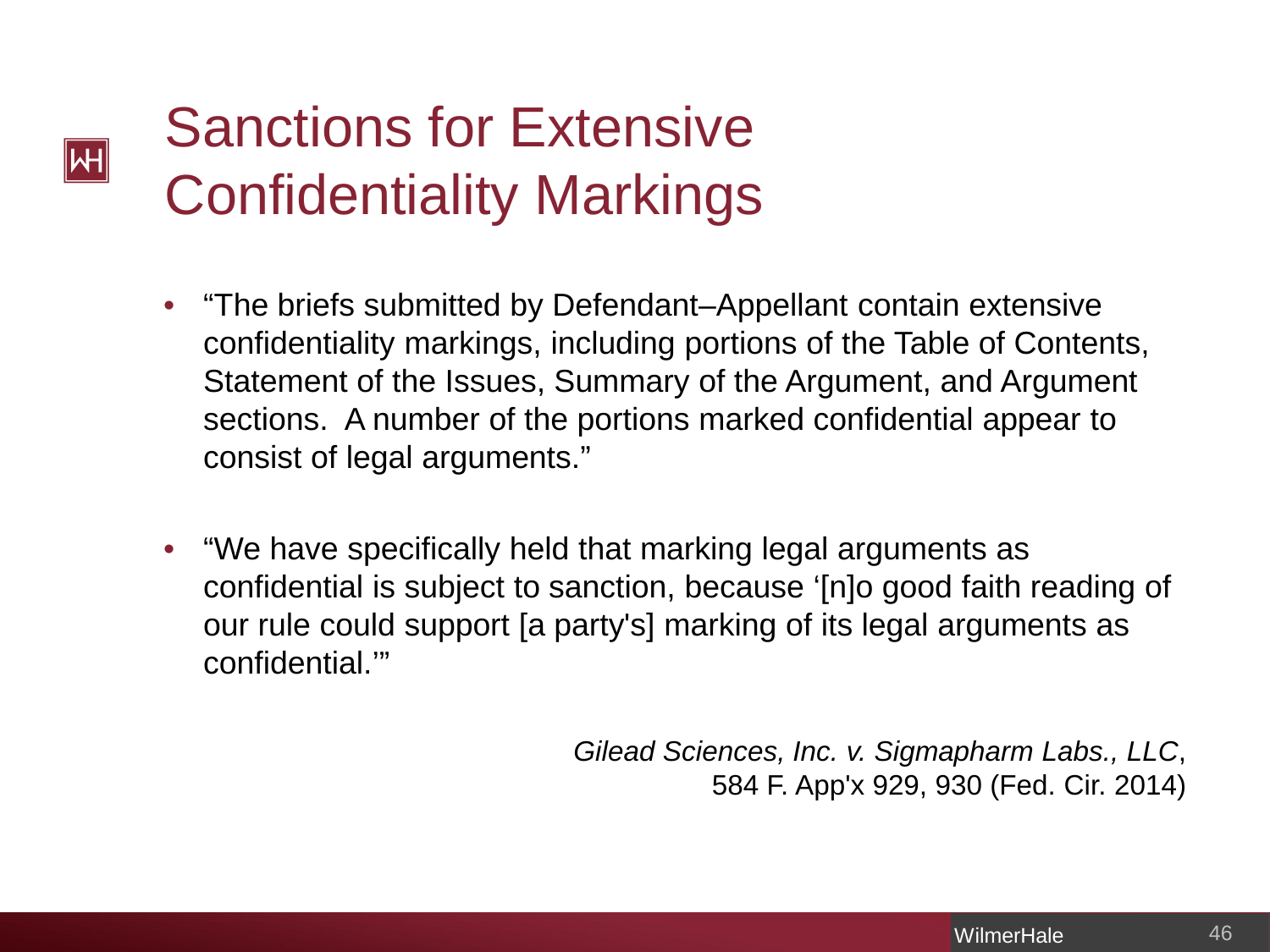## Forcing Litigant to Inspect Full ANDA Record, Rather than Produce Ordered Documents, is Sanctionable

 $\left\Vert \mathsf{H}\right\Vert$ 

Finding that the magistrate judge did not err in imposing discovery sanctions for the following conduct:

1.Defendants were aware that plaintiffs sought testing records for a certain period and failed to disclose them despite a court order to do so; and

2.Defendants' failure to produce previously produced documents in an unredacted form warranted sanctions in light of an order to produce such documents.

• Defendants sought "to obfuscate the issues" by contending that the magistrate judge's order did not specify the manner of production and therefore their offer to allow counsel for the plaintiffs to inspect the complete ANDA records in California sufficed.

> *Momenta Pharm., Inc. v. Amphastar Pharm., Inc*., 2014 WL 257394, at \*4 (D. Mass. Jan. 22, 2014)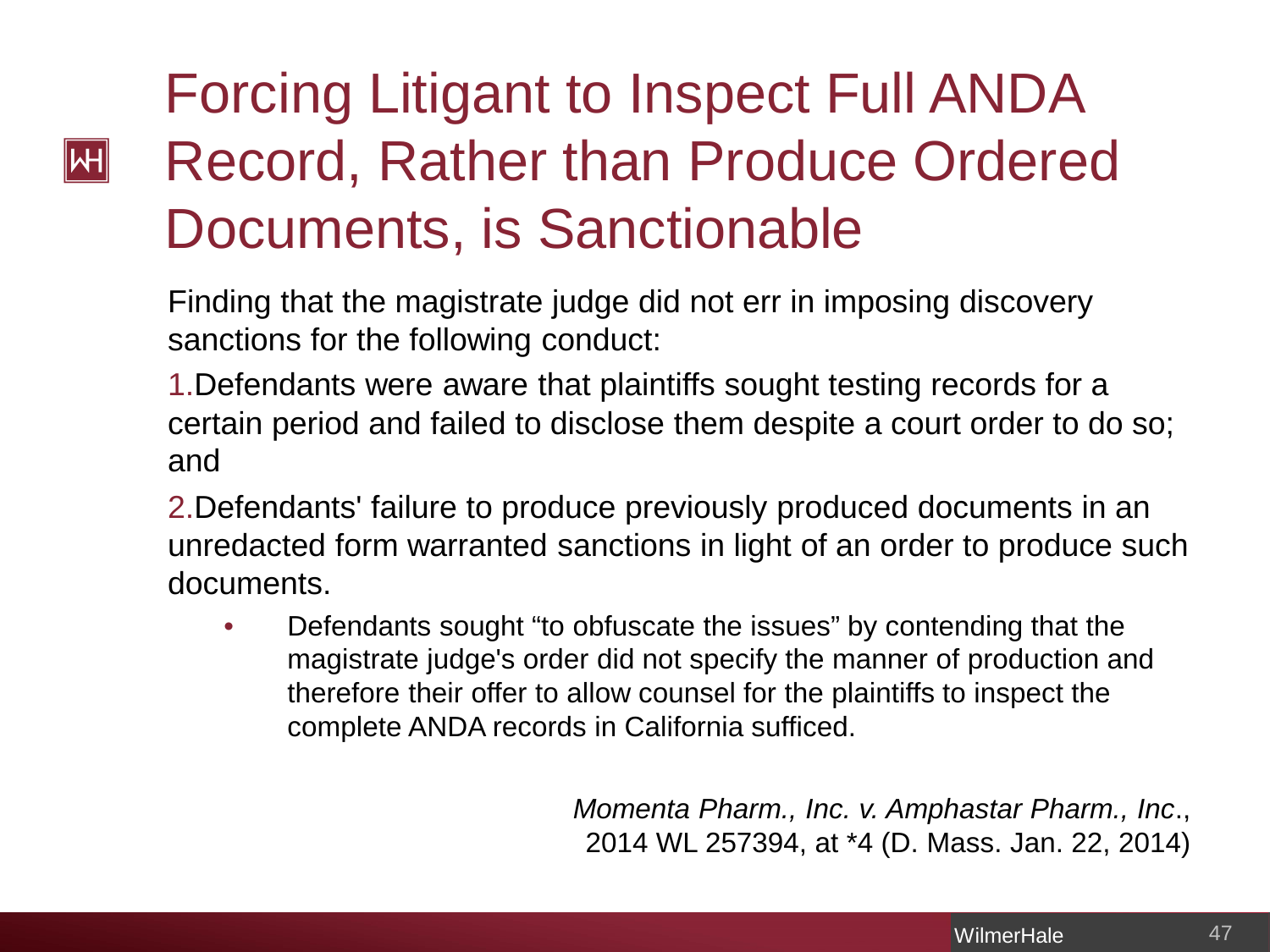# Adverse Inference Sanctions for Discovery Abuses

**M** 

- Imposing an adverse inference sanction on plaintiff for various discovery abuses:
	- Improperly asserting privilege to withhold documents, despite Court **Order**
	- Precluding testimony of an inventor and an attorney
- "Only this [adverse] inference … is sufficient to remedy the array of issues [] and to place [defendant] in a position as near as possible to that which it would occupy in the absence of misconduct."
- "Merely striking the declarations and precluding testimony treats the most recent issues as isolated and remediable—when they are yet another step in a long pattern of litigation choices that have caused delay, inefficient use of resources, and diversion from the merits."

*Regeneron Pharms., Inc. v. Merus BV*, 1-14-cv-01650 (S.D.N.Y. August 6, 2015, Order) (Forrest, J.)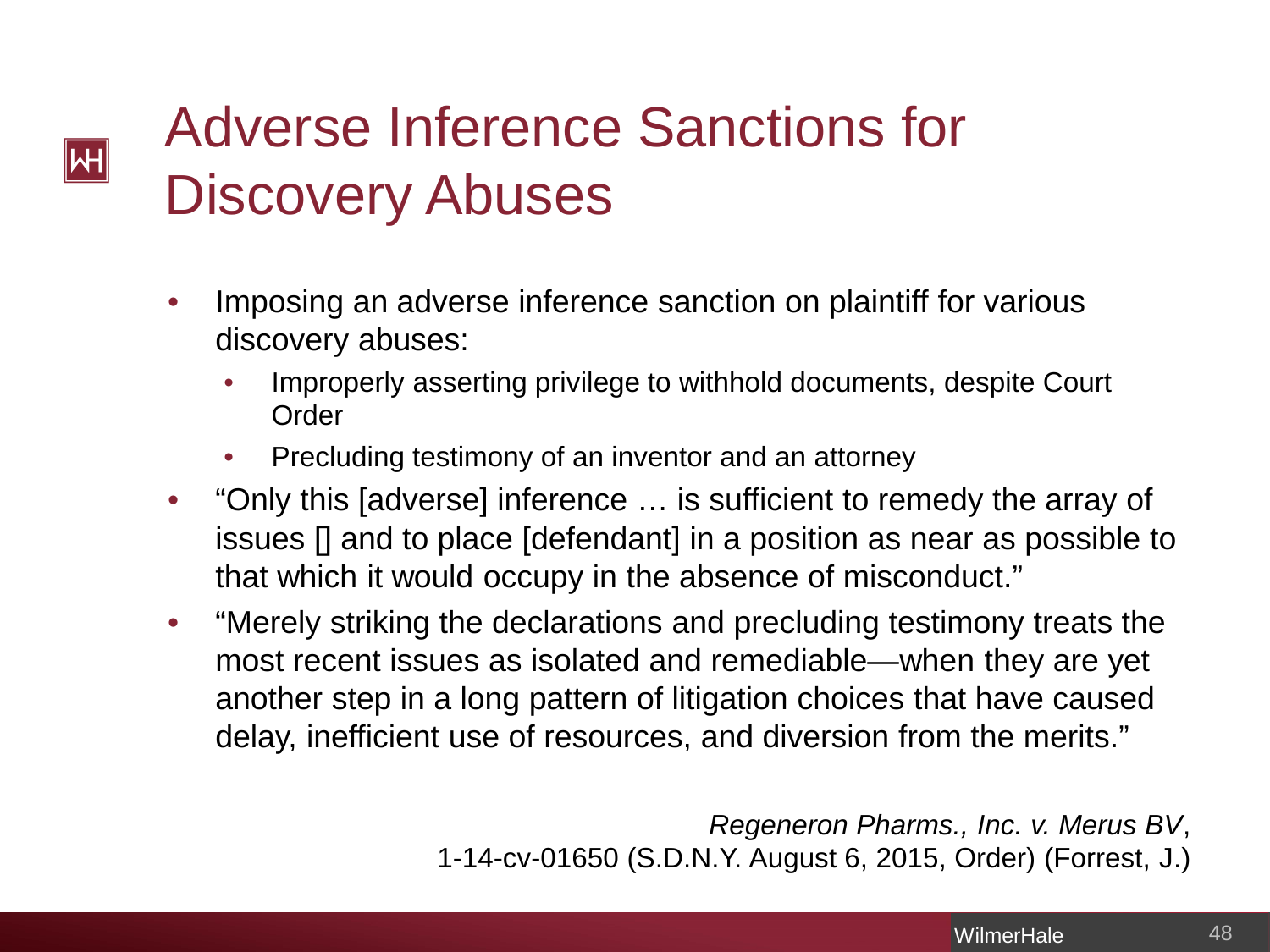# No Negative Inference Assumption of Bad-Faith for Filing Lawsuit Merely by Invoking Privilege

 $\mathsf{H}\vert$ 

- Declining to draw "negative inference" assumption of bad-faith motive for filing lawsuit where defendant invoked attorney-client privilege regarding the information it had before filing the lawsuit.
- The court explained that, "no such negative inference can arise from the assertion of the privilege and, even if it did, such a negative inference cannot substitute for the requisite clear and affirmative evidence of bad faith."

*In re Terazosin Hydrochloride Antitrust Litig*., 335 F. Supp. 2d 1336, 1365 (S.D. Fla. 2004)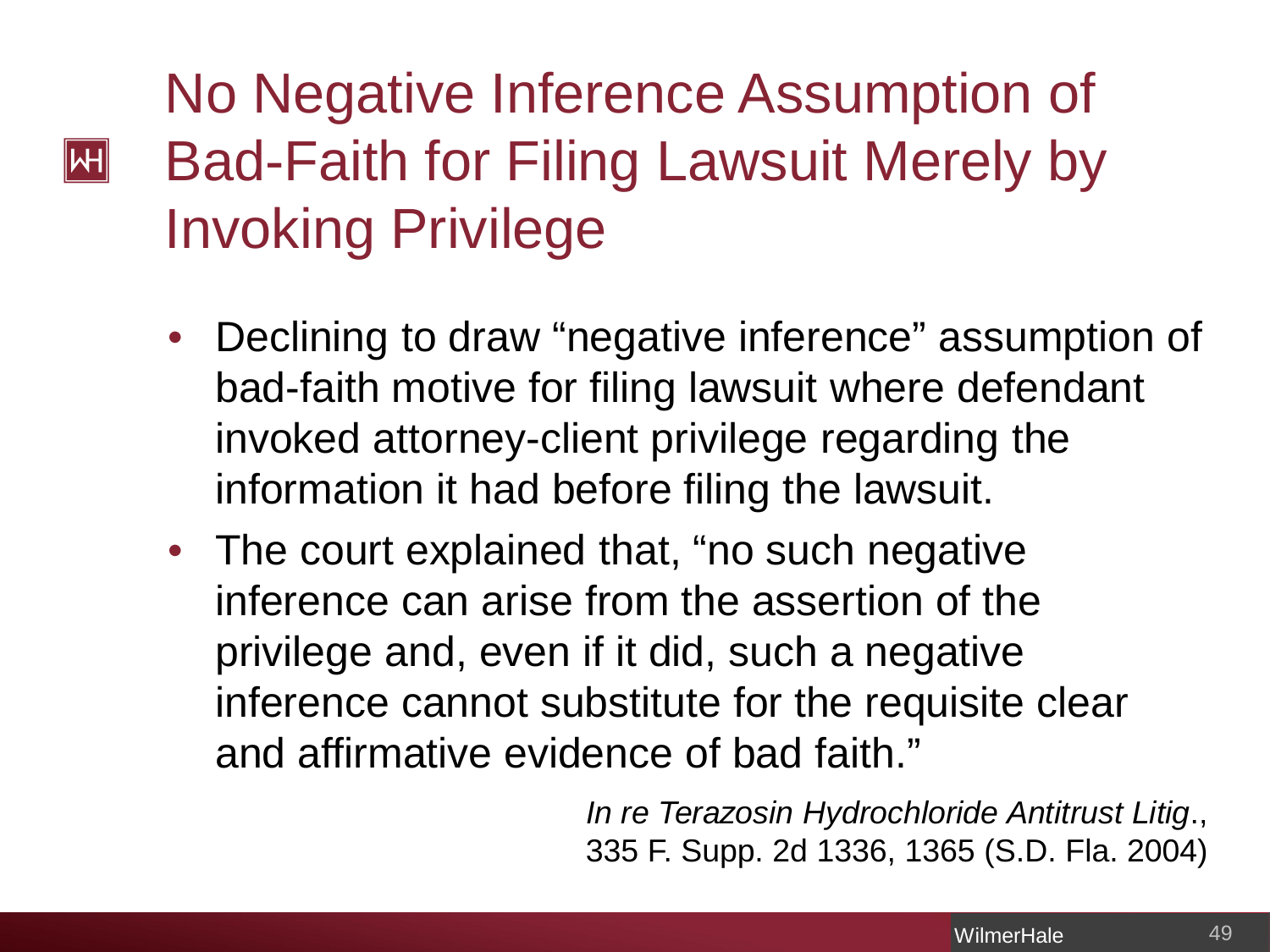#### No Negative Inference From Failure to Present Evidence of One's Own Product

Μ

- Declining to draw a negative inference about Bayer's "failure to present evidence about [Bayer's 30 mg drug tablets]" in an earlier ANDA proceeding, because evidence about its own tablets "would have been, at best, only tangentially relevant to an ANDA infringement analysis."
- Bayer's tablets, while not in existence in first case, were still not relevant in second patent infringement case based on ANDA filing.

*Bayer AG. v. Biovail Corp.*, 279 F.3d 1340, 1349 (Fed. Cir. 2002)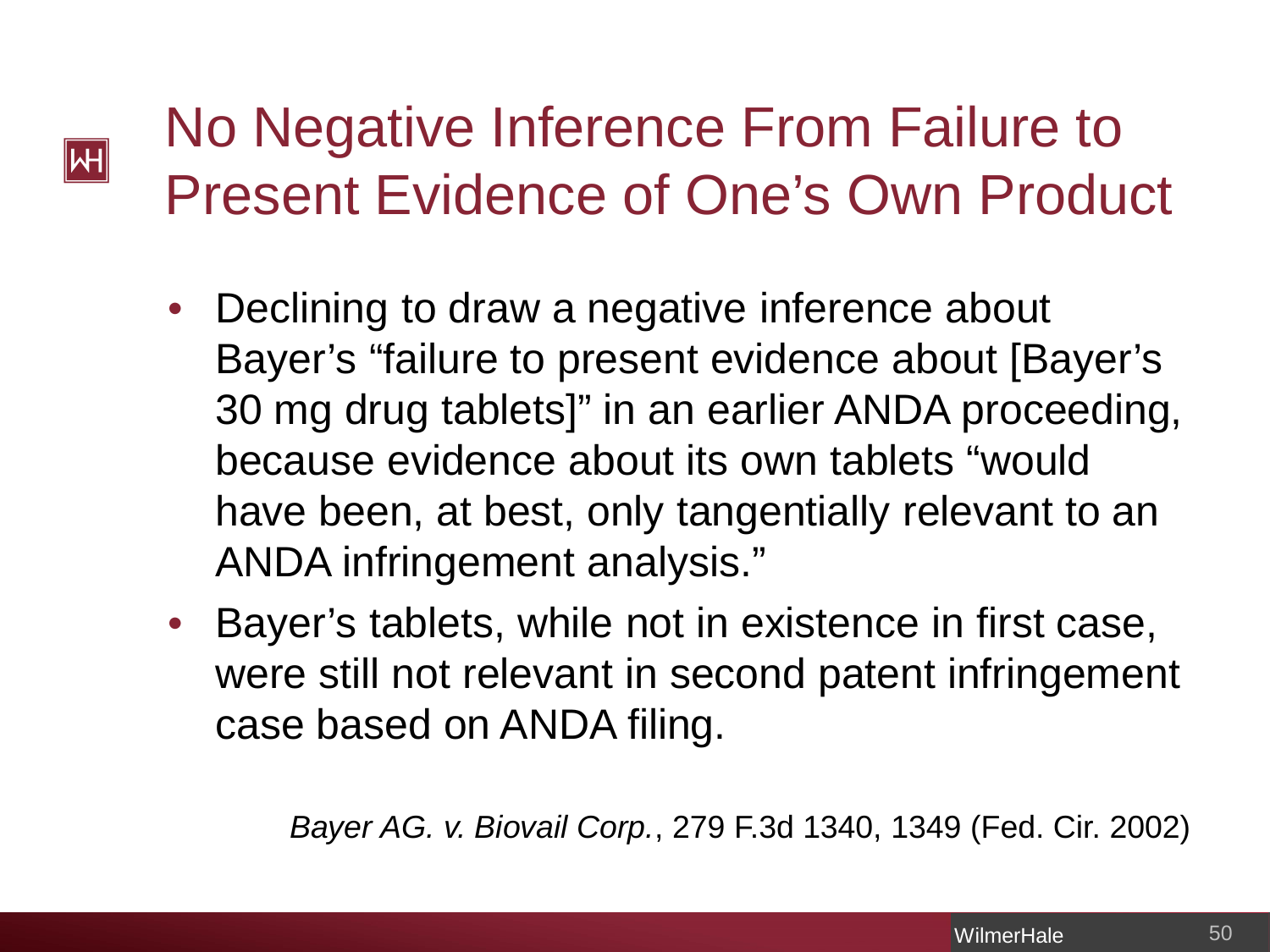#### **M** No Sanctions for Seeking "New Formulation"

• Denying discovery sanctions for discovery regarding a "new formulation." Litigant was entitled to seek information regarding the new formulation because that formulation was a component of the product-in-suit.

> *Ben Venue Labs., Inc. v. Novartis Pharm. Corp*., 146 F. Supp. 2d 572, 584 (D.N.J. 2001)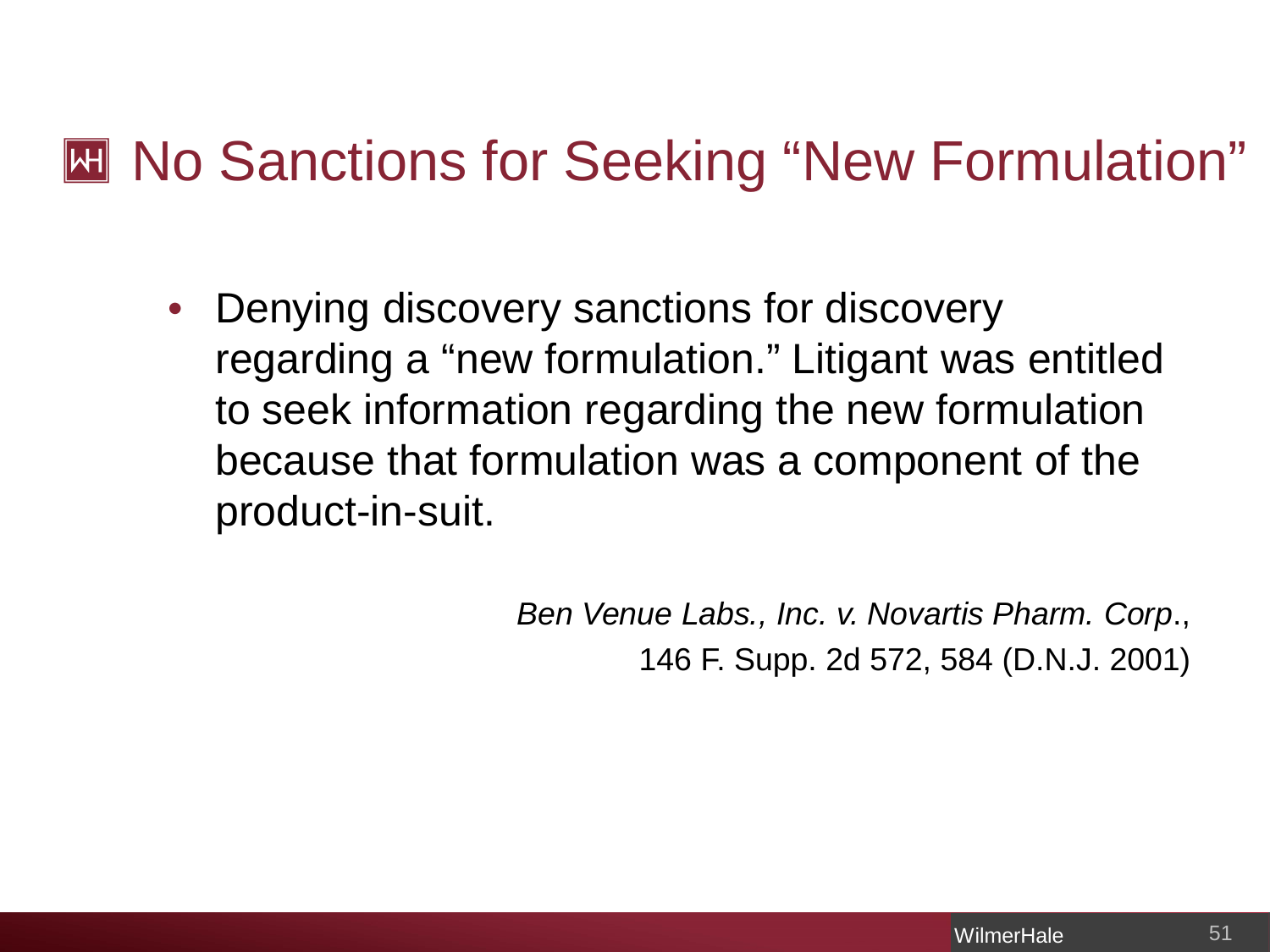# "Bad" Lawyering & "Sloppy" Argument is not Necessarily Misconduct

Μ

- In *Gaymar Indus., Inc. v. Cincinnati Sub-Zero Prods.*, *Inc*., the Federal Circuit remanded district court's denial of Sub-Zero's motion for attorneys' fees based on alleged "misconduct" by Sub-Zero itself.
- Sub-Zero made several overstatements that the district court took issue with:
	- E.g., telling the judge that Sub-Zero needed to identify an expert in the technology, then later asserting that it had maintained "from the outset" that no technological expert was needed
- "The examples cited by the district court whether considered in isolation or in the aggregate — amount to sloppy argument, at worst. … While such sloppiness on the part of litigants is unfortunately all too common, it does not amount to misrepresentation or misconduct."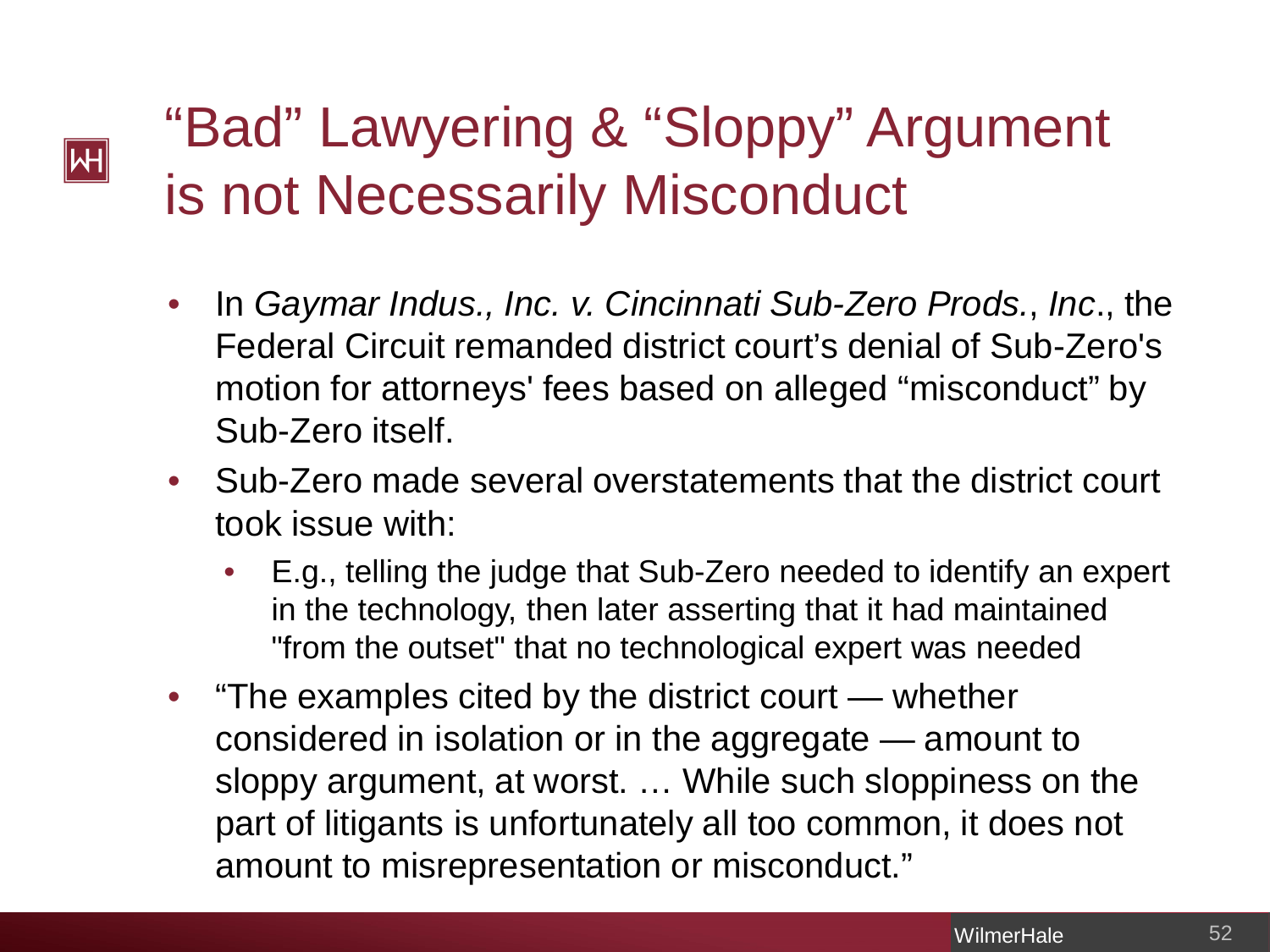# "Bad" Lawyering & "Sloppy" Argument is not Necessarily Misconduct

Μ

"In view of the serious consequences of a finding of misconduct, it is important that the district court be particularly careful not to characterize bad lawyering as misconduct."

> *Gaymar Indus., Inc. v. Cincinnati Sub-Zero Prods.*, *Inc*., 2015 WL 3893711 (Fed. Cir. June 25, 2015)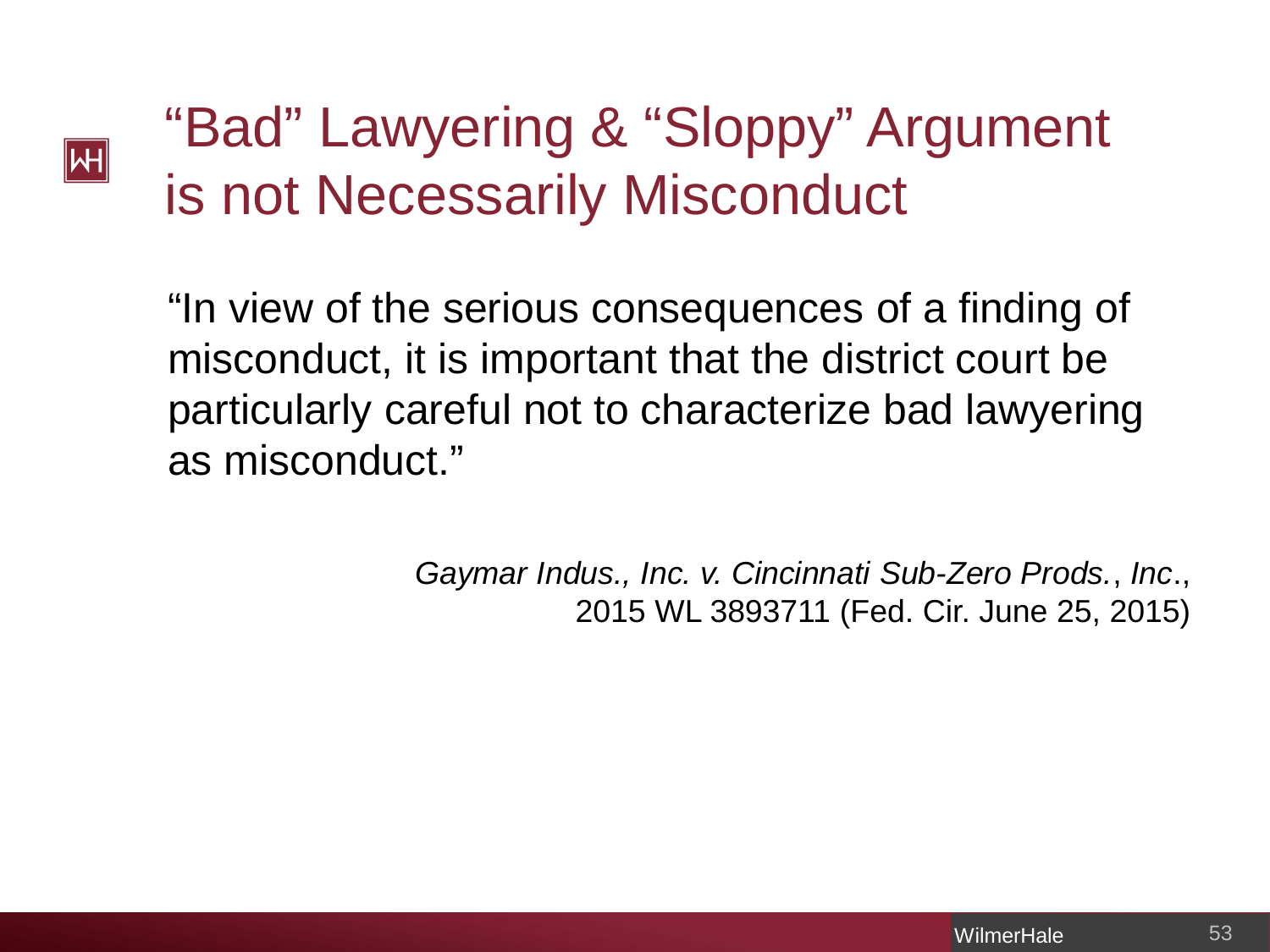

# **Exceptional Case Under 35 U.S.C.** § **285**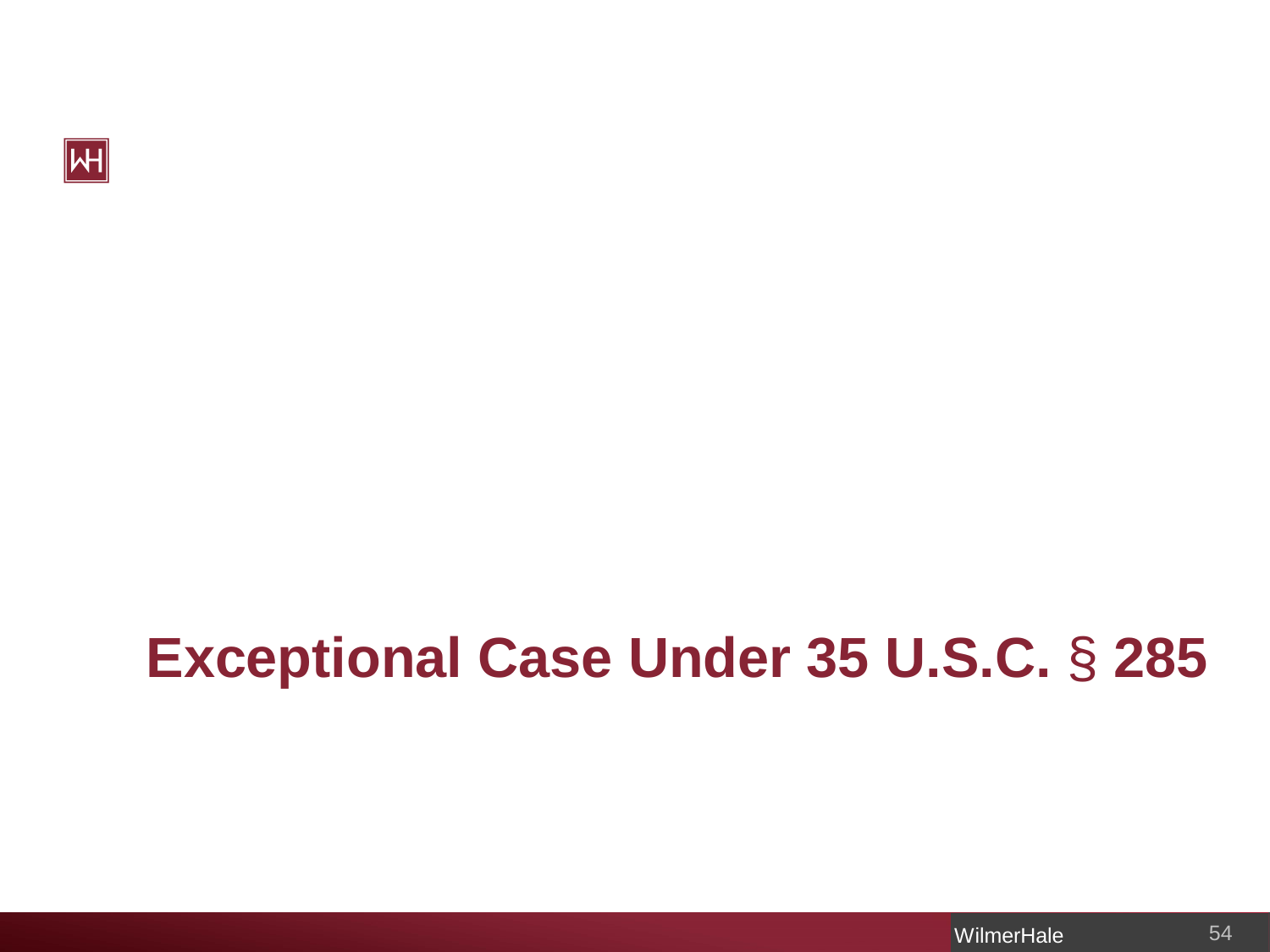## The *Octane Fitness* Standard for "Exceptional Case" Under 35 U.S.C. § 285

 $|\!|\mathsf{W}|\!|$ 

- An "exceptional case" is "simply one that stands out from others with respect to the substantive strength of a party's litigating position … or the unreasonable manner in which the case was litigated."
- District courts may determine whether a case is "exceptional" "in the case-by-case exercise of their discretion, considering the totality of the circumstances."

*Octane Fitness, LLC v. ICON Health & Fitness, Inc.,*  134 S. Ct. 1749, 1756 (2014)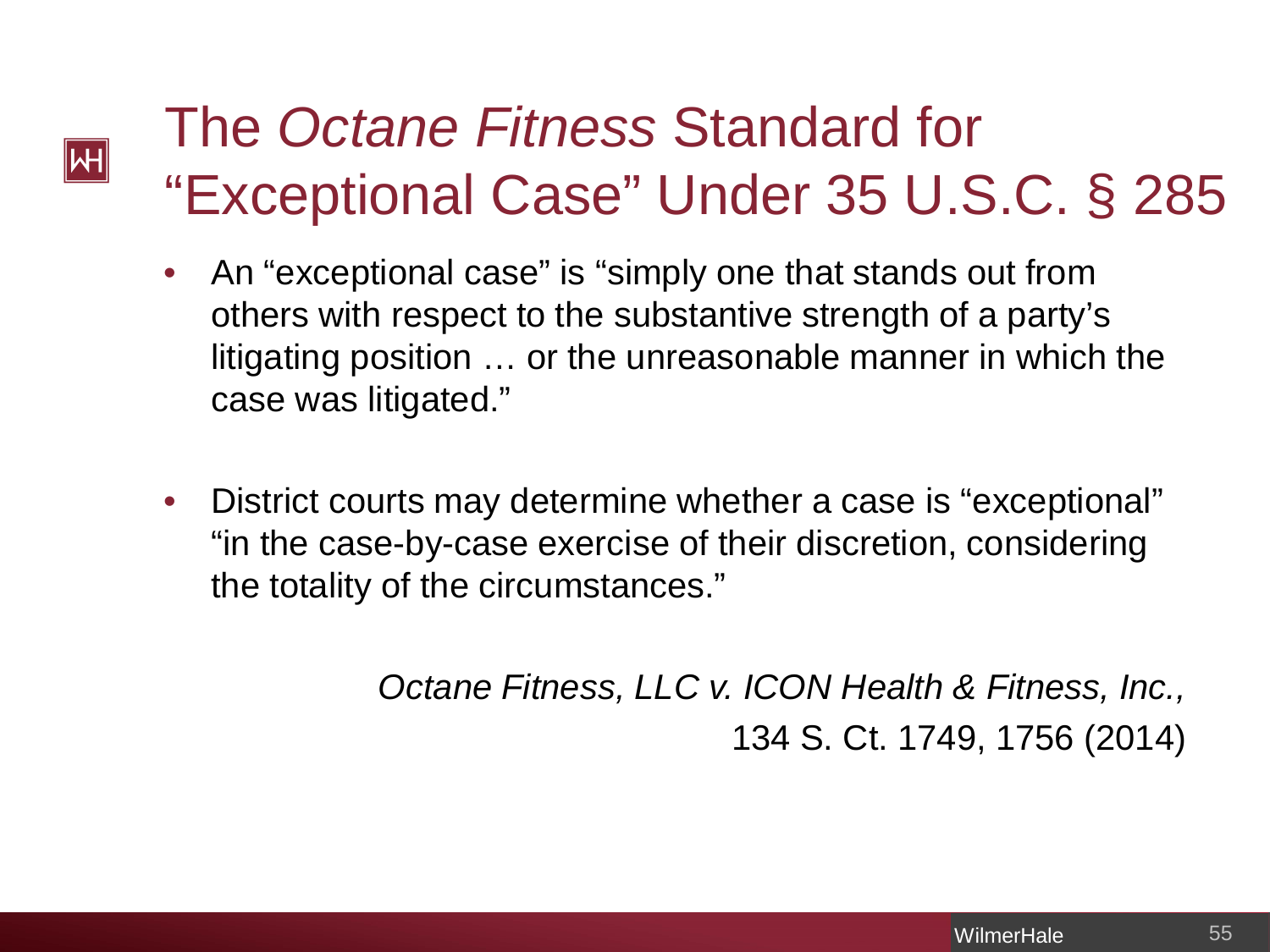

# Attorneys' Fees Appropriate When Evidence Shows Clear Intent to Defraud

**Granting** award of attorney's fees under 35 U.S.C. § 285 because:

1. Evidence showed that plaintiff's principal conspired to defraud Univ. of South Florida and Imperial College in London of ownership rights in the invention;

2. Evidence also demonstrated that inventors intentionally hid the discovery of the claimed invention from USF to avoid its claiming rights in the invention; and

3. AIA's conduct was "objectively unreasonable," because the conspiracy, plot and deception were "beyond common decency." The award of fees is also motivated by deterrence, because "litigants must be discouraged from bringing an infringement action based upon a patent they know … they do not rightfully own, especially where they defrauded the PTO and the rightful owner of the patent."

> *Alzheimer's Inst. of Am., Inc. v. Avid Radiopharmaceuticals*, 2015 WL 1422337, at \*1 (E.D. Pa. Mar. 30, 2015)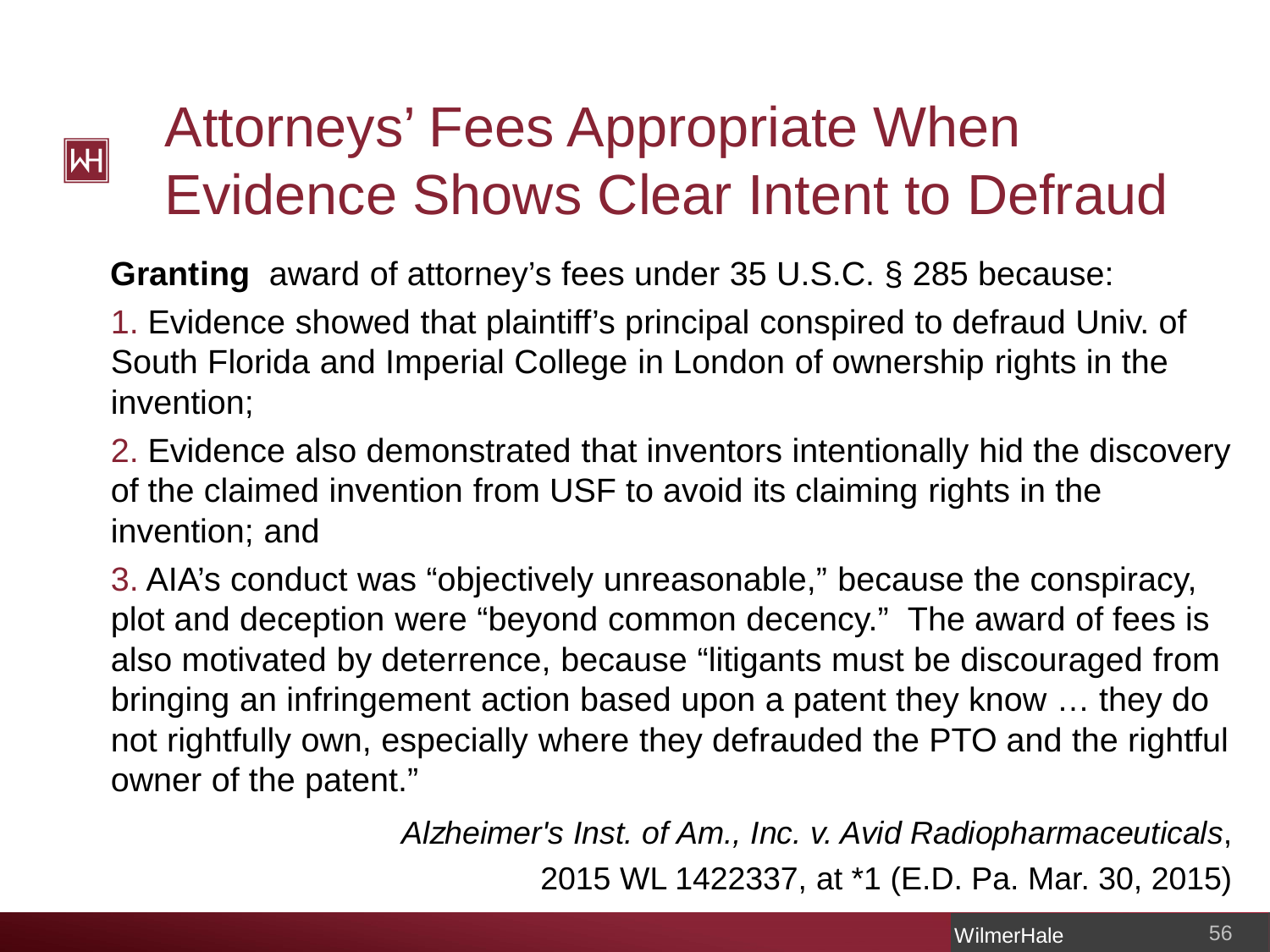# Attorneys' Fees for Entirety of Action Appropriate for Fraud on the PTO and Untimely Assertion of Additional Claims

 $\mathsf{H}$ 

**Granting** motion for attorneys' fees, costs, and expenses "for defending the entirety of [the] action" because:

1. Plaintiff, "an apparent shell corporation, seems to have been formed with the sole intent to create jurisdiction;"

2. Plaintiff "further prolonged the reexamination process … by refusing to present the USPTO with additional [dispositive] prior art;

3. Plaintiff sought to "reopen the underlying litigation" by attempting to engage in discovery about the asserted patents which were previously held invalid by the USPTO; and

4. Plaintiff "violated clear, important canons of professionalism in proffering clearly privileged information" in support of its argument to minimize liability for attorneys' fees.

*Large Audience Display Sys., LLC v. Tennman Productions, LLC*,

11-cv-3398 (C.D. Cal. Aug. 18, 2015) (Real, J.)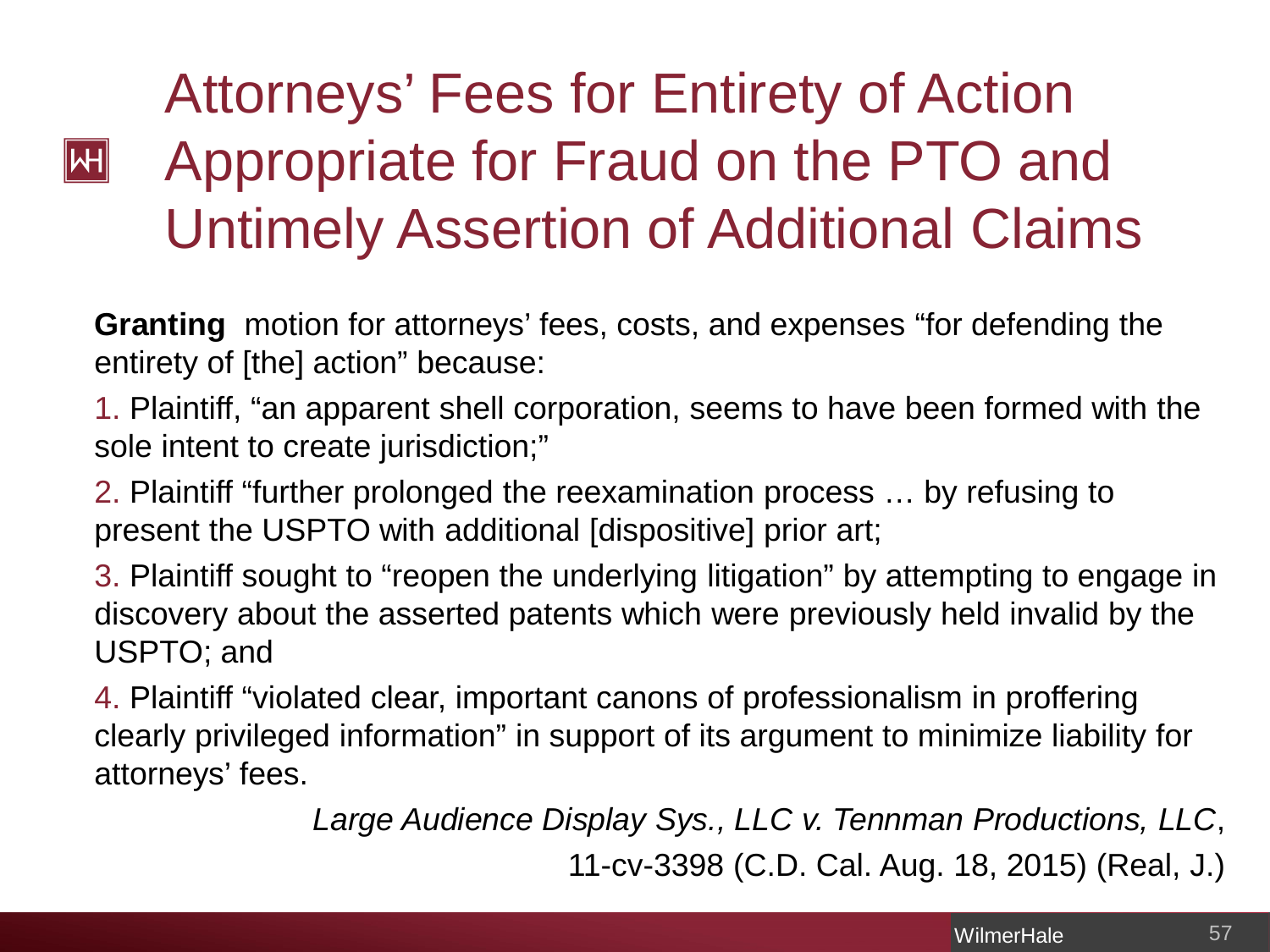# Attorneys' Fees Not Appropriate for Continuing to Litigate Plausible Claims Through Summary Judgment

**Declining** to award attorney's fees under 35 U.S.C. § 285:

 $|\mathsf{H}|$ 

1. Declined to draw the inference that litigant lacked an objective basis to file suit for infringement, even when litigant received FDA approval to market a generic version of the drug, because it was "plausible at the outset that [defendant] used the claimed methods"; and

2. Found that plaintiff acted reasonably in litigating the claims because "it knew that [defendant's] overseas manufacturer employed a process" featured "prominently" in the claimed methods.

3. Plaintiff's failure to amend complaint was not of consequence because plaintiff notified defendant it would not assert claims.

> *Momenta Pharm., Inc. v. Teva Pharm. USA, Inc*., 60 F. Supp. 3d 261, 262 (D. Mass. 2014)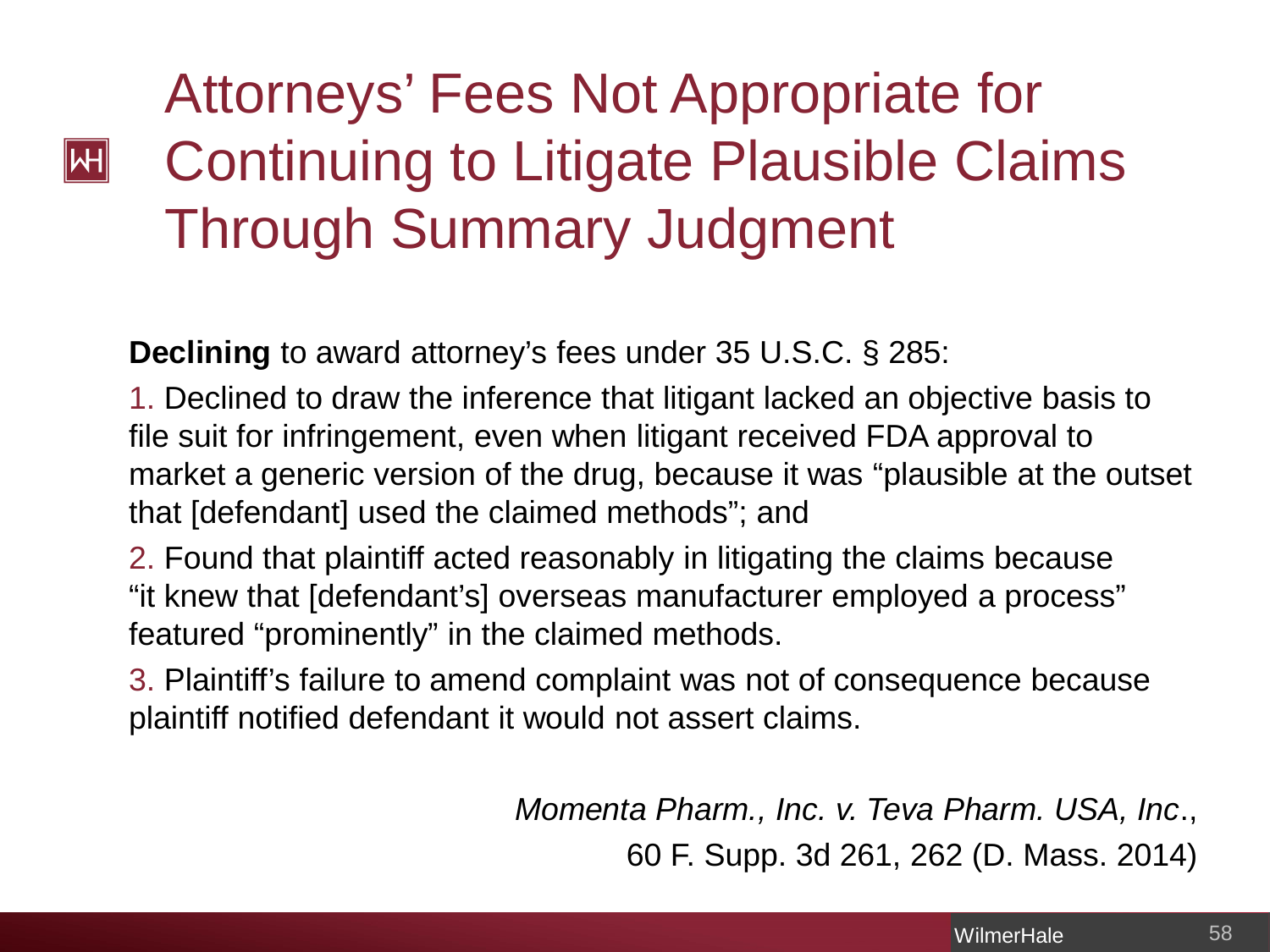## Attorneys' Fees Not Appropriate Where Defendant Failed to Demonstrate Plaintiff's Objective Bad Faith

**Denying** motion for attorney's fees because:

 $\left\Vert \mathsf{H}\right\Vert$ 

1. Plaintiff had a subjective good faith basis "as well as an objective basis" for viewing any alleged "sales/purchases" of [drug] as noninvalidating sales because they were made for the purposes of experimentation, and such evidence "negates the assertion of invalidity"; and

2. Defendant's reliance on meeting minutes document as evidence of knowledge of subjective intent to deceive the PTO was insufficient to prove plaintiff committed inequitable conduct.

> *Gilead Sciences, Inc. v. Sigmapharm Labs*., 2014 WL 1293309, at \*1 (D.N.J. Mar. 31, 2014) *aff'd*, 586 F. App'x 585 (Fed. Cir. 2014)